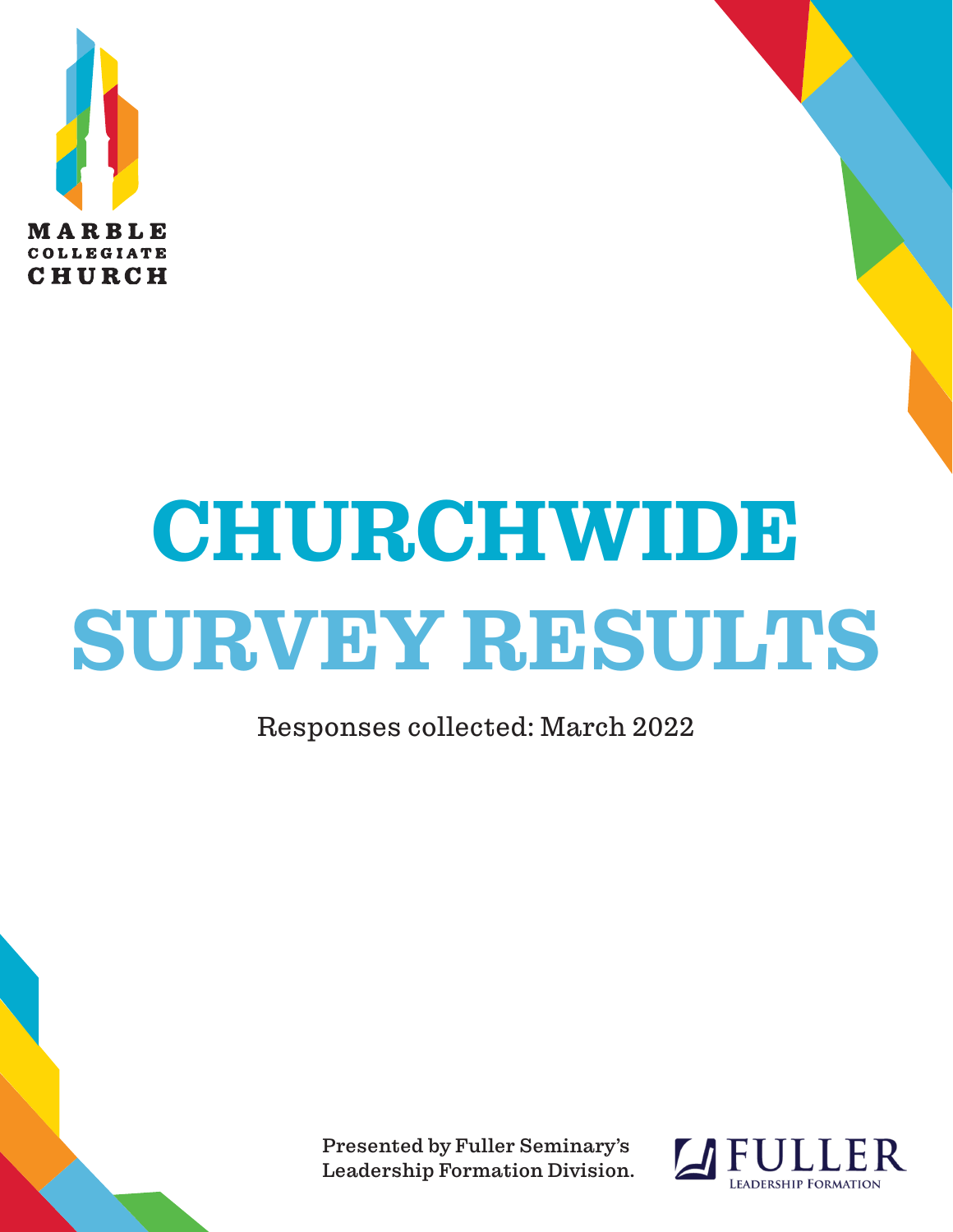

Dear Marble Collegiate Church,

Thank you for participating in the recent churchwide survey. The pages that follow contain the full results for your review, and we provide a brief introduction and executive summary on this page and the next. If you would like more information about the survey or results, please contact MarbleSurvey@marblechurch.org.

In terms of methodology, data were collected over a two-week period in March 2022. Most surveys were completed electronically using an online survey tool, with a smaller portion of paper surveys completed as well. Invitations to complete the survey were offered during Sunday worship, as well as additional reminders and notifications sent through various channels. In total, there were 441 responses (308 completed responses, 133 partial responses).

Any survey is only as accurate as the people it represents. Analysis of the demographic variables reveals the highest portion of respondents were ages 50+, there was a very small response rate among those under age 30, a high portion of the congregation is retired, the congregation is highly educated, only a small portion of respondents live within 1 mile of the church, and respondents have a high frequency of Sunday worship attendance. Based on 441 total responses, we believe this provides an accurate representation of current active members of the Marble Collegiate Church community (with the caveat that there was very low response from those under age 30– commensurate with the small membership in this age group).

At a very high level, we believe three words that broadly capture the survey responses are *stable, supportive,* and *opportunity.* We use the word *stable* because such a high percentage of attendees participate in worship weekly or 2-3 times per month, as well as are older and retired (meaning they are presumably not experiencing as many major life transitions). We use the word *supportive* because respondents provided very high scores when asked how supportive they were of the church's overall mission, as well as its four Growing priorities. Most ministries and areas of Marble also received relatively high scores, with only a few minor exceptions. We use the word *opportunity* because there are many clear opportunities for Marble to grow in the future. This includes an opportunity to engage young adults and young families, an opportunity to engage those within a 1-mile radius of the church, and an opportunity to involve a broader portion of the congregation in volunteerism and leadership–among other opportunities.

Following are other selected survey insights:

- 1. There is an opportunity to engage the congregation and newcomers with a clear and compelling vision for the future. When asked "How true is it that Marble has a clear and cohesive vision for the future?," the average response was a 3.27 out of 5.
- 2. While the race and ethnicity of respondents reflect the US overall, there is room to grow to reflect New York City.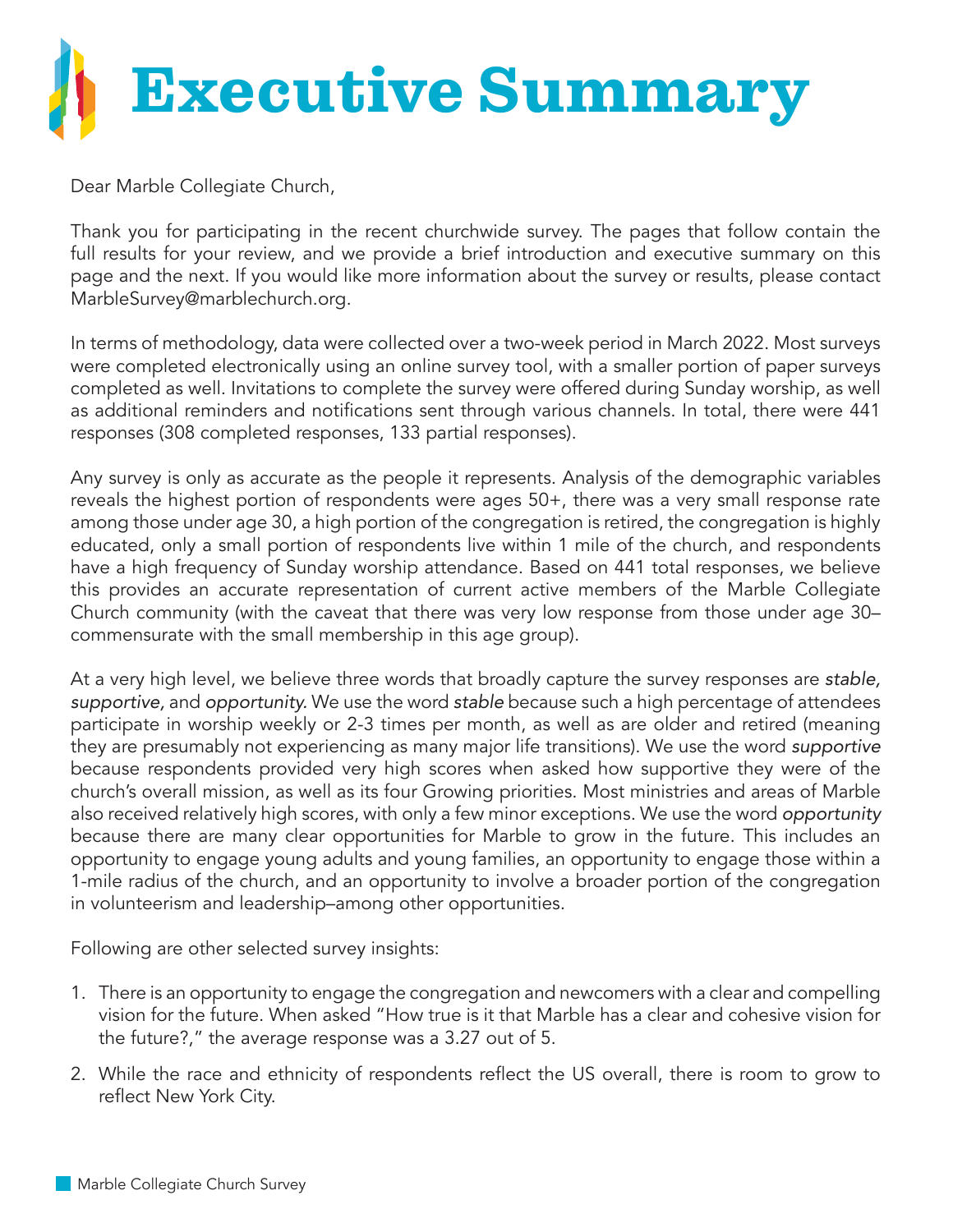

- 3. During the pandemic there has been a move toward hybrid engagement (online and in-person), but not everyone who moved from in-person to online intends to continue engaging exclusively online.
- 4. There is a high degree of importance placed on relationships, Marble's accepting culture, and being open and affirming toward LGBTQ+ persons, their families, and their allies.
- 5. While the congregation supports Marble Collegiate Church's mission and priorities, the congregation is less sure the church is effective in carrying out the mission and priorities. For example, when asked "How supportive are you of Marble Church's overall mission?," the average response was a 4.36 out of 5. When asked "How well do you believe Marble Church is achieving its mission?," the average response was a 3.57 out of 5.
- 6. Many people don't know what is happening in many ministries across the church. When asked about Sunday morning worship, less than 2% of respondents said "I don't know." For example, however, the children's, youth, and family ministries all had over 50% of respondents who answered "I don't know."
- 7. There is great appreciation for Marble's staff. The average response to "How satisfied are you currently with Marble's staff?" was a 4.56 out of 5.

Looking ahead to the future of Marble, there were six areas that stood out most when the congregation was asked to select areas that should receive greater focus. Those areas include (in order of highest response): 1) Deeper relationships and stronger community; 2) Intergenerational ministry; 3) Increased influence in New York City; 4) Young adult ministries; 5) More frequent and transparent communication, and 6) Engaging social justice and the needs of the community. These areas will inform the direction of the future strategic plan.

We hope you find the following responses helpful and informative to understand the present and future of Marble Collegiate Church. We invite you to continue to pray for and provide feedback regarding Marble's next steps.

Respectfully submitted,

John Mich

Dr. Yulee Lee and Jake Mulder Fuller Leadership Formation Division at Fuller Theological Seminary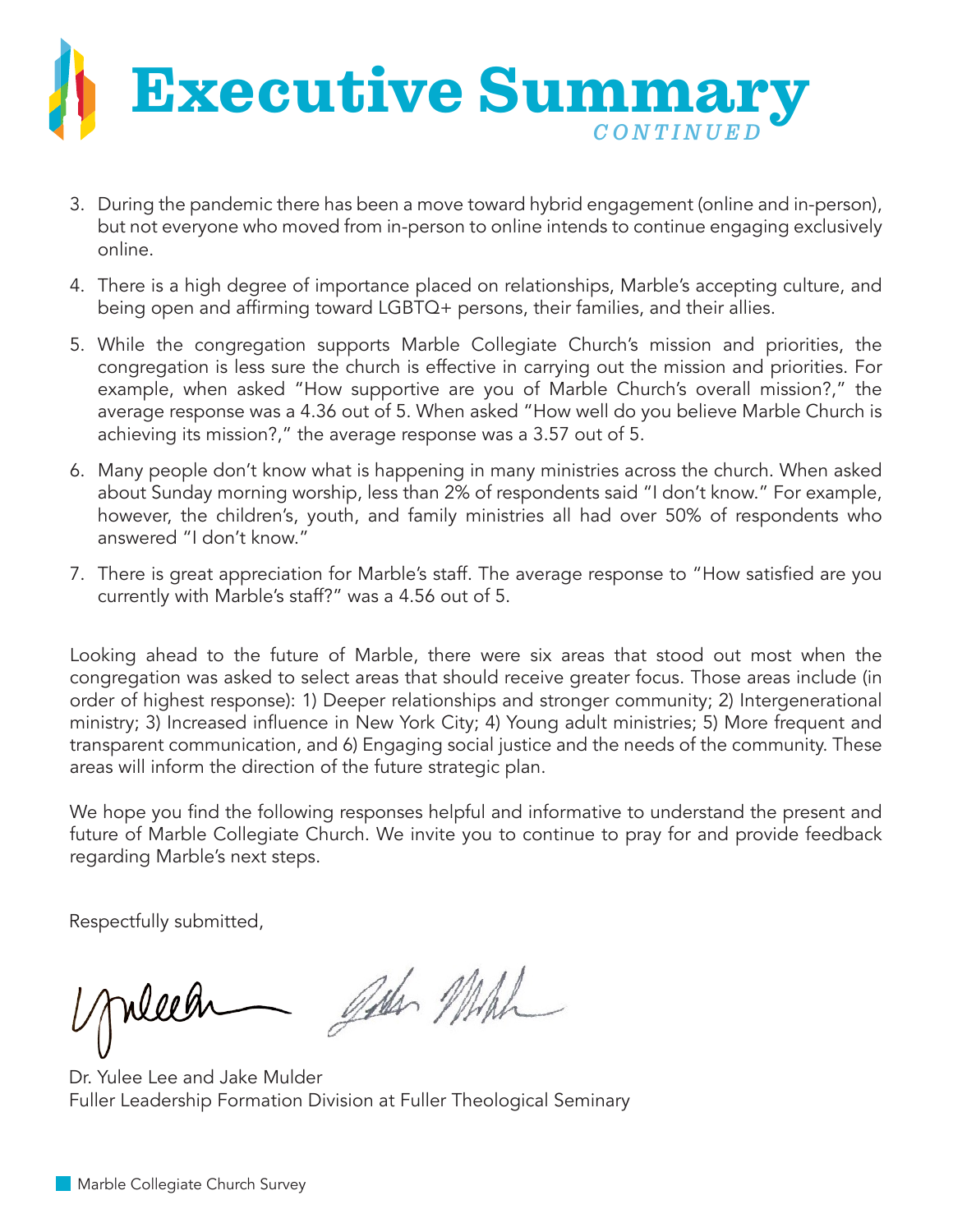## **Marble Collegiate Church Survey Results**

## **Values, Qualities, and Mission**

How important are the following qualities of Marble Collegiate Church to you?



The above chart displays ratings of various qualities. The highest average rating was applied to "Marble is a place that is accepting" and the lowest average rating was applied to "Marble is a place of transformation."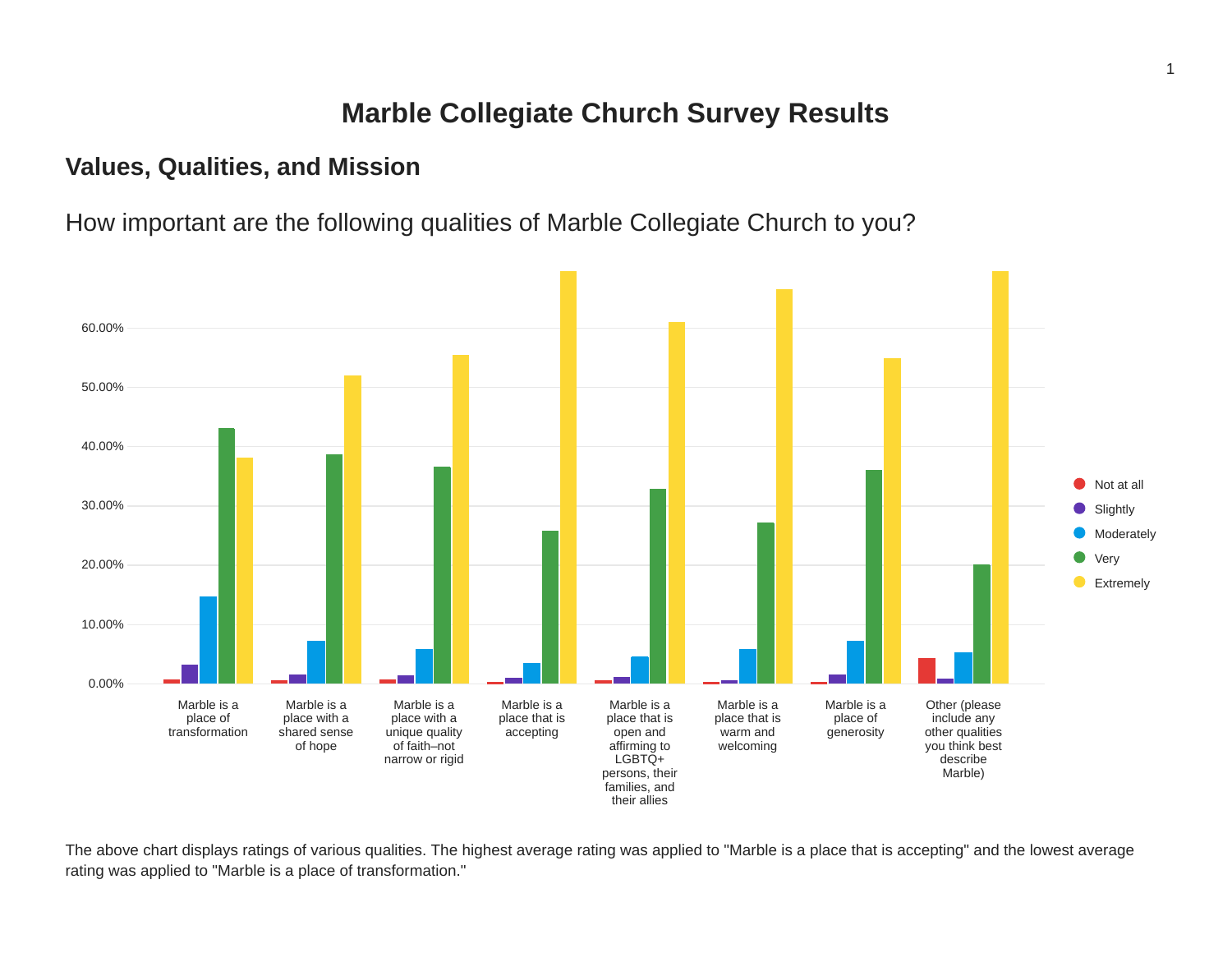**"Other" Responses:** 30 people added safe, accepting, or welcoming; 19 added mentorship, fellowship, or community; 18 added good music or spiritual arts; 16 added kindness or loving; 12 added open-minded; 12 added education or personal growth; 11 added inspiring, hope, or positivity; 9 added diversity; 9 added prayer-focused and Christ-centered values; 6 added healing; 5 added secure or authentic; 3 added local outreach or volunteering; 2 added preaching; 2 added respectful; 2 added active youth group; and 1 added acommodations.

| Field                                                                                            | Mean | <b>Standard Deviation</b> | Responses |
|--------------------------------------------------------------------------------------------------|------|---------------------------|-----------|
| Marble is a place of transformation                                                              | 4.15 | 0.84                      | 372       |
| Marble is a place with a shared sense of hope                                                    | 4.40 | 0.74                      | 375       |
| Marble is a place with a unique quality of faith–not narrow or rigid                             | 4.45 | 0.74                      | 375       |
| Marble is a place that is accepting                                                              | 4.64 | 0.60                      | 376       |
| Marble is a place that is open and affirming to LGBTQ+ persons, their families, and their allies | 4.53 | 0.69                      | 369       |
| Marble is a place that is warm and welcoming                                                     | 4.60 | 0.62                      | 376       |
| Marble is a place of generosity                                                                  | 4.44 | 0.72                      | 375       |
| Other (please include any other qualities you think best describe Marble)                        | 4.50 | 0.96                      | 115       |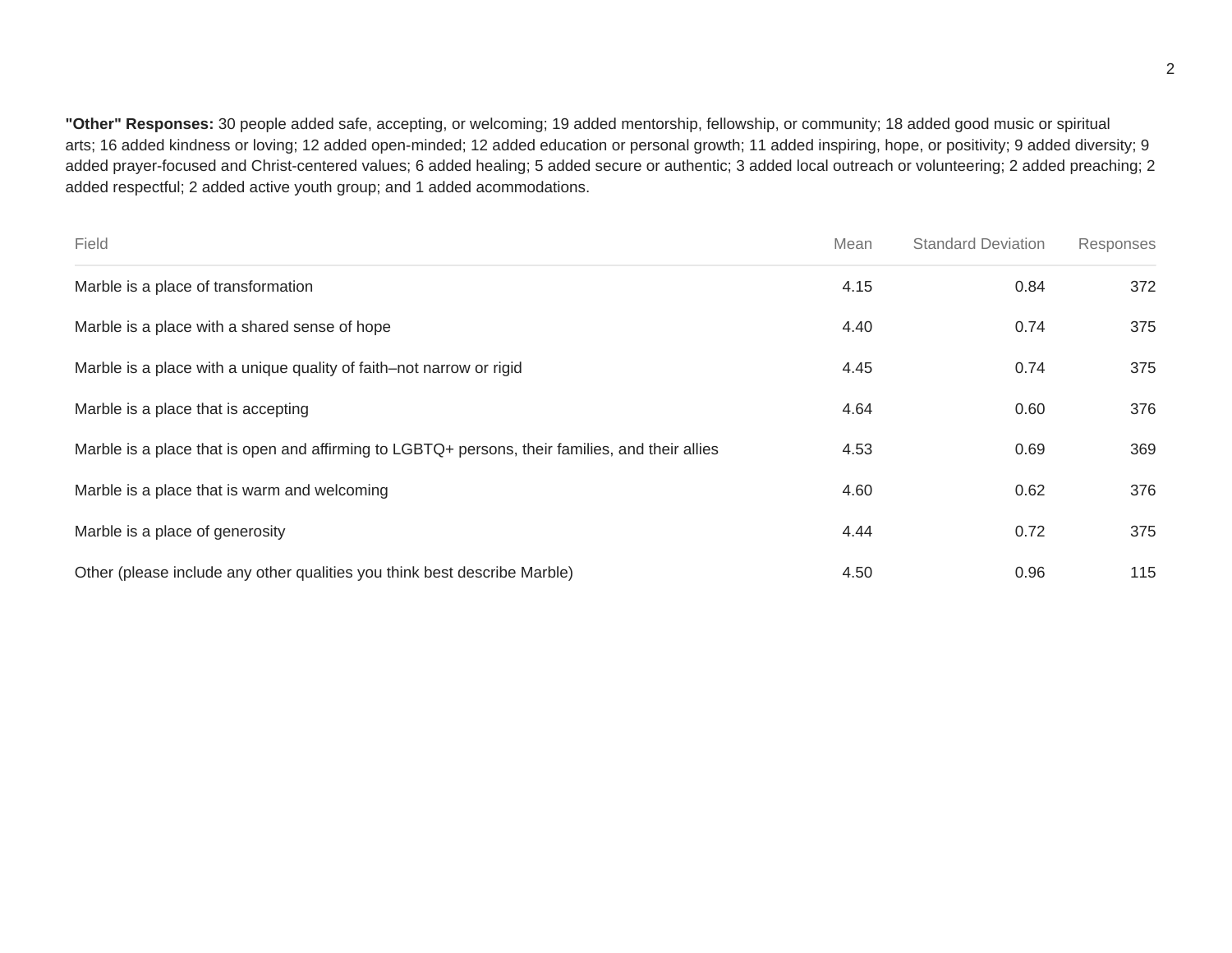## What are the top 1-2 needs of people outside the Marble Church community that Marble is uniquely positioned to meet?

- 290 people responded to this question
- 81 people noted an accepting, diverse community (LGBTQ+, questioning, interfaith)
- 74 noted friends and community (sometimes connected to loneliness)
- 47 noted resources for or a response to homelessness (food, housing, clothes, education)
- 35 noted spiritual nourishment
- 29 noted outreach
- 26 noted hope or love
- 23 noted openness or understanding
- 16 noted programming (groups, online service)
- 13 noted organized social justice
- 13 noted mental health or counseling
- 9 noted practical teaching
- 7 noted children's ministry
- 5 noted uplifting worship music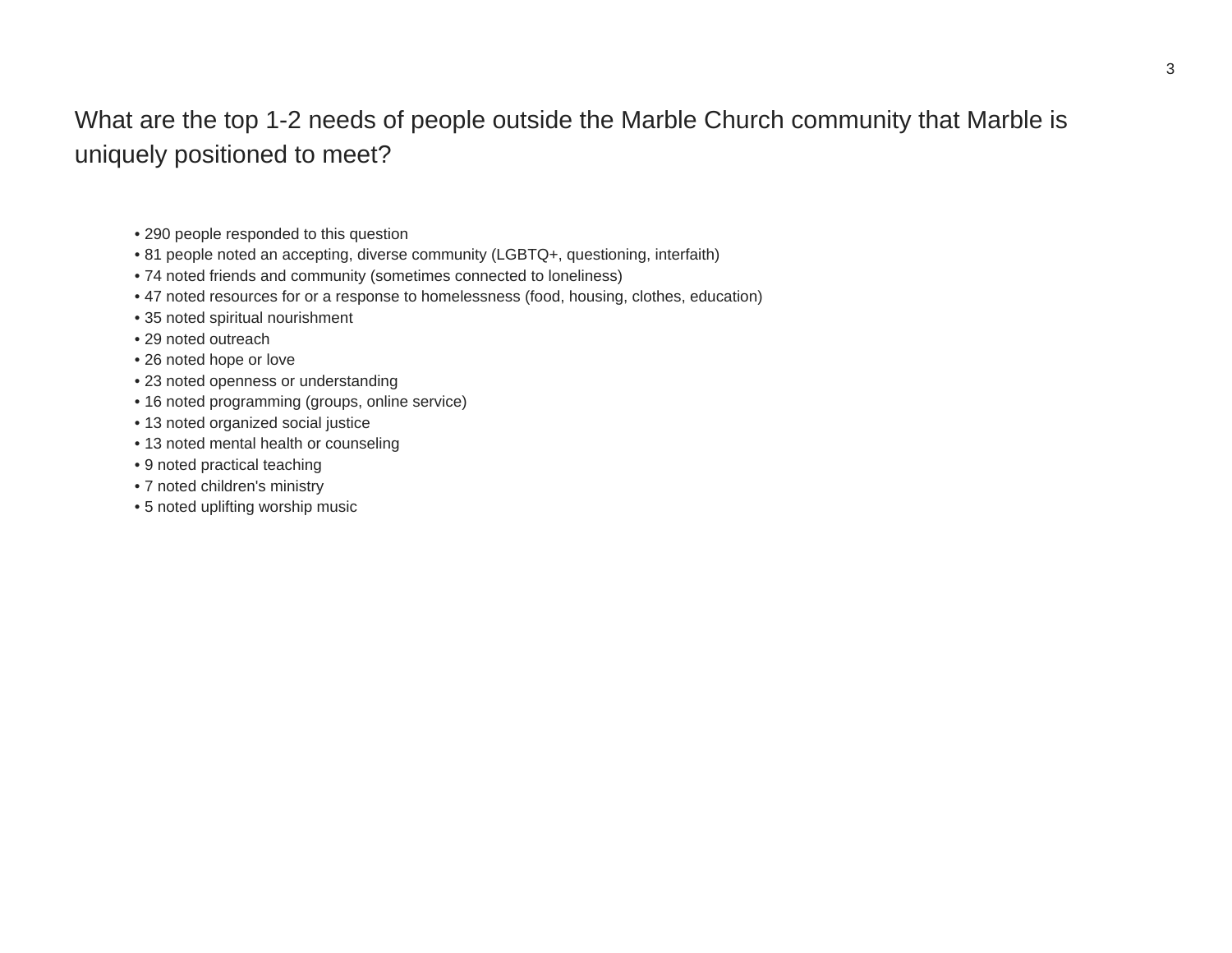## Please respond to the following statements using the scale below:

The following charts display ratings of various statements. Means, standard deviations, and total number of responses follow each chart.



| Field                                                                     |      | <b>Standard Deviation</b> | Responses |  |
|---------------------------------------------------------------------------|------|---------------------------|-----------|--|
| Marble has a clear and cohesive vision for the future.                    | 3.27 | 1.04                      | 274       |  |
| Marble asks young people to participate in making important decisions.    | 3.03 | 1.25                      | 229       |  |
| Marble makes children, youth, and families a primary focus.               | 3.56 | 0.99                      | 281       |  |
| Marble has a thoughtful approach in our ministry to people in their 20's. | 2.84 | 1.18                      | 216       |  |

For comparison, the mean response to the question "Our church asks young people to participate in making important decisions" within FYI's Growing Young Assessment Database (which includes more than 38,000 responses) is 2.79. The mean response to the question "Our church has a thoughtful approach in our ministry to people in their 20's" is also 2.79.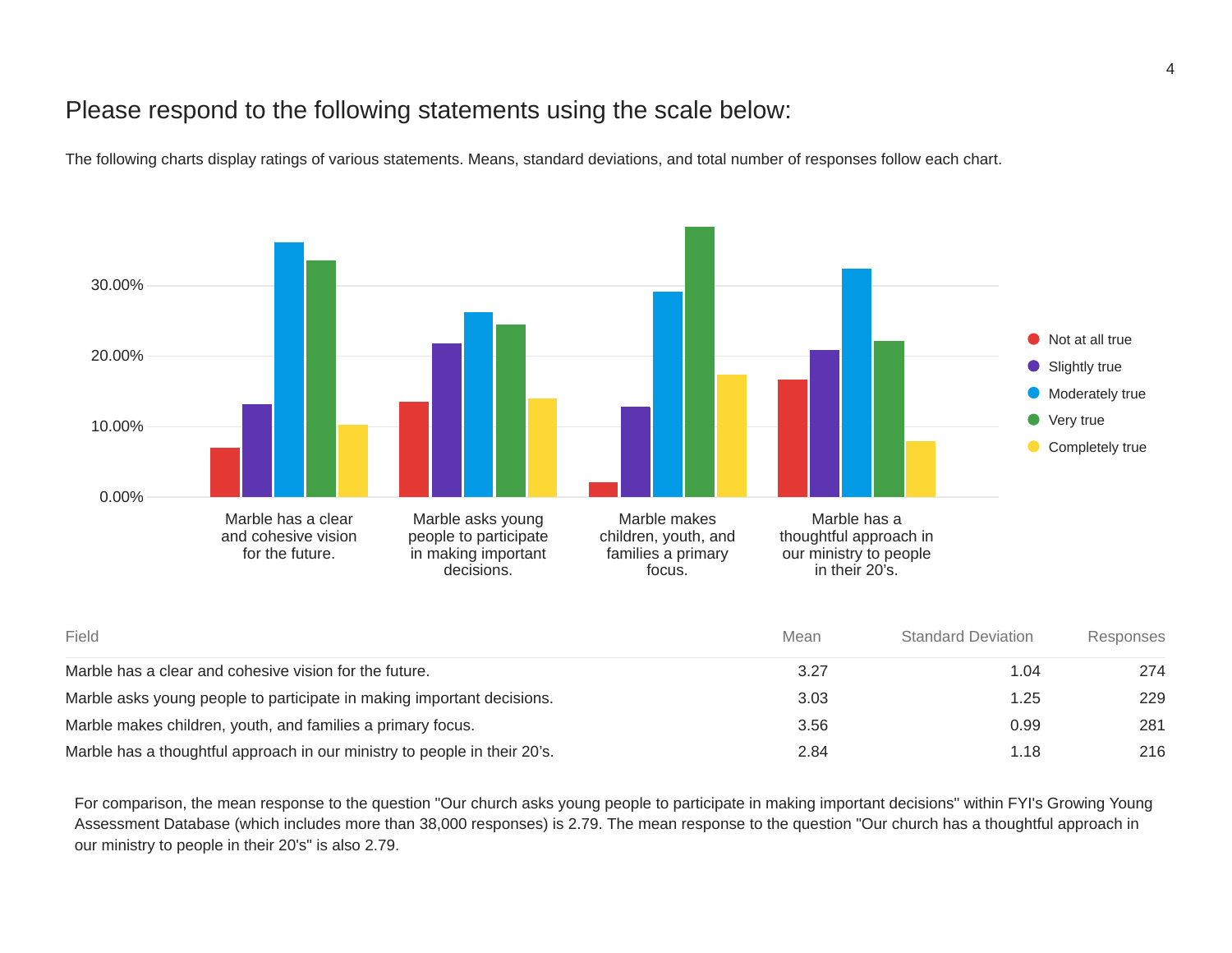#### "Marble has a thoughtful approach in our ministry to people in their 20's" by Church Roles



The above chart displays responses to "Marble has a thoughtful approach in our ministry to people in their 20's." across church roles, revealing lower ratings among pastors or church staff and church leadership (non-staff).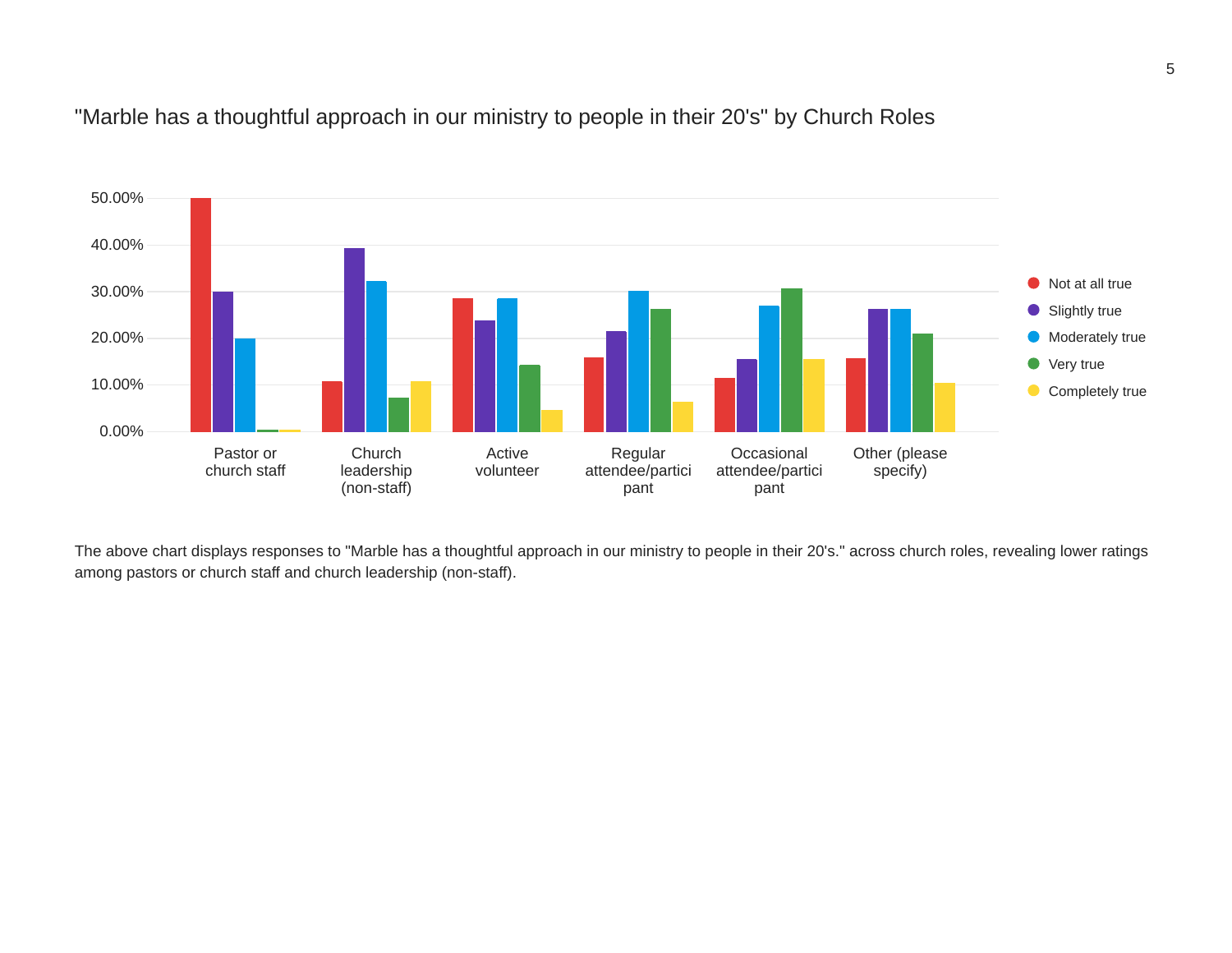Please respond to the following statements using the scale below:



| Field                                                                                         | Mean | <b>Standard Deviation</b> | Responses |
|-----------------------------------------------------------------------------------------------|------|---------------------------|-----------|
| Marble stewards its financial resources well.                                                 | 3.44 | 1.15                      | 227       |
| Marble has a meaningful history that should not be lost in our future vision.                 | 4.50 | 0.76                      | 316       |
| Marble stewards its volunteer resources well (i.e. care for, use and training of volunteers). | 3.83 | 0.90                      | 259       |
| Marble's leadership is appropriately transparent about financial decisions.                   | 3.18 | 1.27                      | 256       |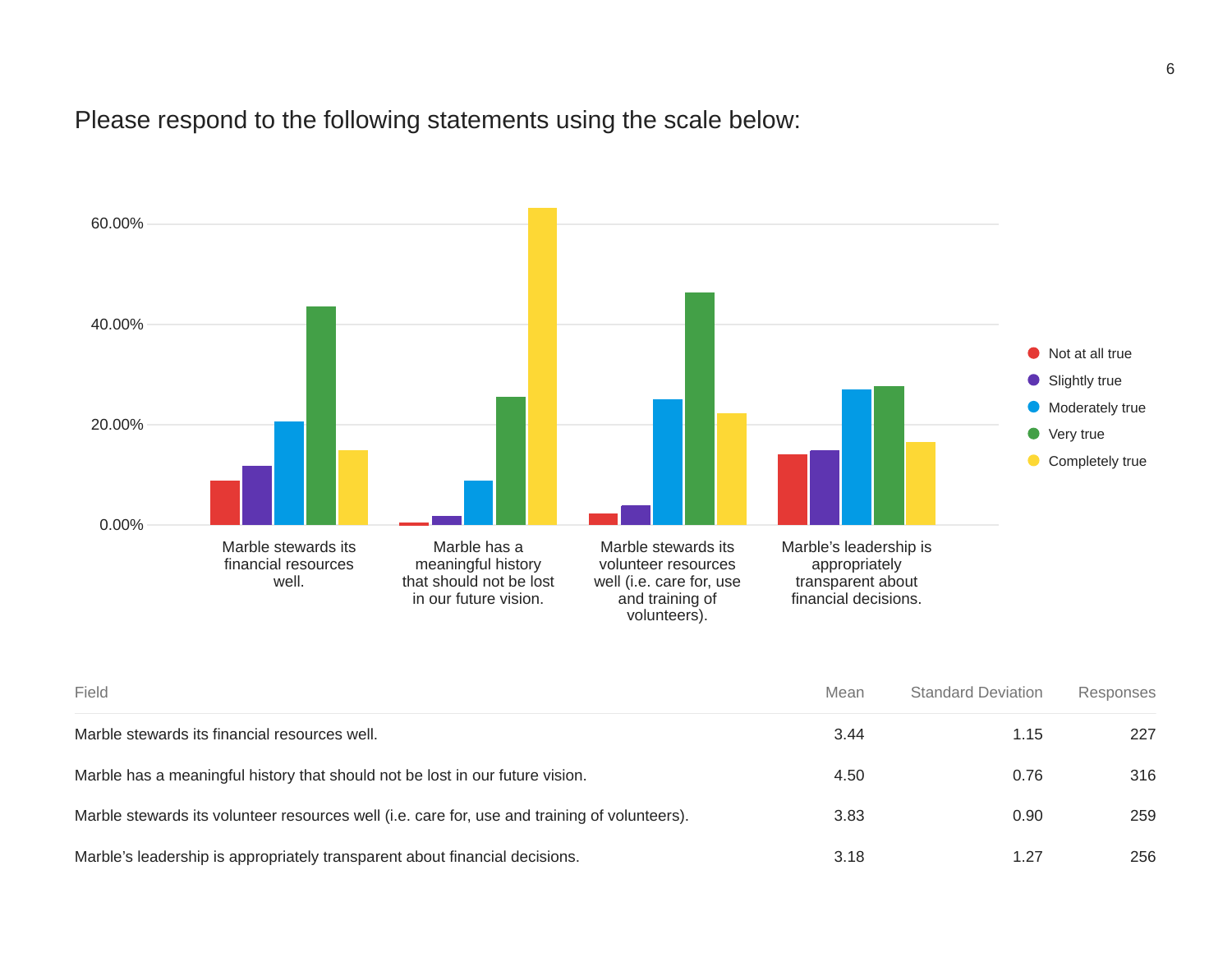

#### "Marble has a meaningful history that should not be lost in our future vision" by Age

The above chart displays responses to "Marble has a meaningful history that should not be lost in our future vision." across age groups, revealing an increase in ratings with age.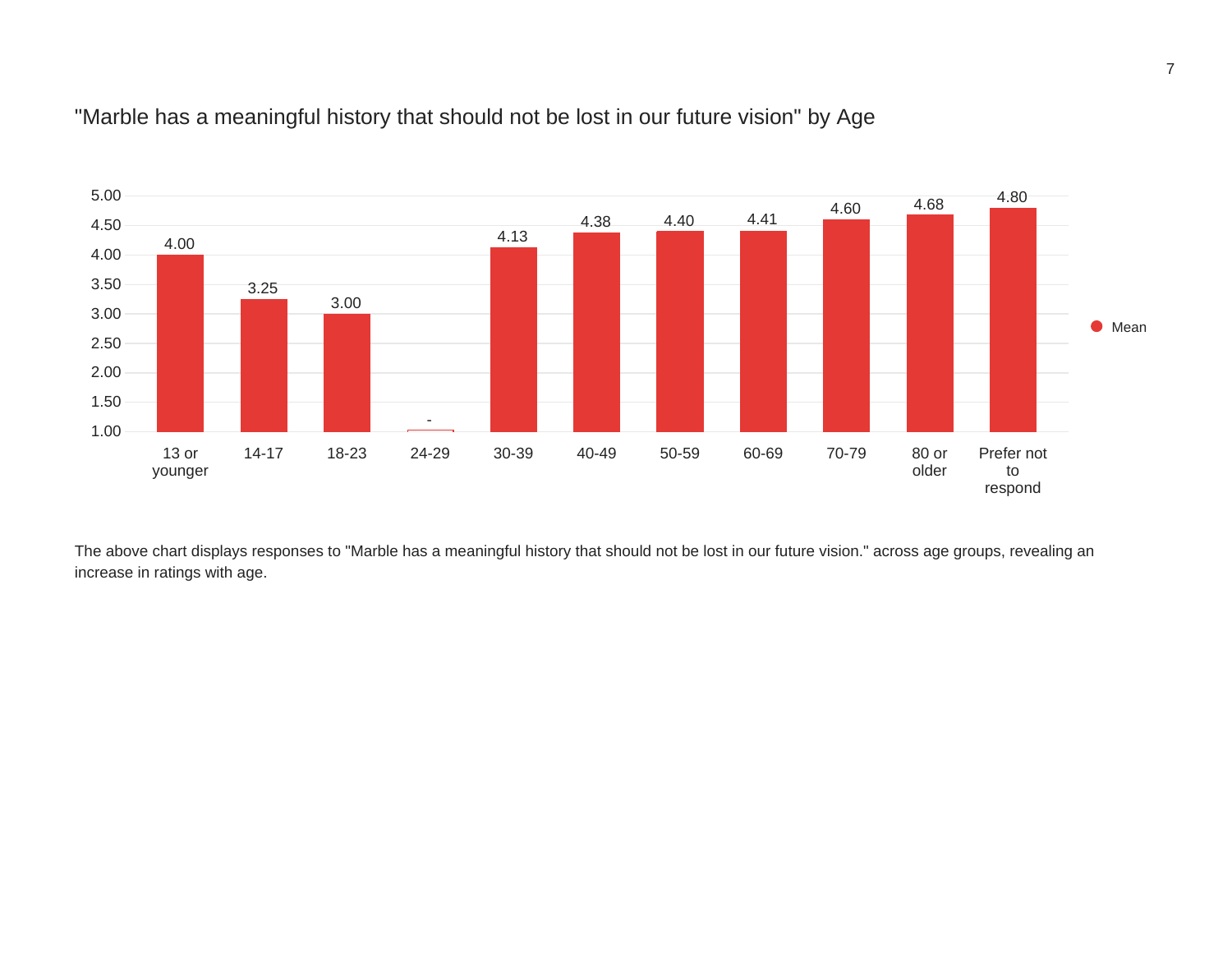Please respond to the following statements using the scale below:



| Field                                                                    | Mean | <b>Standard Deviation</b> | Responses |
|--------------------------------------------------------------------------|------|---------------------------|-----------|
| Marble provides sufficient and clear communication to the congregation.  | 3.62 | 1.04                      | 317       |
| Marble has sufficient physical space to carry out its ministry.          | 2.97 | 1.27                      | 260       |
| Marble challenges people to grow in their faith.                         | 4.06 | 0.97                      | 317       |
| Marble encourages people to live out their faith in their daily actions. | 4.22 | 0.91                      | 319       |

For comparison, the mean response to the question "Our church challenges people to grow in their faith" within FYI's Growing Young Assessment Database is 3.98. The mean response to the question "Our church encourages people to live out their faith in their daily actions" is 4.08.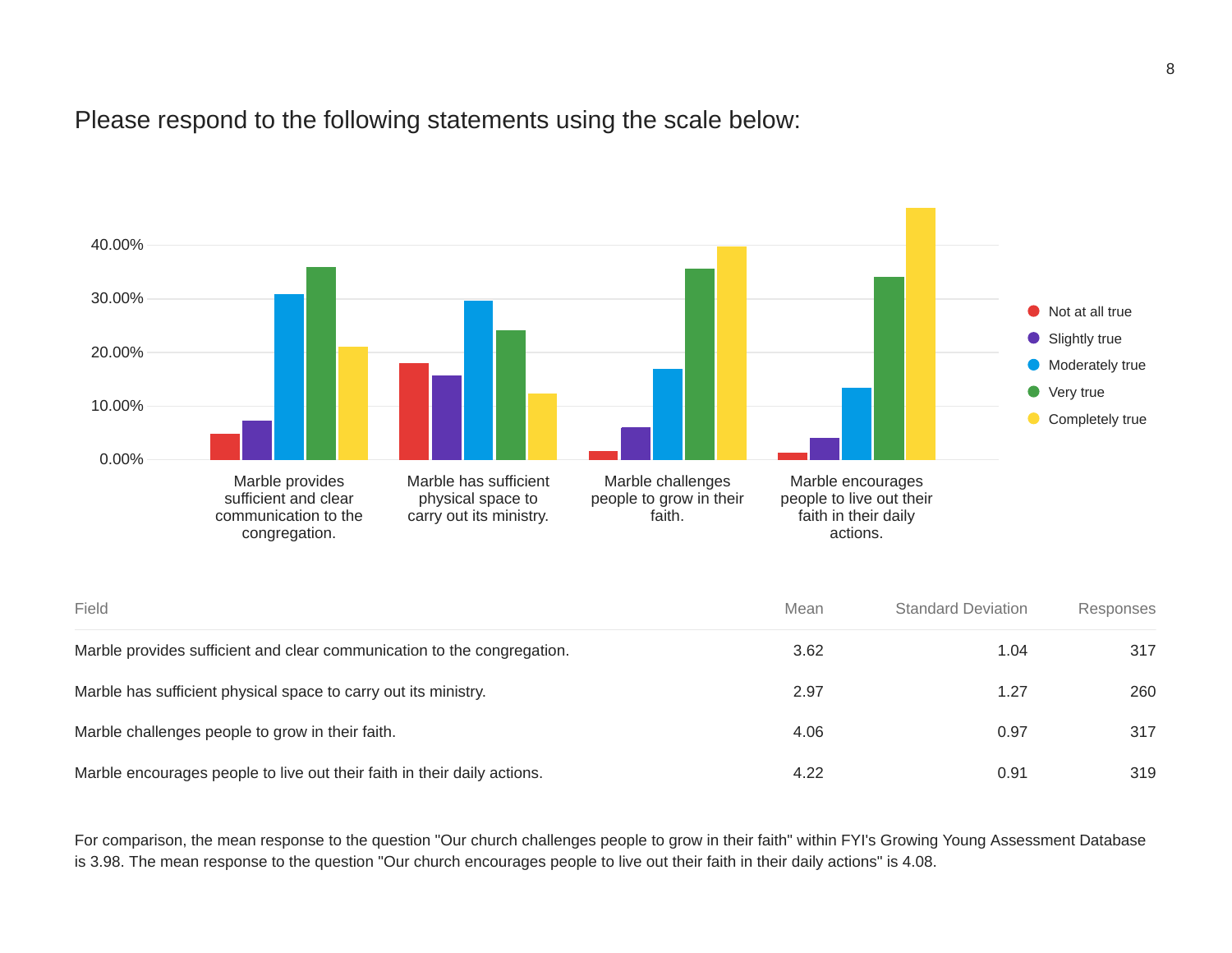## Please respond to the following statements using the scale below:



| Field                                                               | Mean | <b>Standard Deviation</b> | Responses |
|---------------------------------------------------------------------|------|---------------------------|-----------|
| Worship at Marble helps me feel fulfilled and spiritually uplifted. | 4.12 | 1.00                      | 318       |
| Marble helps me feel like I belong.                                 | 4.17 | 0.93                      | 318       |
| Marble welcomes all types of people.                                | 4.49 | 0.75                      | 314       |
| Marble is a truly diverse congregation.                             | 4.36 | 0.75                      | 312       |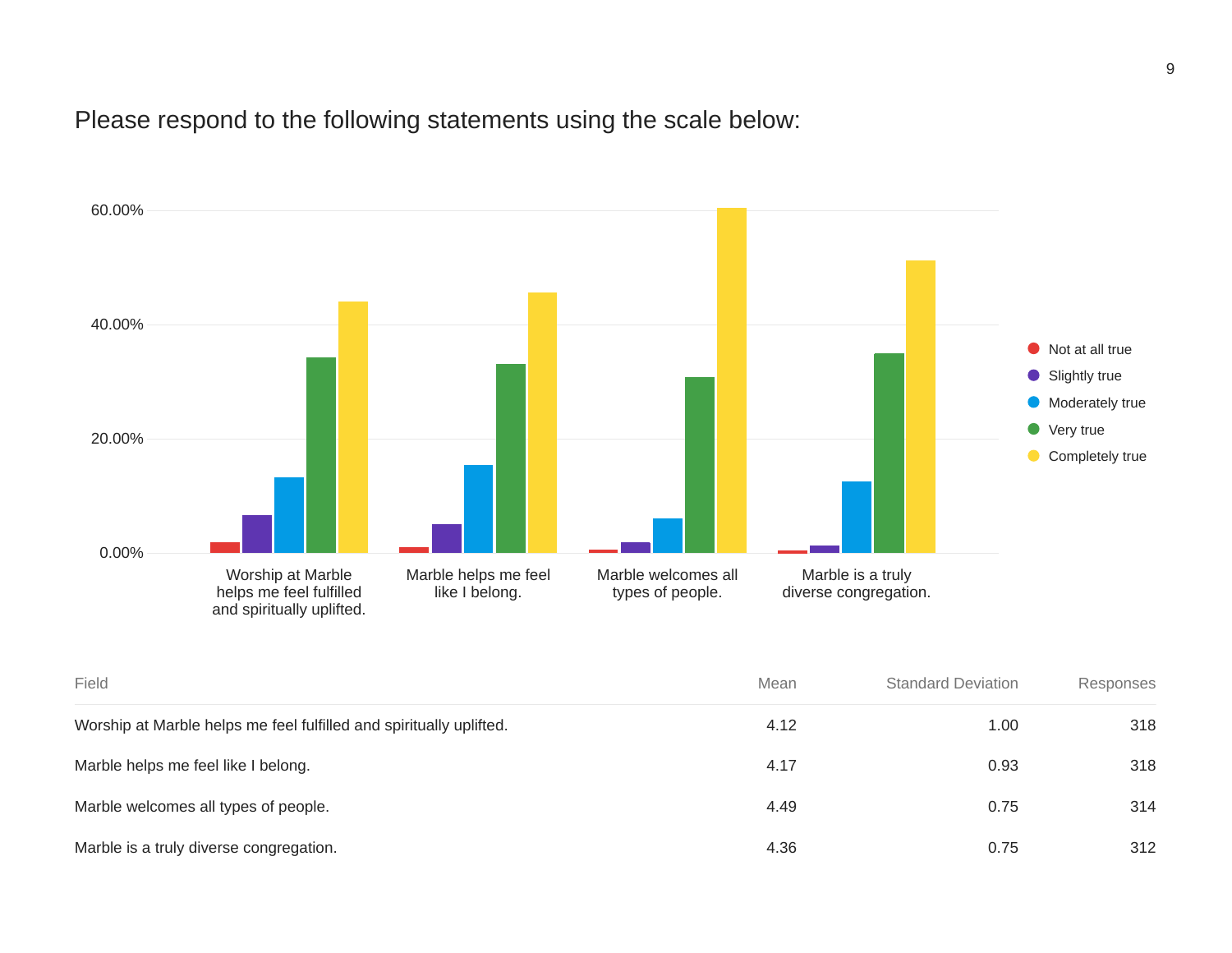## "Marble helps me feel like I belong" by Sunday Service Attendance



The above chart displays responses to "Marble helps me feel like I belong." across frequency of Sunday service attendance categories, revealing an increase in ratings as attendance increases.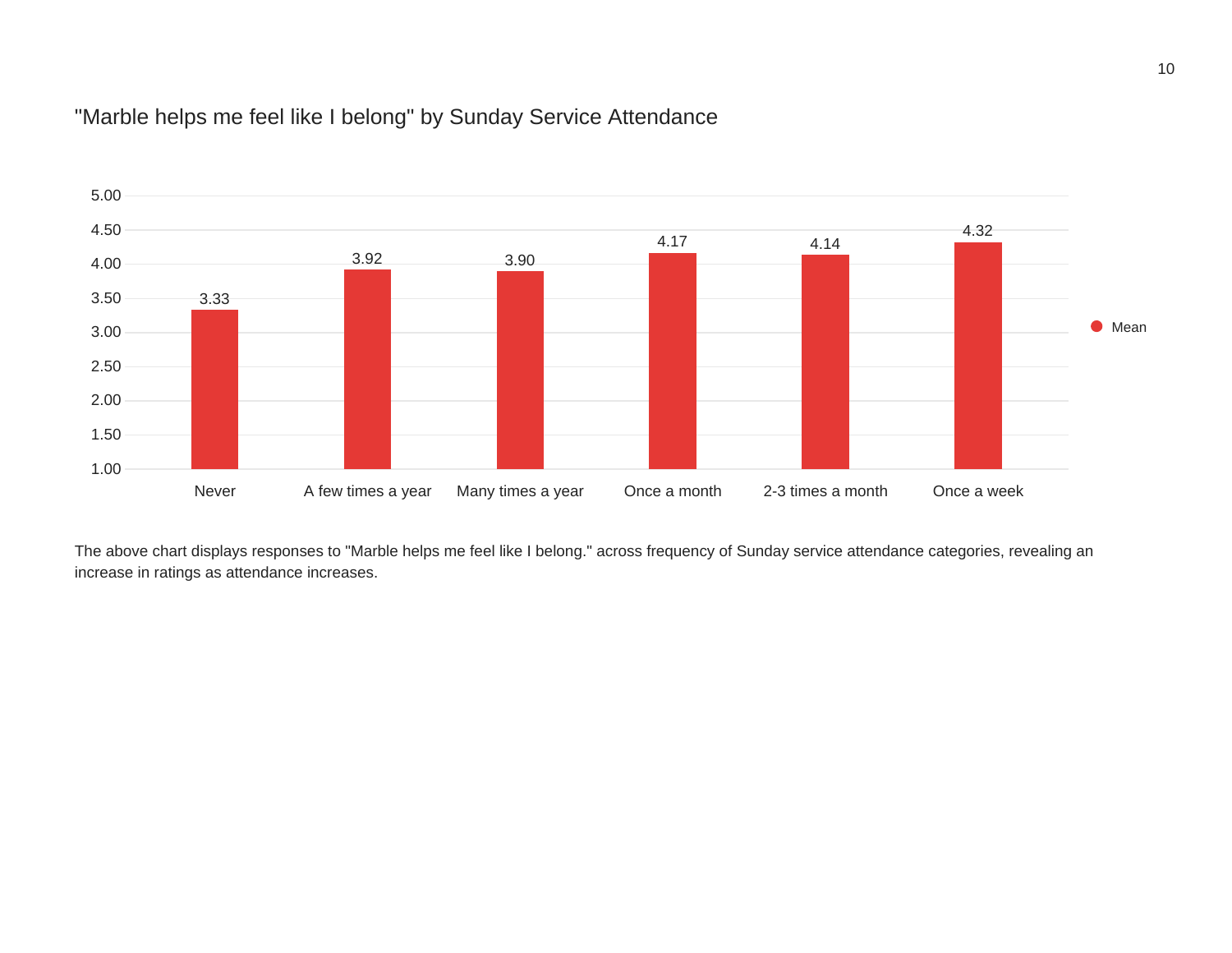

## "Marble welcomes all types of people" by Sexual Orientation

## "Marble is a truly diverse congregation" by Sexual Orientation



The above chart displays responses to "Marble welcomes all types of people." and "Marble is a truly diverse congregation." across sexual orientation categories.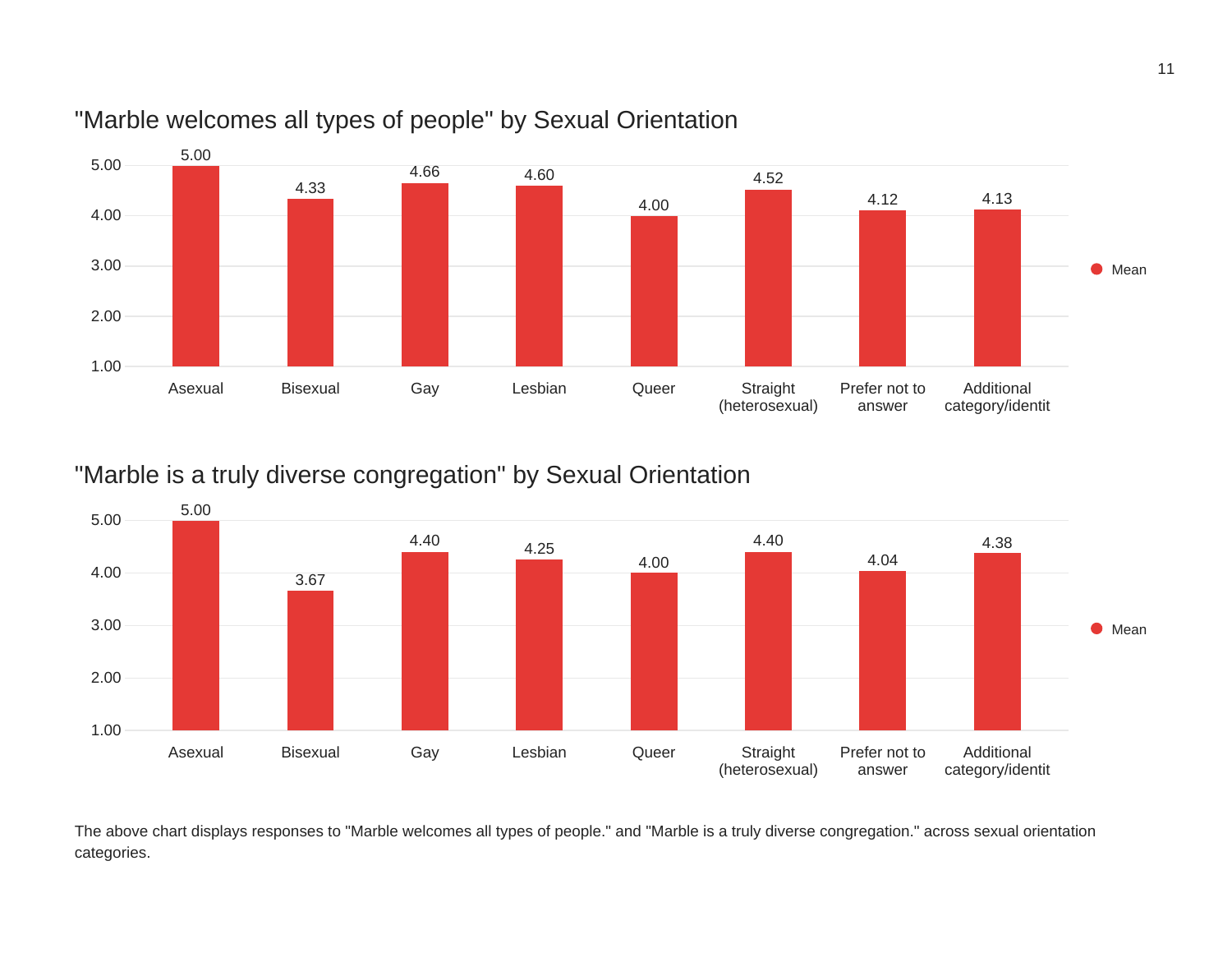## Whom, if anyone, is not accepted at Marble?

- 196 people responded to this question
- 121 people noted all are welcome (i.e., no one isn't accepted)
- 12 people noted racists, supremacists, homophobes, or those who hurt others
- 7 noted conservatives or Republicans
- 7 noted the poor (because they may feel intimidated)
- 4 noted certain races or ethnicities (Black, Latino)
- 4 noted people with disabilities (e.g., the deaf)
- 3 noted the close-minded or those with strong opinions
- 2 noted highly progressive or liberal individuals
- 2 noted substance abusers
- 2 noted White heterosexual couples (connected to a sense of being ignored)
- 2 noted the unvaccinated or unmasked
- 2 noted young children
- 1 noted fundamentalist Christians (Calvinists, Mennonites)
- 1 noted those with no faith background
- 1 noted those who are faithful to the Bible
- 1 noted young people

## How should Marble grow in its diversity?

- 37 people responded to this question
- 11 noted more young people or couples
- 9 noted more racial diversity
- 5 noted the underchurched and the need for more outreach
- 4 noted more diverse leadership and ministers
- 3 noted the need for more youth programs and intergenerationality
- 2 noted more socioeconomic diversity
- 2 noted the need for transparency and openness
- 2 noted the need to take action against injustice
- 1 noted the need for more outreach to people with disabilities
- 1 noted the need for political balance
- 1 noted the need to celebrate cultural differences
- 1 noted the need for more contemporary music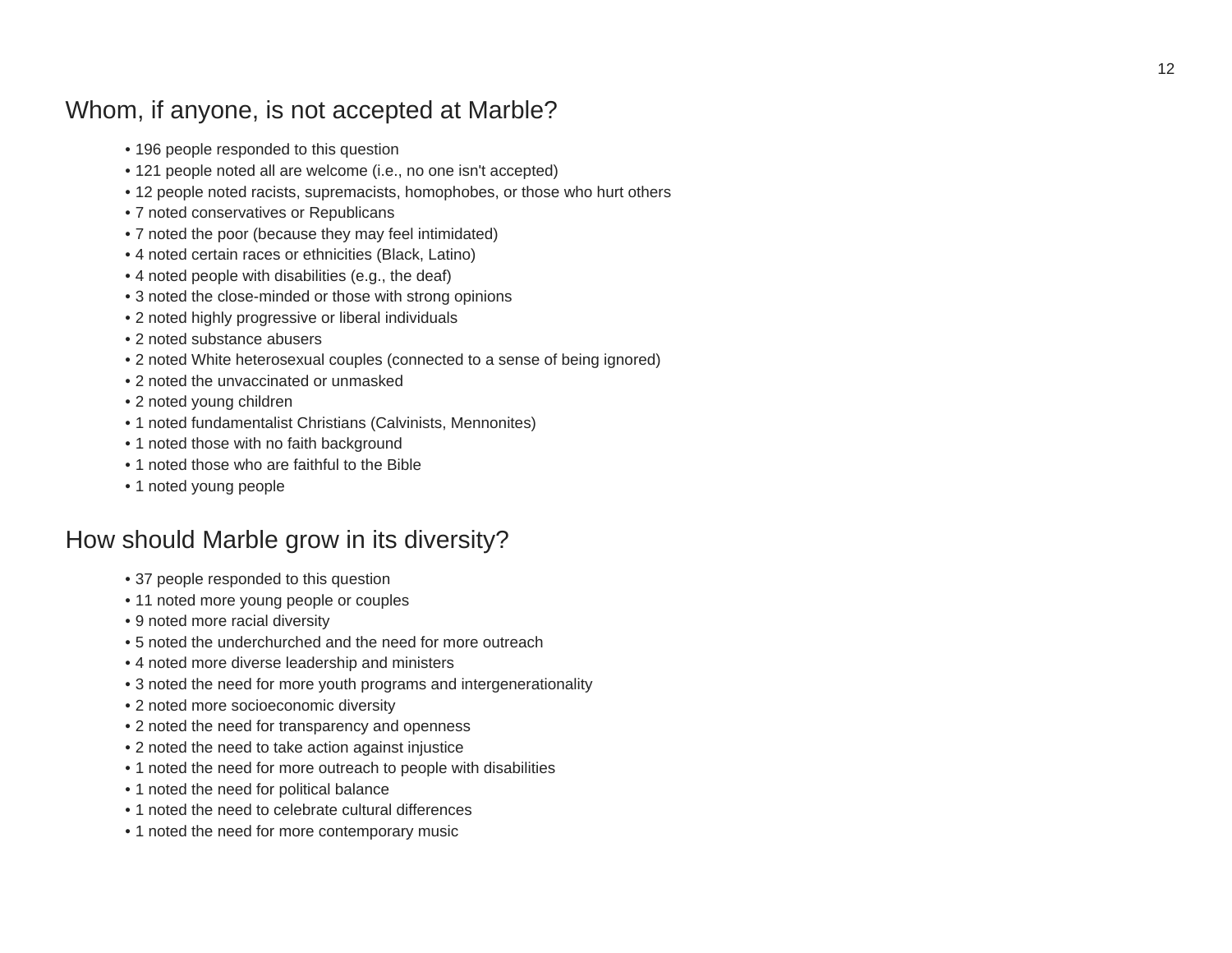#### **Ministries**

The following charts display satisfaction ratings for various ministries.

## How satisfied are you currently with the following ministries or areas of Marble?



**Means were calculated outside Qualtrics and are included below:**

- Arts Ministry: 4.11
- Women's Ministry: 4.29
- GIFTS LGBTQ+ Fellowship Ministry: 3.95
- Music Ministry: 4.64
- Sunday Morning Worship: 4.48
- Midweek Worship: 3.77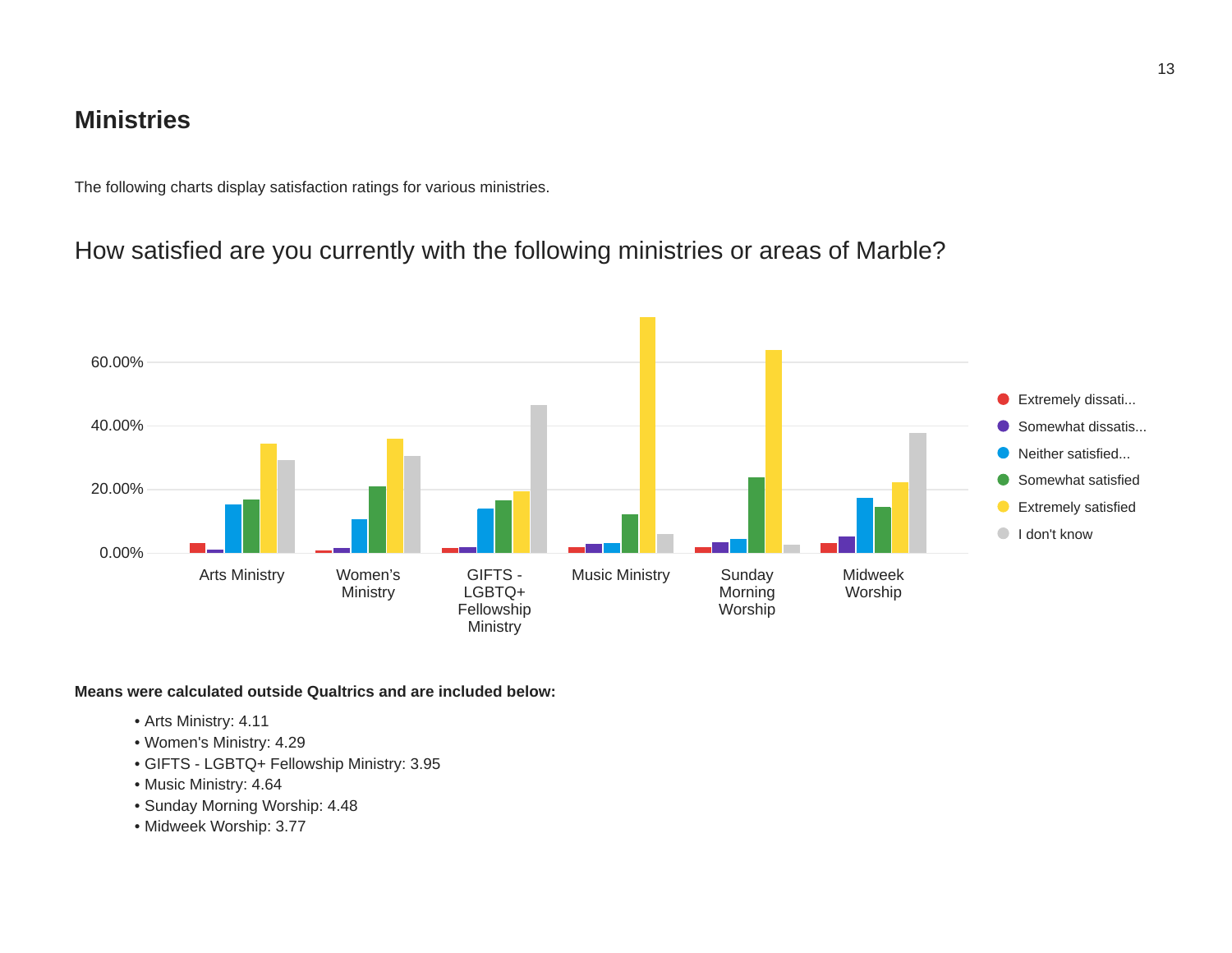#### Satisfaction with Music Ministry by Age



The above chart displays satisfaction ratings for the Music Ministry across age groups, revealing higher average ratings as age increases.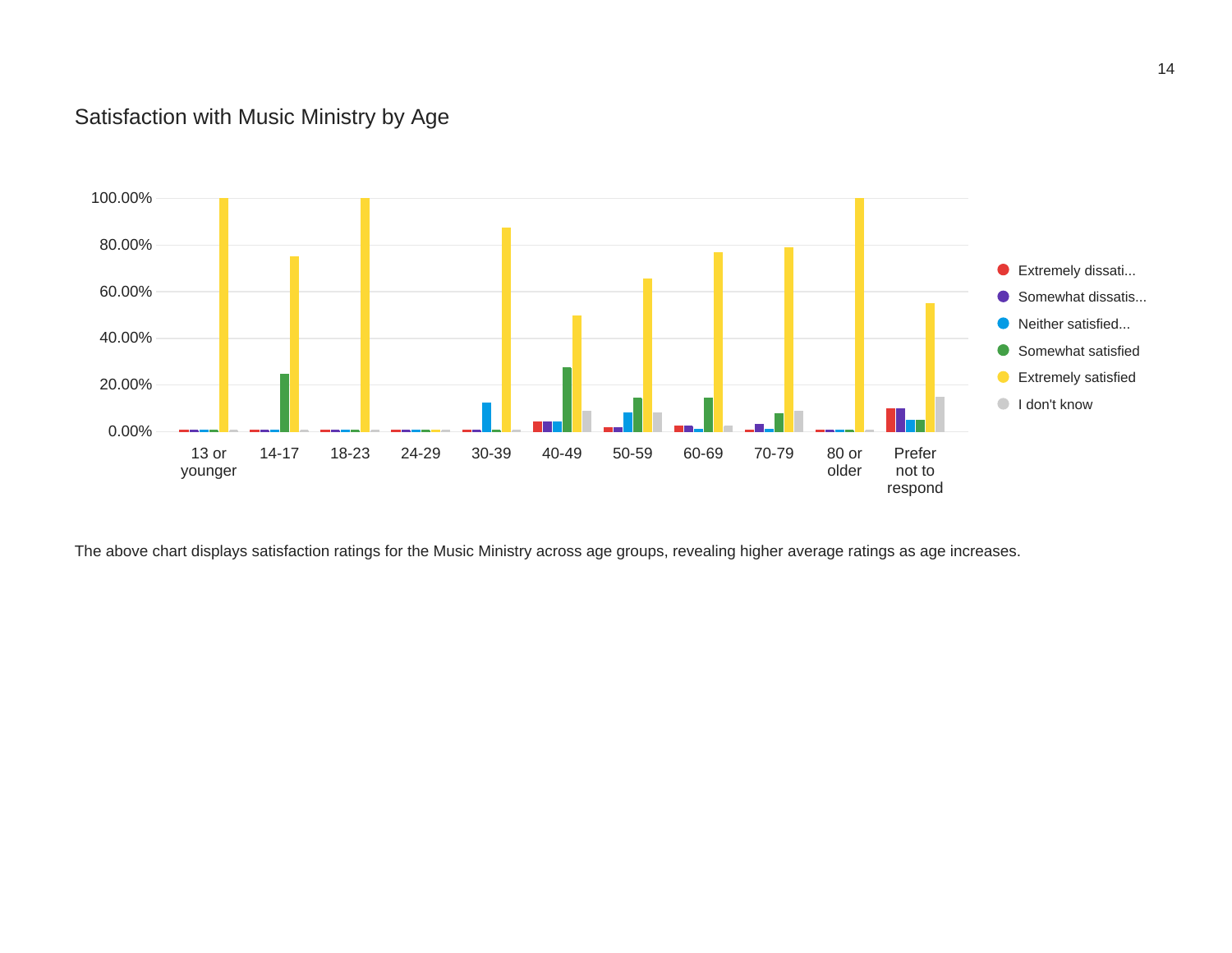## How satisfied are you currently with the following ministries or areas of Marble?



**Means were calculated outside Qualtrics and are included below:**

- Preaching: 4.26
- Retreats: 3.48
- Staff: 4.56
- Children's Ministries: 4.02
- Youth Ministries: 4.29
- Family Ministries: 3.71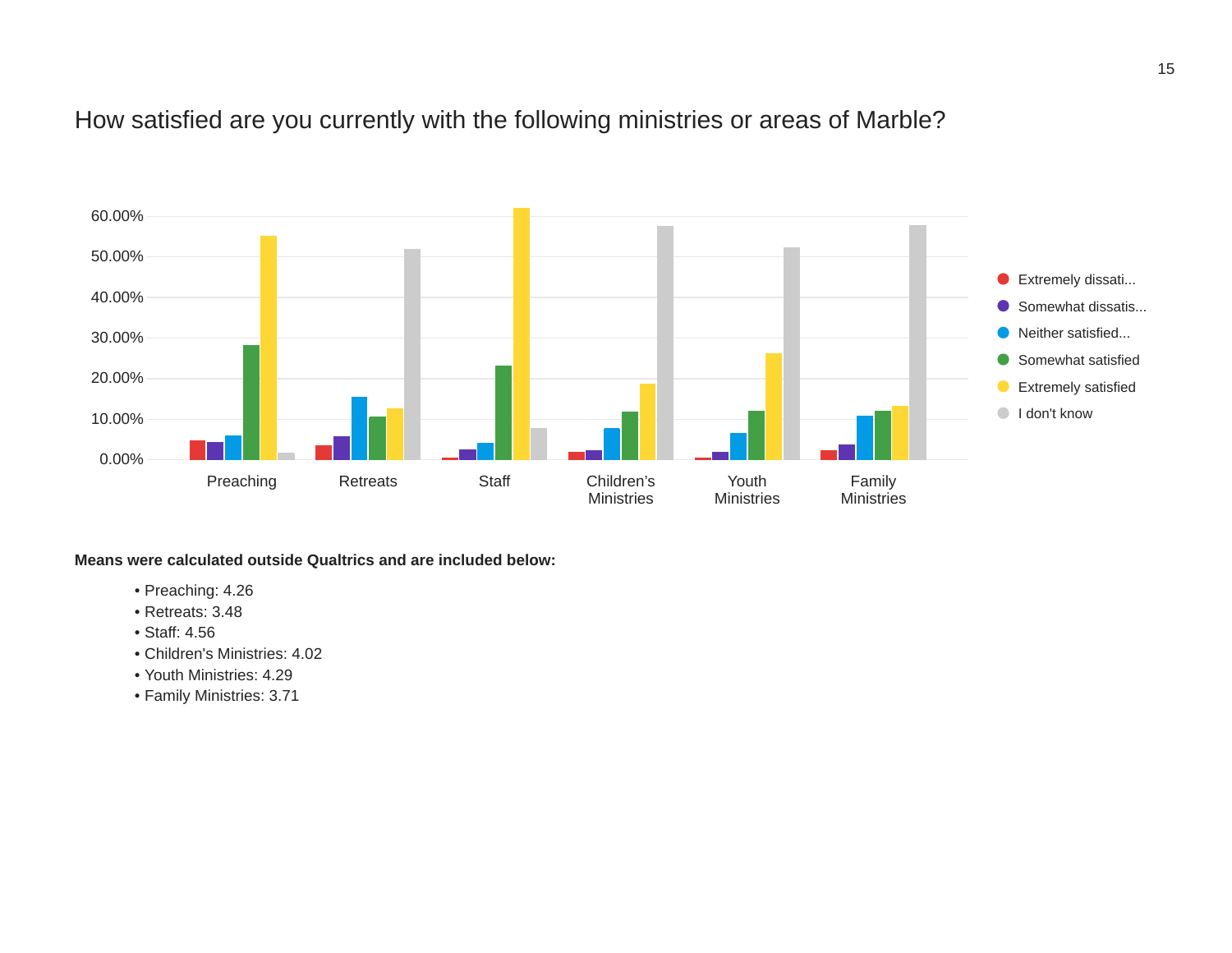#### Satisfaction with Staff by Sunday Service Attendance



The above chart displays satisfaction ratings for the Staff across frequency of Sunday service attendance groups, revealing higher average ratings as attendance increases.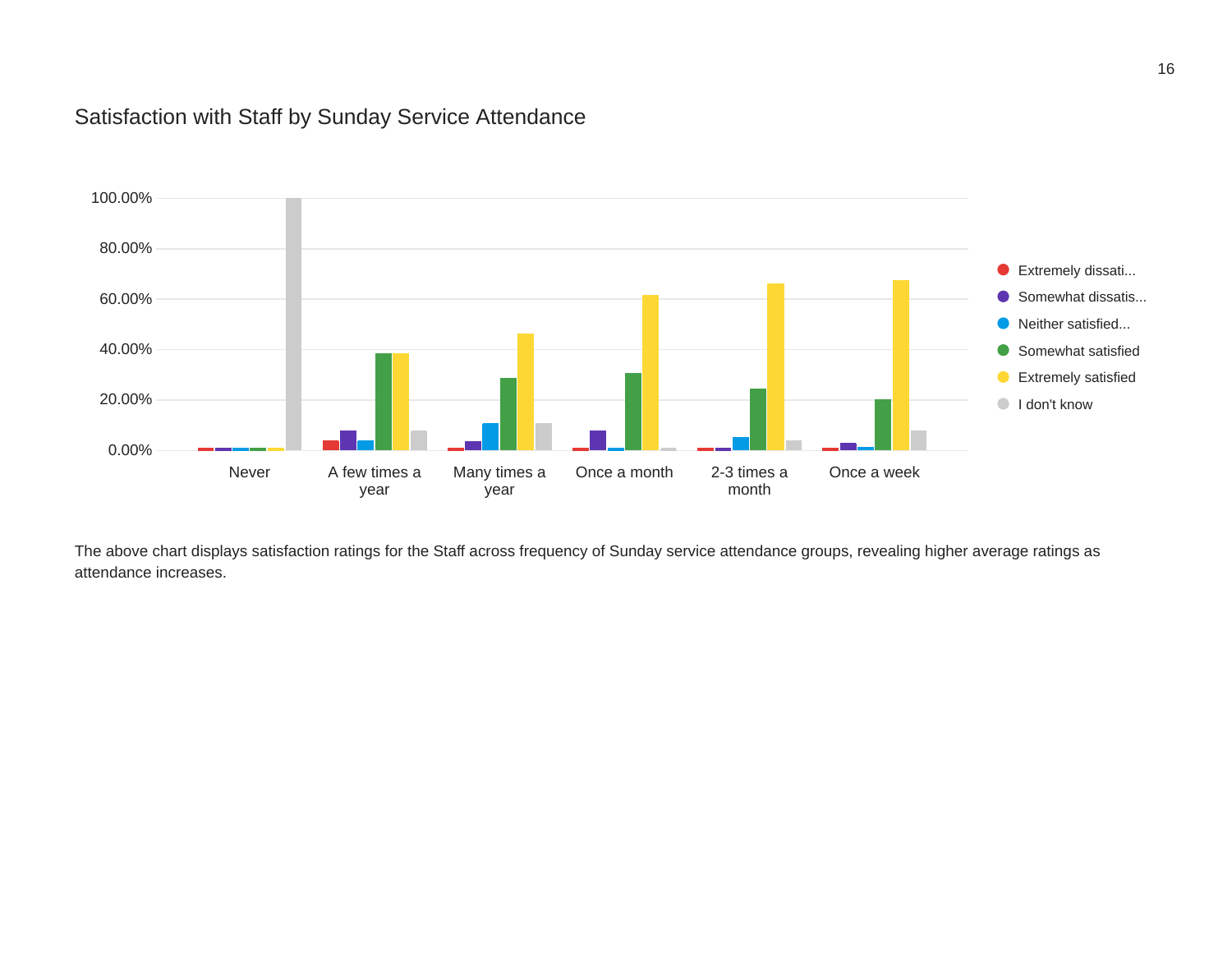## How satisfied are you currently with the following ministries or areas of Marble?



**Means were calculated outside Qualtrics and are included below:**

- Young Adult Ministries (ages 18-30s): 3.02
- PrimeTime (ages 55 and up): 4.11
- Online Experience: 4.61
- Senior Leadership 4.32
- Sunday 10:00 O'Clock Hour: 4.11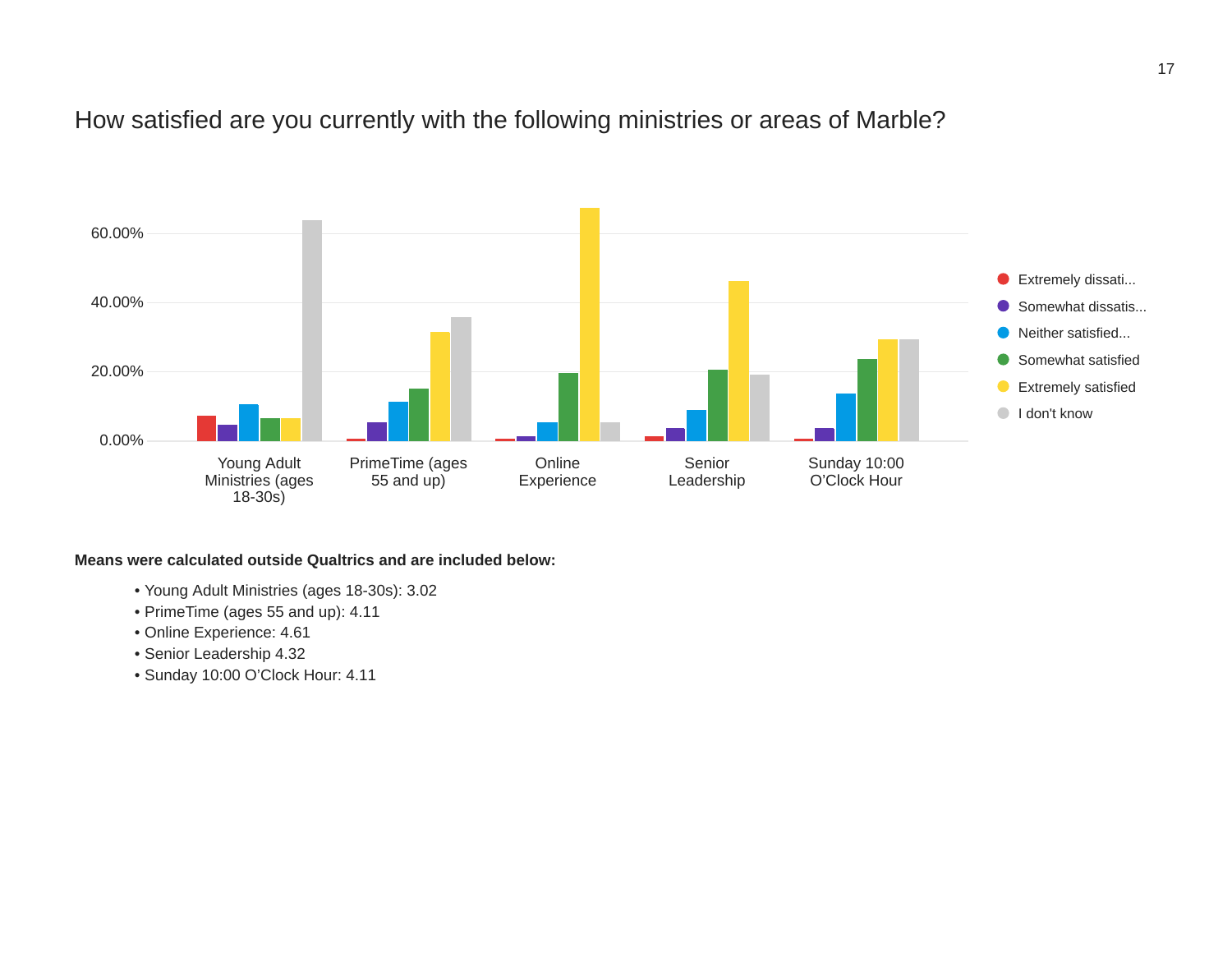#### How satisfied are you currently with the following ministries or areas of Marble?



#### **Means were calculated outside Qualtrics and are included below:**

- Small Groups: 3.94
- Pastoral Care: 4.13
- Stephen Ministry: 4.09
- Mission, Outreach & Service Opportunities: 3.87
- Other: 3.50

**"Other" Responses:** 5 people noted prayer resources; 3 noted men's/women's ministries or adult sunday school; 3 noted music; 3 noted small groups; 3 noted more volunteer opportunities or mission trips; 3 noted more fellowship activities; 2 noted past help from Stephen Ministry; 2 noted youth group; 2 noted stewardship (financial ethics); 2 noted poor online congregant integration; 2 noted communication; 2 noted younger children being ignored; 1 noted balance across ministries; 1 noted checking in with members who have left; 1 noted caring calls; 1 noted Marble Vision; 1 noted Primetime; 1 noted learning about Jewish practices and the Old Testament; 1 noted interfaith activities; 1 noted young adults; 1 noted a lack of care from Marble staff; 1 noted preaching; and 1 noted the executive minister.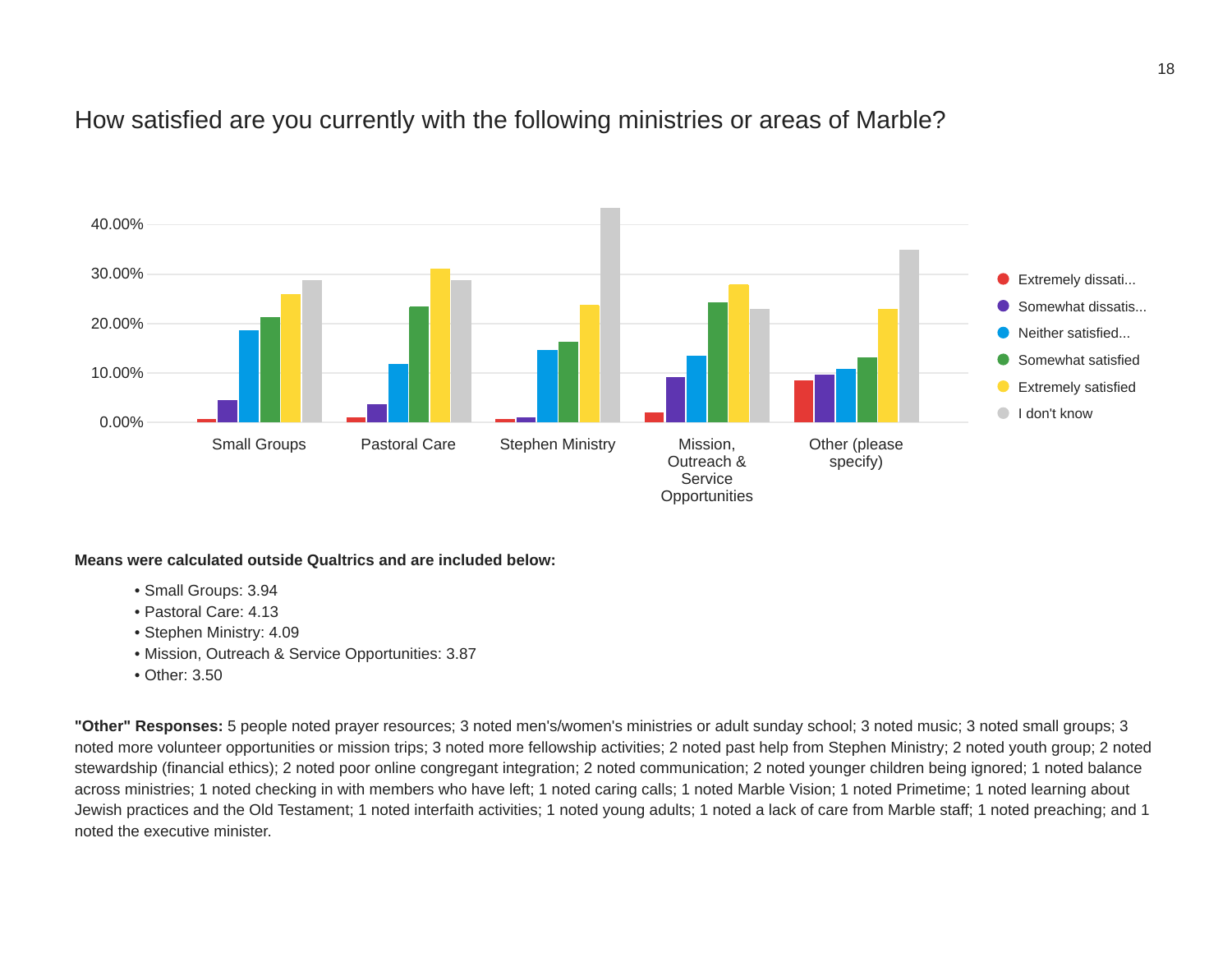Which of the following have the greatest impact on your Christian life? Please check all that apply.

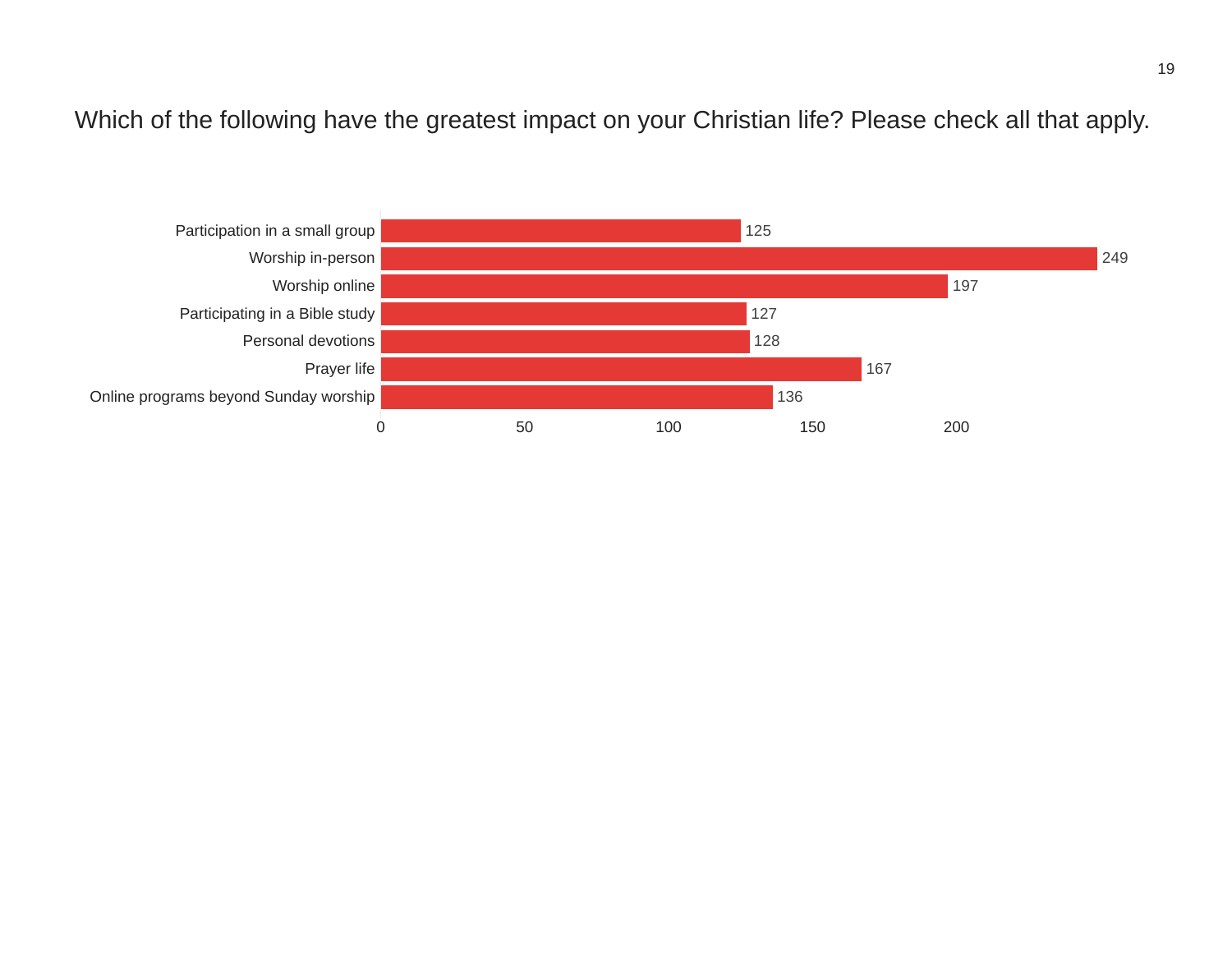## **Communication**

How do you currently receive news and other communication regarding Marble's programs, services, and ministries? Please check all that apply.



**"Other" Responses:** 8 people noted email; 2 noted ministry groups; 2 noted MWM or GIFTS Facebook groups; 1 noted pulpit announcements; and 1 noted not receiving communication without several requests.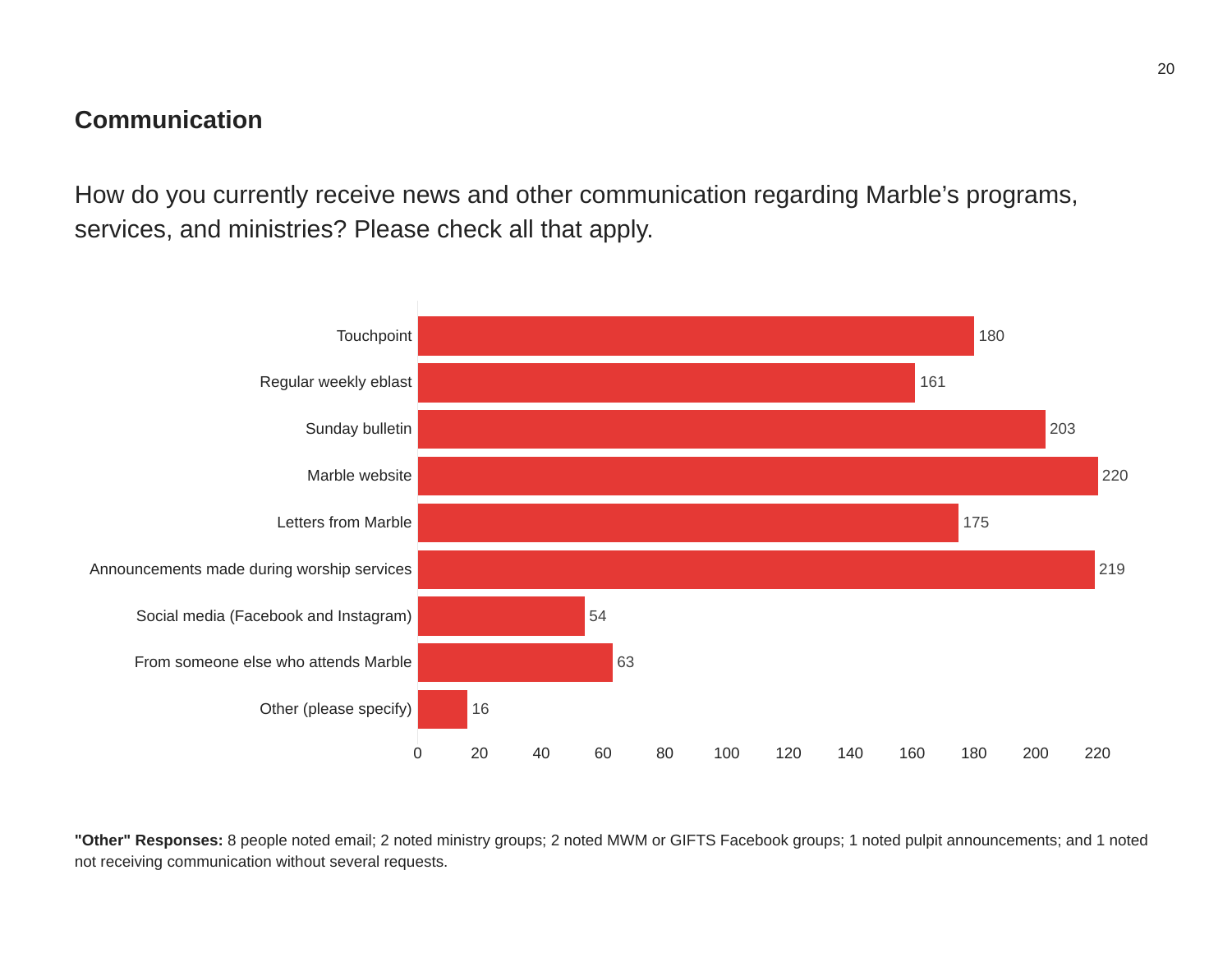How do you prefer to receive news and other communication regarding Marble's programs, services, and ministries? Please check all that apply.



**"Other" Responses:** 3 people noted email; 1 noted Marble Vision; 1 noted MWM Facebook group; 1 noted GIFTS ministry on Facebook; 1 noted too much email noise; and 1 noted in-person invitation/small group meetings.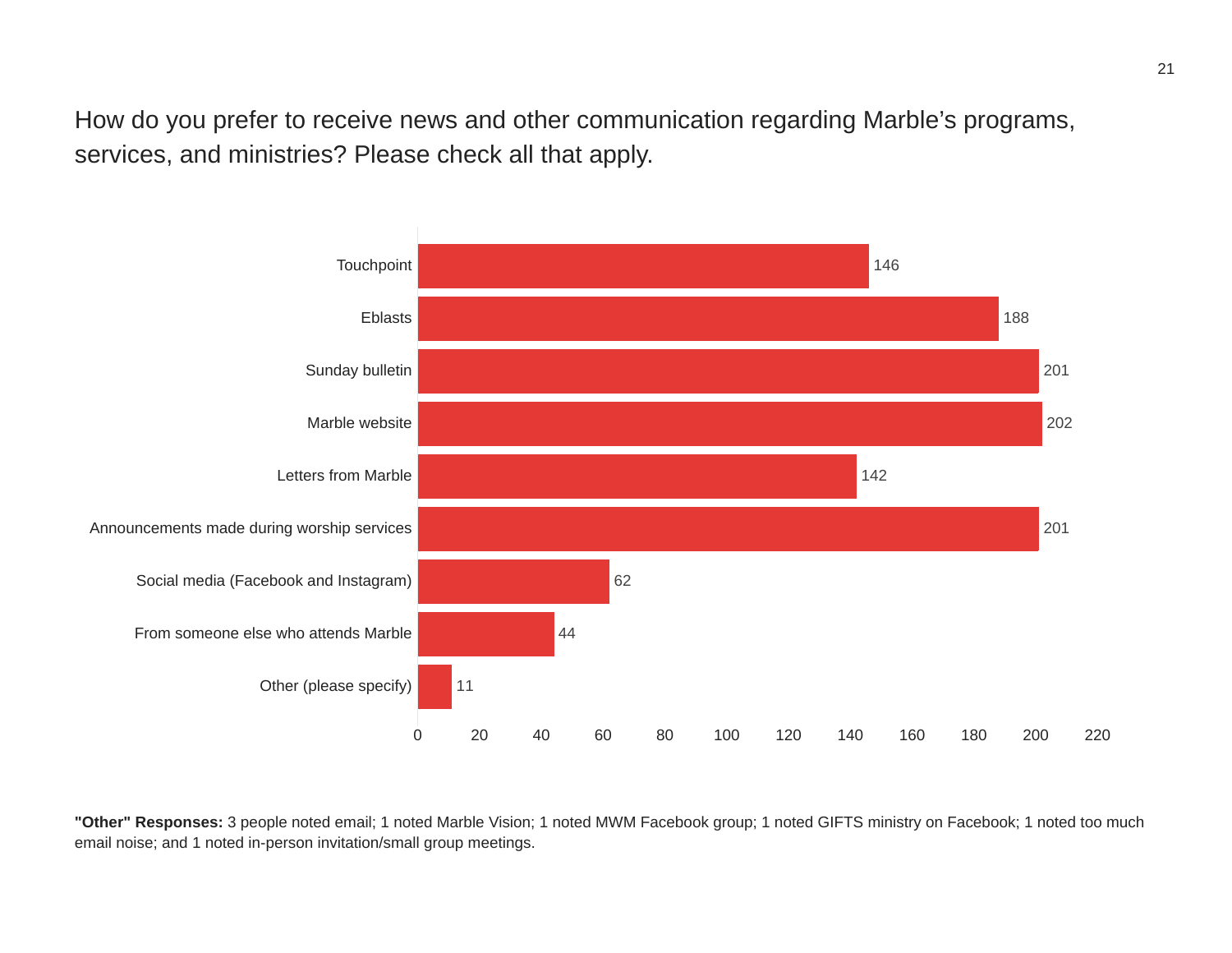"How do you currently receive news and other communication regarding Marble's programs, services, and ministries?" by Age



The above chart displays current reception of news and communication across age groups, revealing some variation particularly among younger age groups (though fewer people from these age groups participated).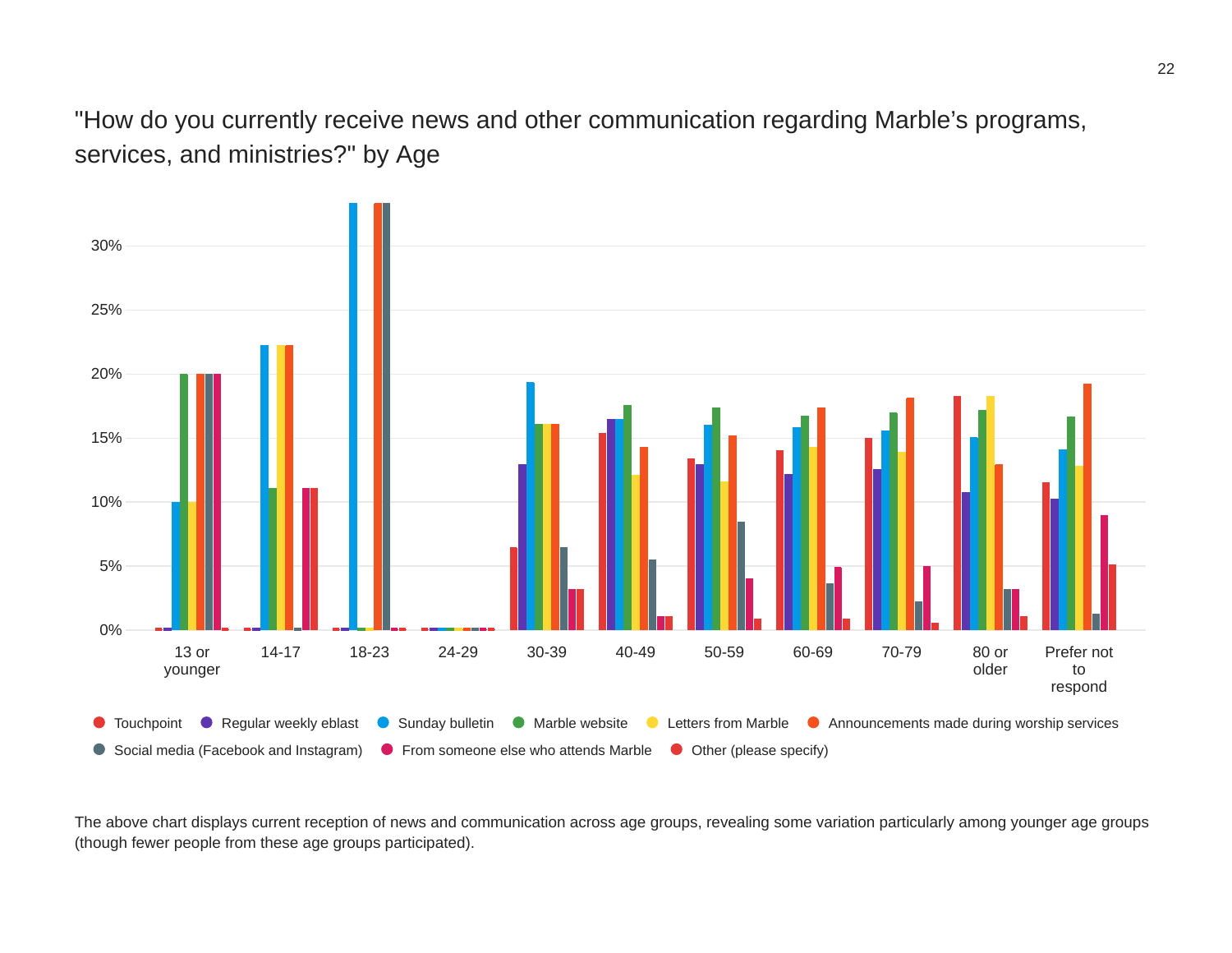"How do you prefer to receive news and other communication regarding Marble's programs, services, and ministries?" by Age



The above chart displays preferred reception of news and communication across age groups, revealing some variation particularly among younger age groups (though fewer people from these age groups participated).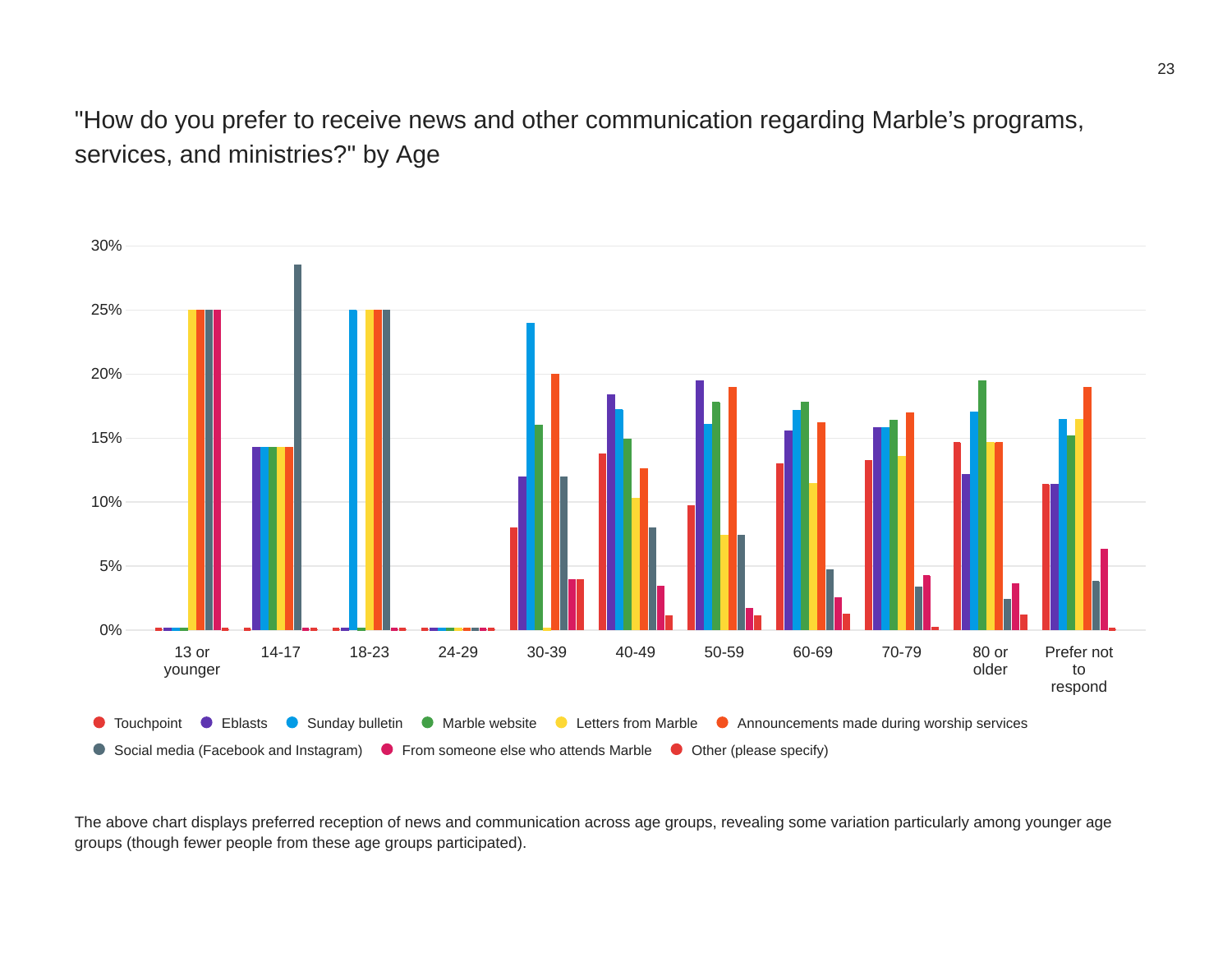#### **Future**

If you could make 1 change to Marble Church in the next year, what would it be?

- 258 people responded to this question
- 29 suggested more fellowship events
- 25 suggested in-person worship without masks
- 18 suggested better communication and more transparency
- 18 suggested strengthening sermons and making them more Scripture-based
- 17 suggested more services and more service availability
- 15 suggested new ministers
- 12 suggest more active ministries and community outreach
- 12 suggested better financial health (sometimes connected to property next door)
- 11 suggested less focus on politics or a change to public policy approach
- 11 suggested more service and volunteer opportunities
- 10 suggested more groups (couples, singles, long-term)
- 10 suggested more gathering space; 9 suggested increased commitment to young people
- 9 suggested more intergenerationality
- 9 suggested more music from the Gospel choir
- 8 suggested more young adult ministry and outreach
- 6 suggested being more inclusive and welcoming
- 5 suggested more marketing
- 5 suggested more contemporary music
- 5 suggested more guest speakers and associate ministers preaching
- 3 suggested montly communion on Sunday
- 3 suggested more mental health conversations
- 2 suggested more outreach to the disabled community
- 2 suggested offering more help (affordable housing, hospice)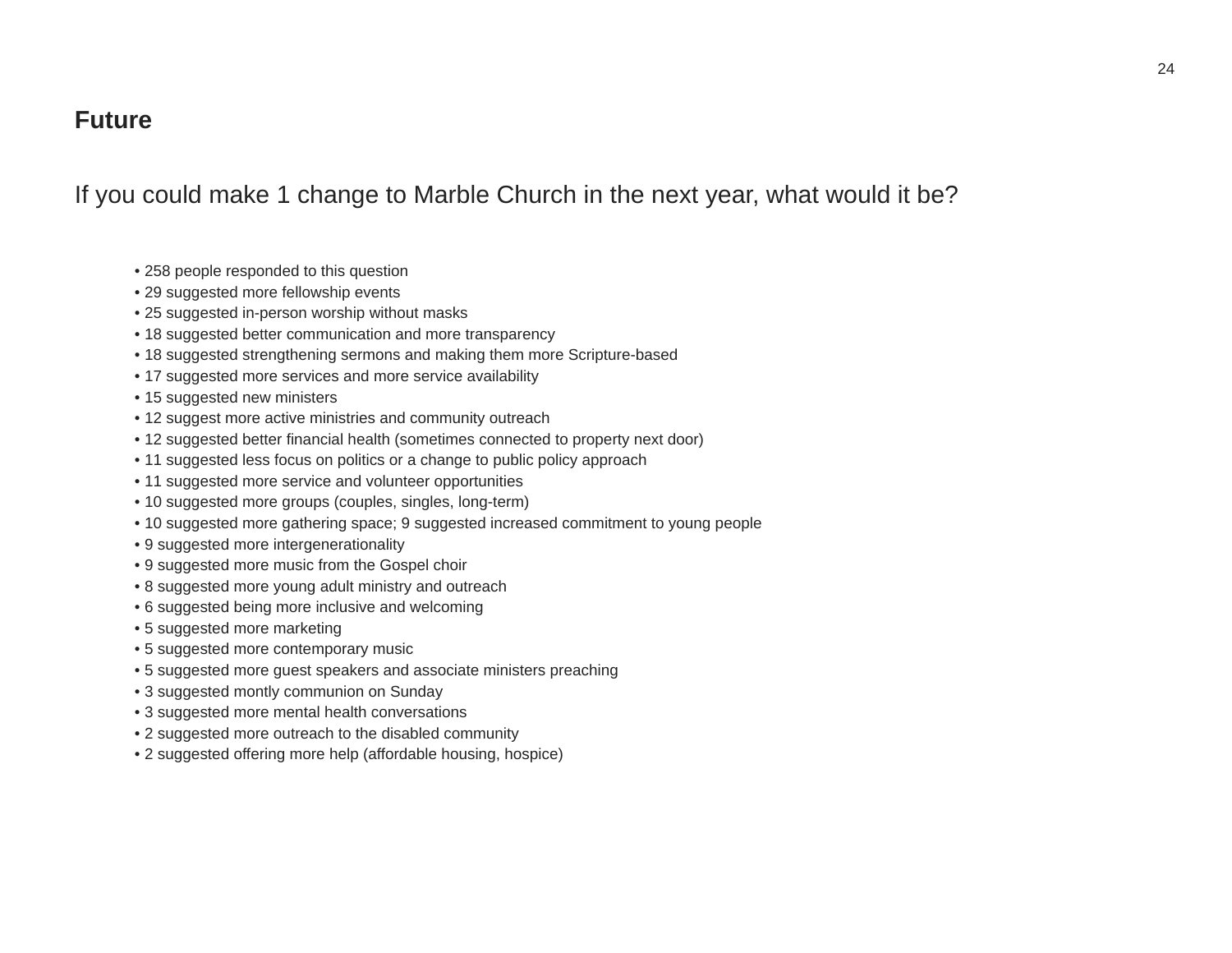## What is 1 thing about Marble that should never change?

- 281 people responded to this question
- 113 noted inclusivity, welcome, and acceptance of all
- 37 noted the music ministry
- 34 noted the warmth, love, and caring
- 33 noted the positivity and hope
- 24 noted the open-minded faith exploration
- 15 noted diversity
- 13 noted preching format and style or the sermons
- 13 noted the fellowship or community
- 11 noted Sunday worship
- 11 noted bringing the Gospel and spirituality to people
- 8 noted the emphasis on practicality and education
- 7 noted the location or building
- 6 noted programs offered
- 5 noted social justice and outreach
- 4 noted the ministers
- 3 noted the traditional style
- 3 noted mental health
- 2 noted the livestreaming option
- 1 noted the standard of excellence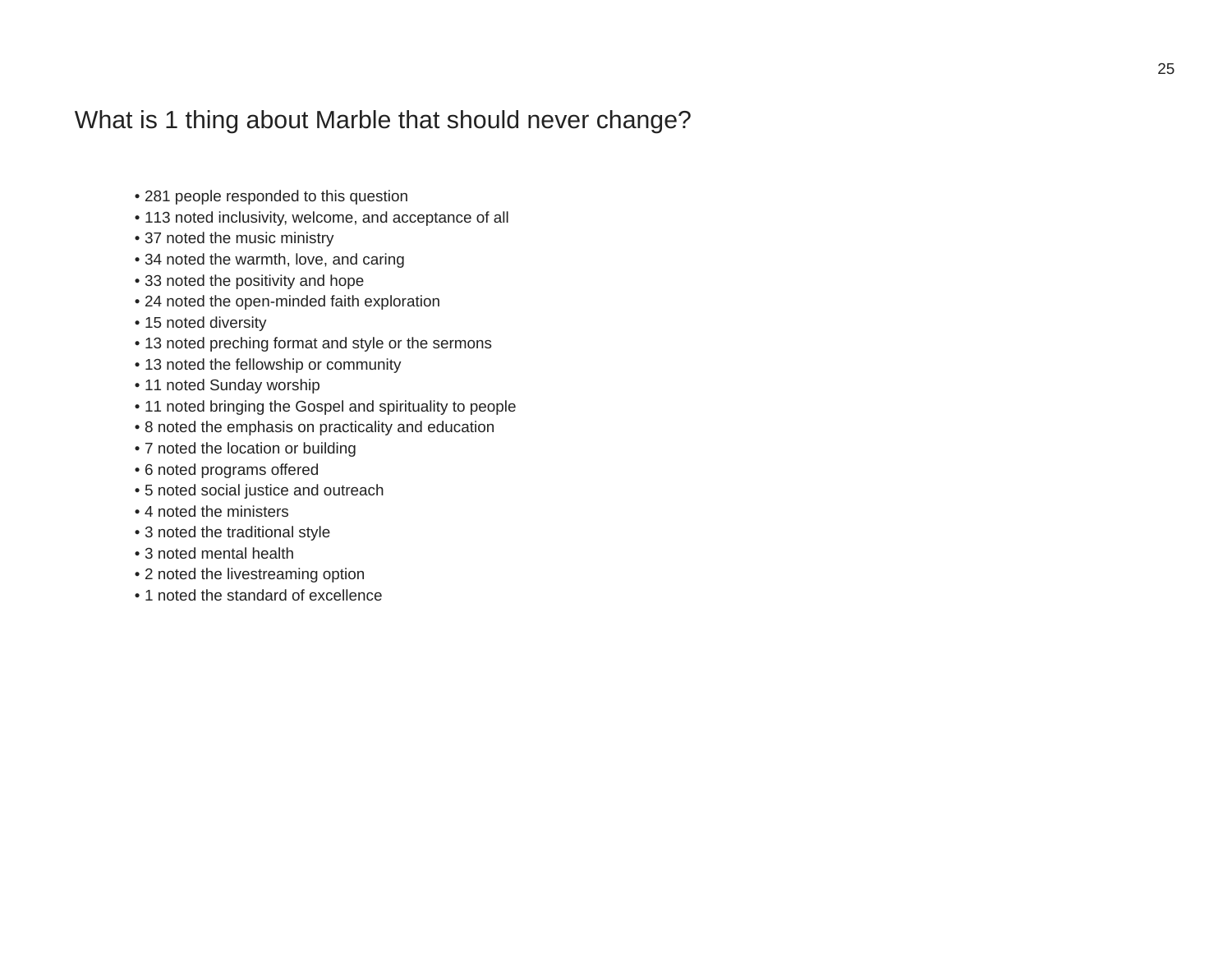The following themes were identified during the Fuller Seminary consultants' recent interviews and focus groups as areas that should receive greater focus for Marble's future. Please select up to three options you think should receive greater focus:



**"Other" Responses:** 8 noted mission trips or ministries for seniors; 3 noted communication (Marble Vision); 3 noted mental health resources; 3 noted service outreach; 3 noted all-church activities; 2 noted more access to sermons and program times; 2 noted more clergy members; 1 noted outreach to disabled community; 1 noted justice; 1 noted avoiding political justice; 1 noted LGBTQ+ ministry; 1 noted more marketing/visibility; and 1 noted small groups.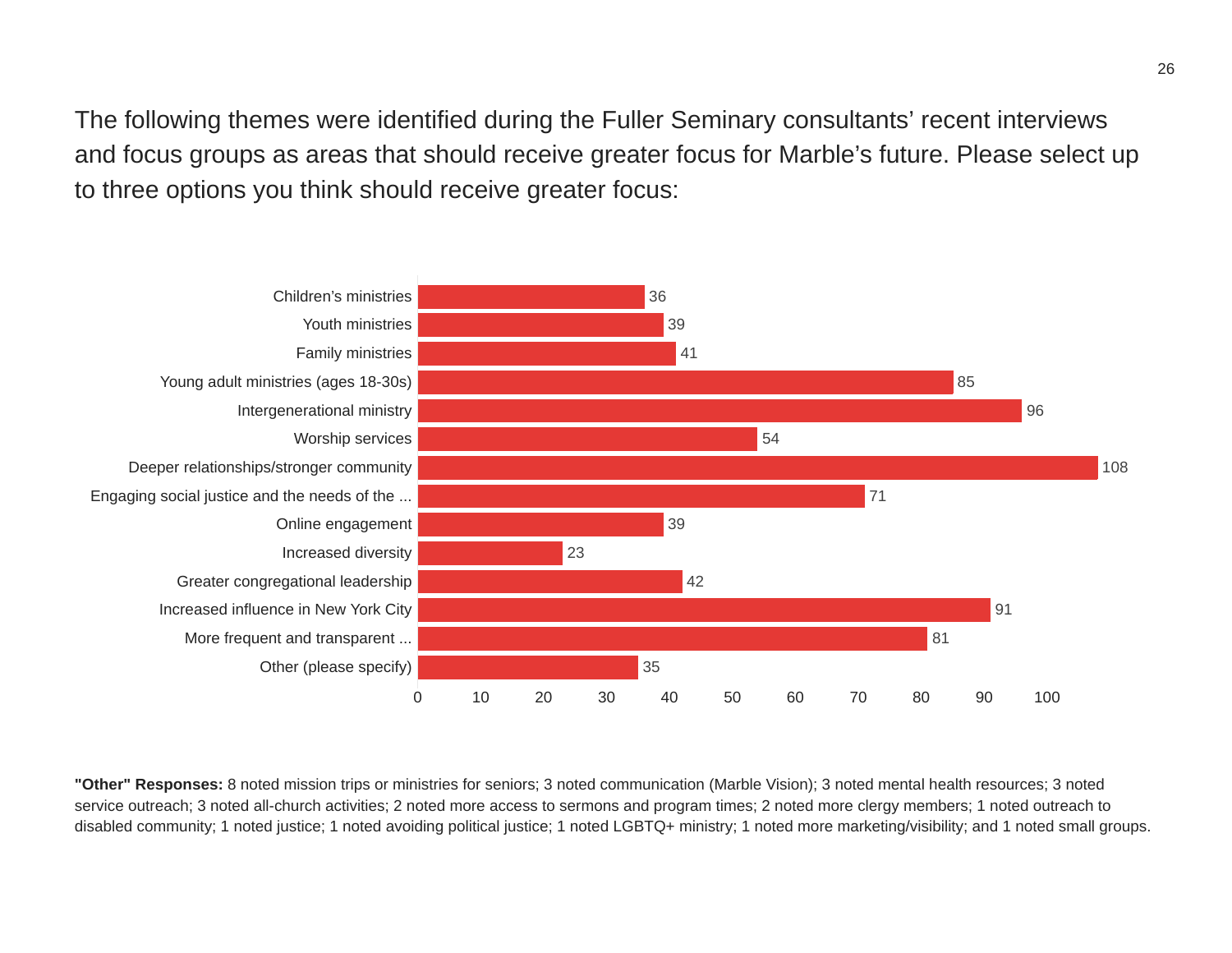## For the 1-2 areas that are most important to you for Marble's future, what ideas do you have for next steps Marble might take?

- 208 people responded to this question
- 29 suggested engaging new and younger members, young adult ministry, or hiring a young professional
- 26 suggested more community outreach or volunteer opportunities
- 25 suggested building communtity within the church (brunch, coffee hour, town halls, game/movie nights)
- 24 suggested being more intergenerational and engaging children more
- 24 suggested more online reach or marketing
- 20 suggested transparent communication and listening to others
- 15 suggested partnership with other organizations or bringing in guest speakers
- 12 suggested increased opportunities for lay leaders (i.e. meetings to bring ideas to board)
- 12 suggested improving leadership by consulting or mentoring existing leadership, offering transparency or clarity concerning leadership selection, or finding new leadership
- 10 suggested more in-person gathering
- 7 suggested more small groups
- 7 suggested re-establishing standards and learning from roots and history
- 6 suggested pastoral care and personal outreach
- 5 suggested more active social justice or taking a firmer stance on social policy
- 5 suggested more leadership diversity
- 5 suggested spiritual mentorship
- 5 suggested strengthening sermons
- 5 suggested deeper and more diverse theology
- 5 suggested financial health
- 4 suggested more ministry to seniors
- 2 suggested more art ministries (theater events, liturgical dancing)
- 1 suggested being less political and agenda based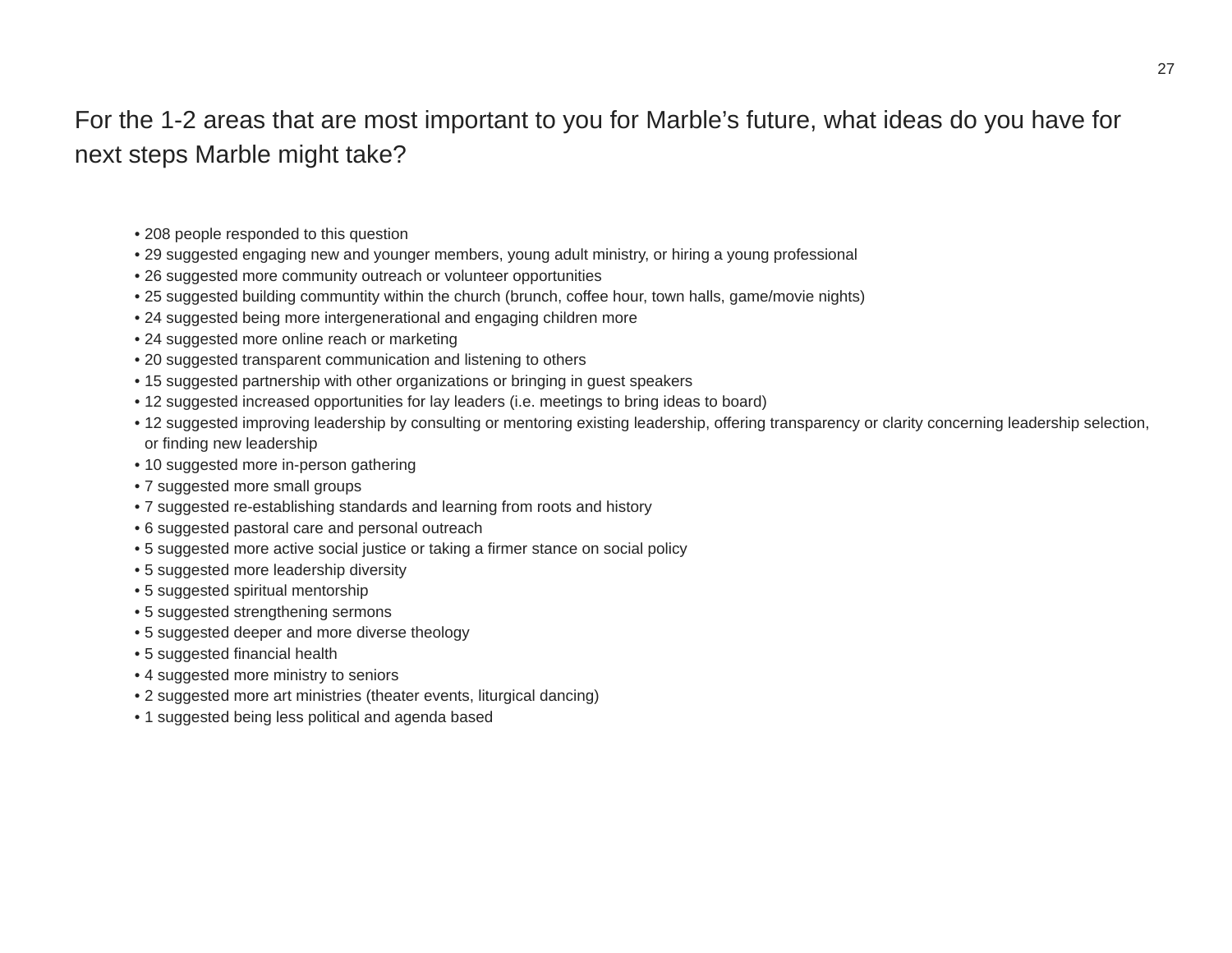## Do you support Marble being more engaged in social issues?



Please identify the top 3 issues in which Marble should become more engaged at this time.



**"Other" Responses:** In response to the "other" option, 12 people noted social justice (racial, LGBTQ+); 6 noted homeless, hungry, or mentally ill populations; 3 noted diversity and inclusivity; 3 noted education opportunities; 2 noted building leadership; 2 noted family units, teens, or children; 1 noted more internal focus; and 1 noted senior citizen support.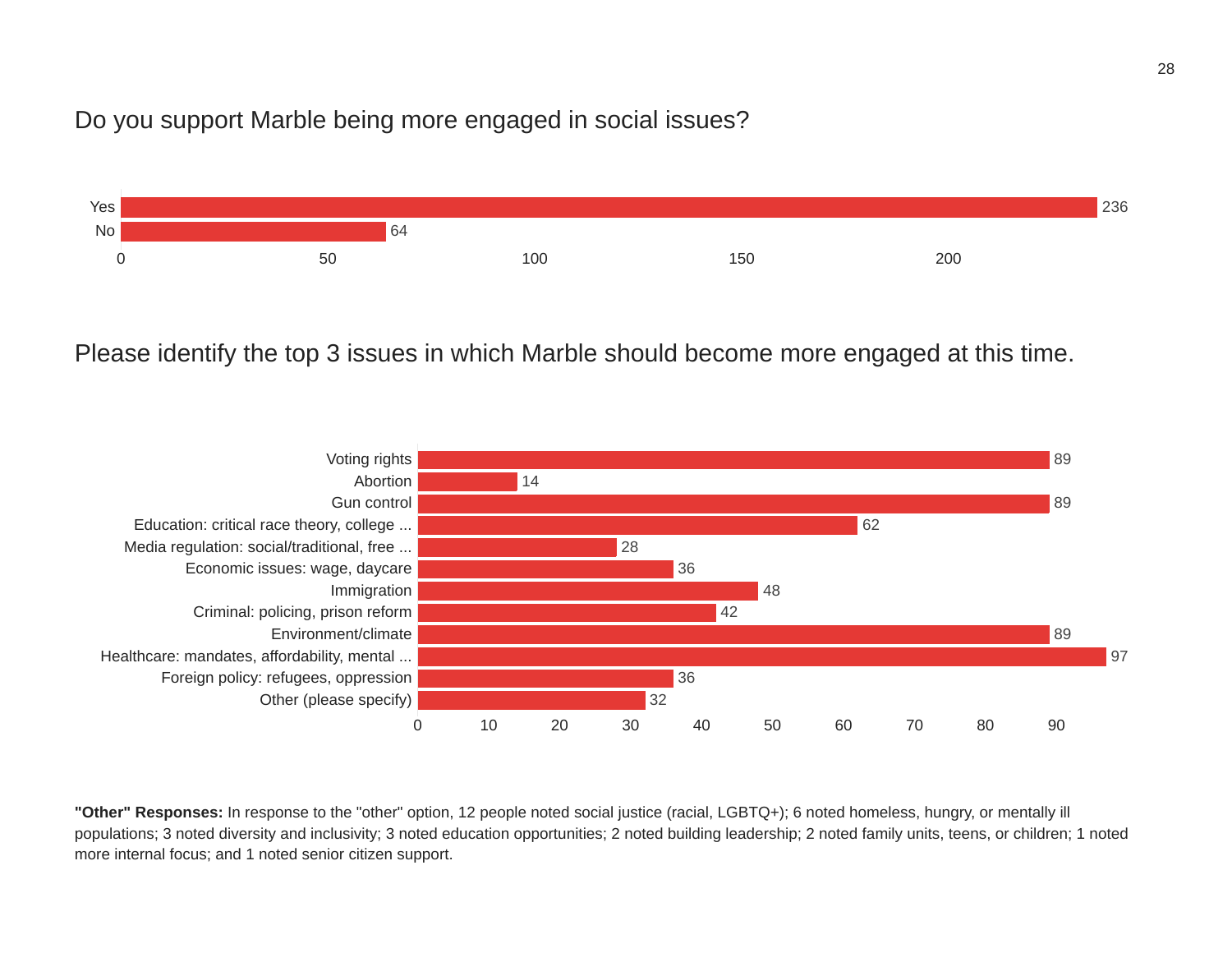How important is it for you that Marble Collegiate Church is open and affirming to LGBTQ+ persons, their families, and their allies?

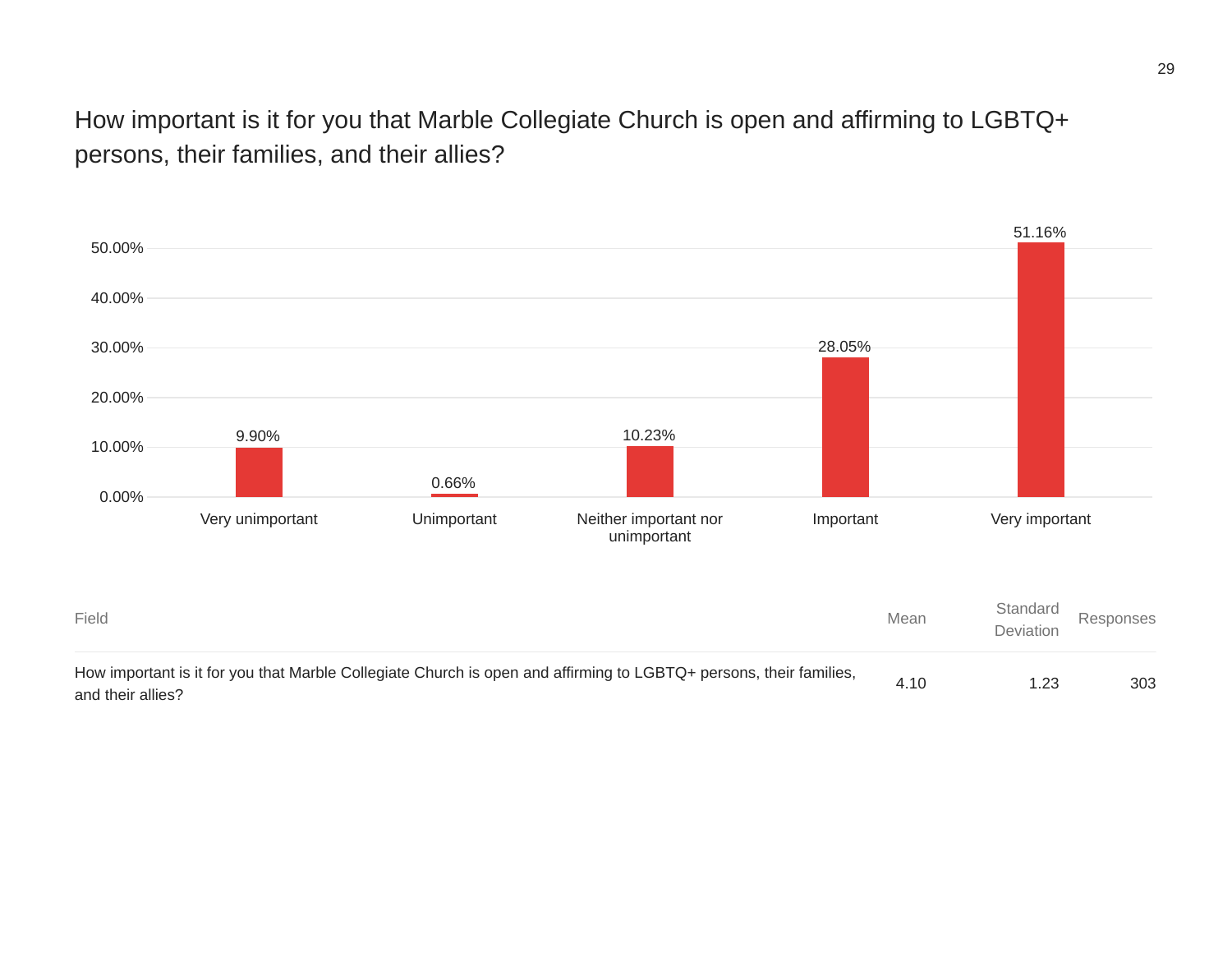Please complete the following statement using the response options below. Other than financial benefits, strong alliance and partnership with the Collegiate Church of New York is:



and partnership with the Collegiate Church of New York is: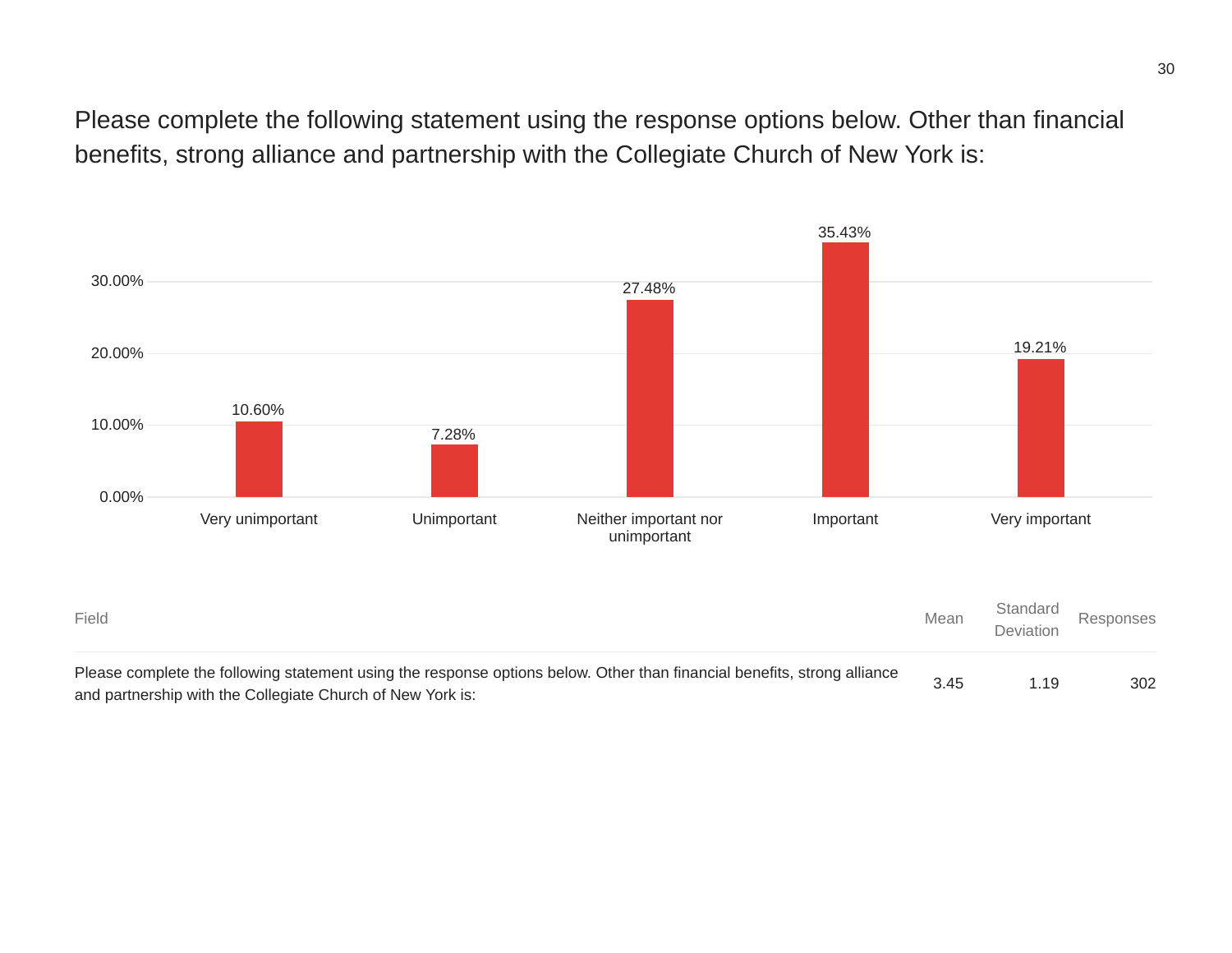

## "...strong alliance and partnership with the Collegiate Church of New York is..." by Role

The above chart displays importance ratings of partnership with the Collegiate Church of New York by role, revealing lower ratings among church leadership.



## "...strong alliance and partnership with the Collegiate Church of New York is..." by Age

The above chart displays importance ratings of partnership with the Collegiate Church of New York by age, revealing low ratings among 30-39 year-olds.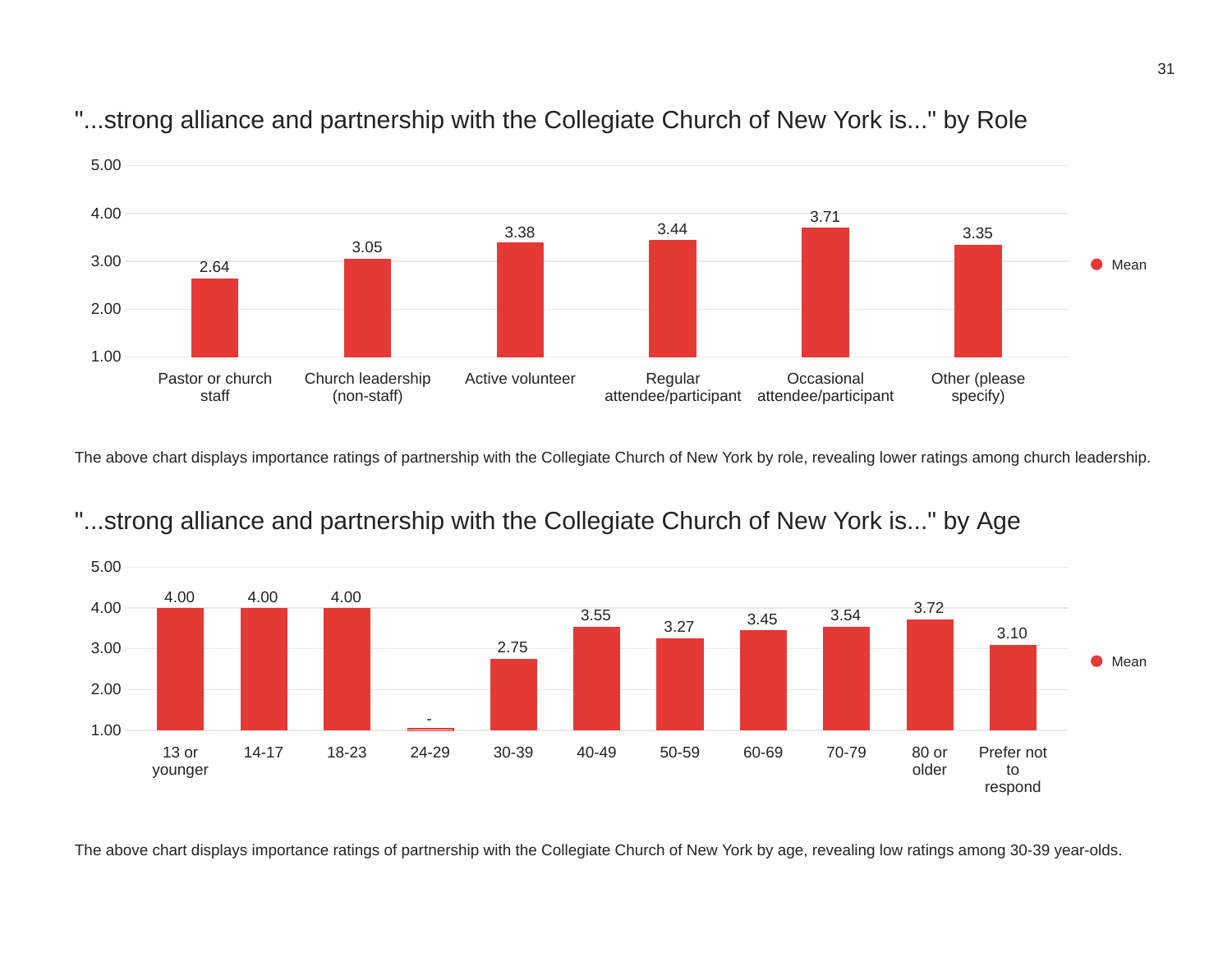## **Inviting Others/Outreach**

How many new people have you invited to attend Marble over the past 3 years?



## How many of those people attended?



How many of those people still attend?

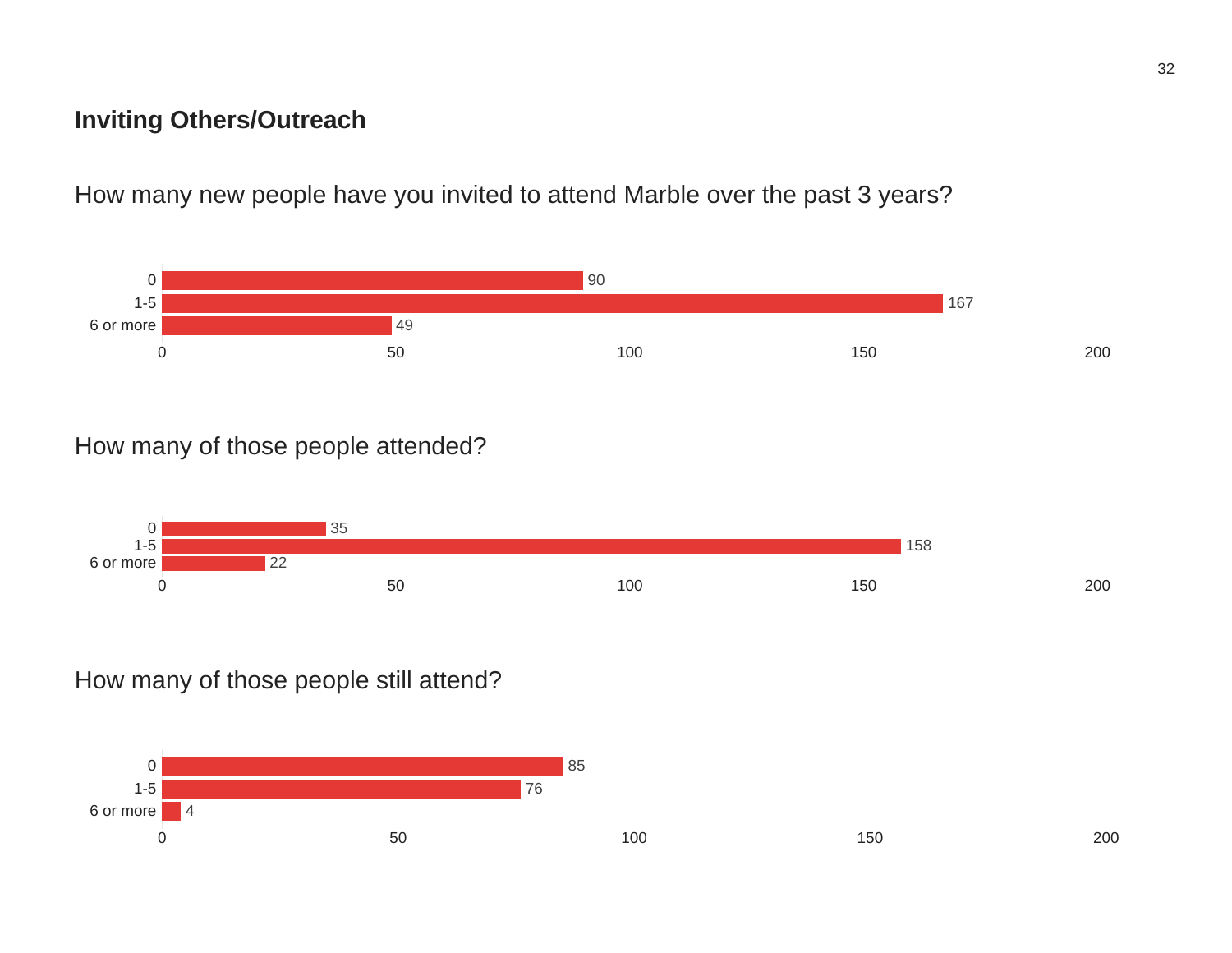## Inviting Others Measures Combined



| Field                                                                        | 0      | $1 - 5$ | 6 or more |
|------------------------------------------------------------------------------|--------|---------|-----------|
| How many new people have you invited to attend Marble over the past 3 years? | 29.41% | 54.58%  | 16.01%    |
| How many of those people attended?                                           | 16.28% | 73.49%  | 10.23%    |
| How many of those people still attend?                                       | 51.52% | 46.06%  | 2.42%     |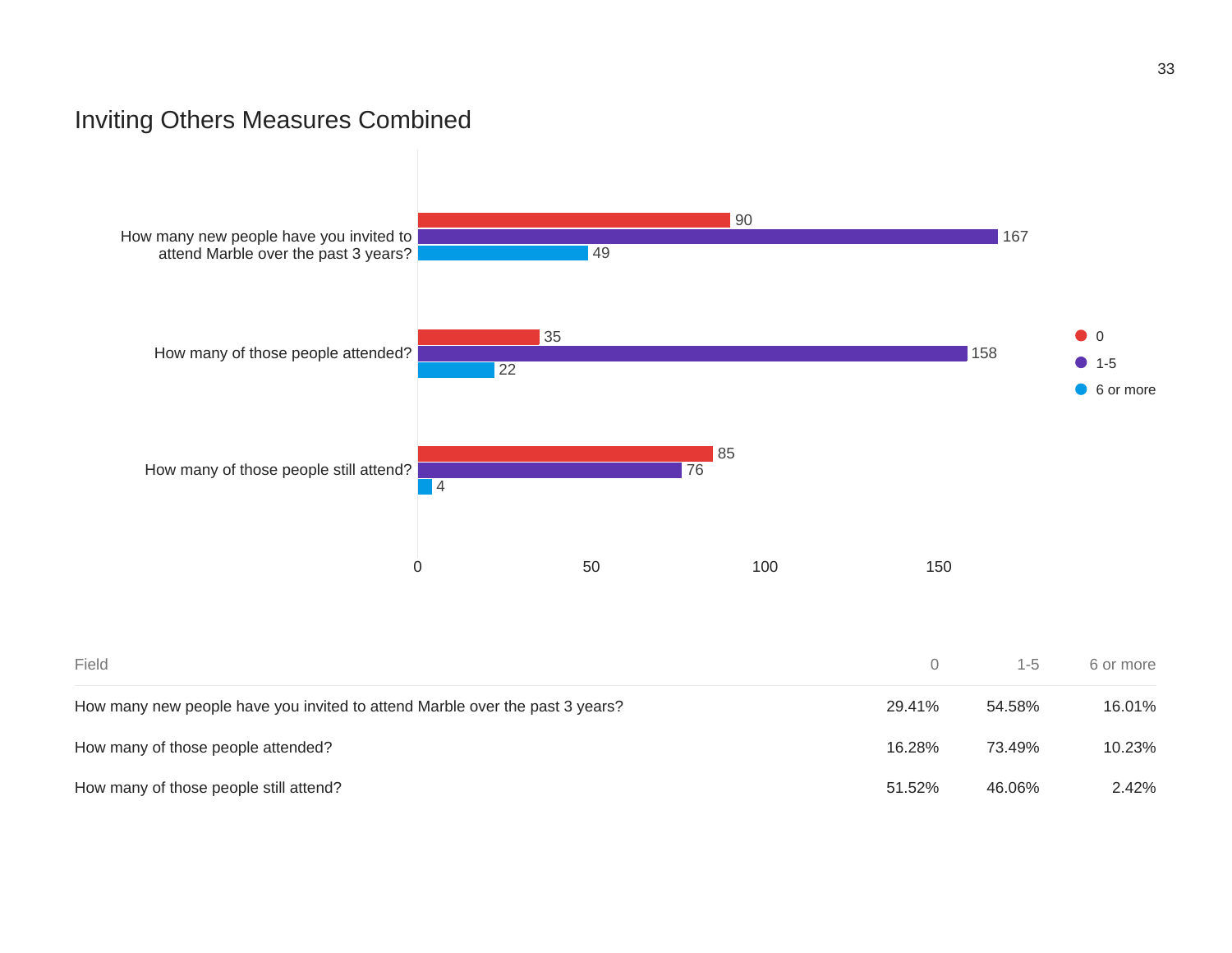## What ideas do you have for how Marble could better invite or attract new people to the congregation?

- 218 people responded to this question
- 70 suggested improving online reach and advertising via podcasts, social media, subway ads, and promotions at colleges
- 45 suggested more public events such as concerts, picnics, games, field trips, puzzle, plays, etc.
- 25 suggested more community outreach
- 21 suggested encouraging members to invite friends, evangelizing, or more one-on-one invitations
- 12 suggested guest speakers
- 5 suggested partnering with other community organizations and other churches
- 5 suggested more Christ-centered messages or spiritual nourishment
- 4 suggested focused group interaction
- 4 suggested more contemporary music
- 3 suggested meaningful activities for youth and children
- 3 suggested more focus on present members
- 2 suggested a gift shop, coffee shop, or bookstore
- 1 suggested more mental health conversations.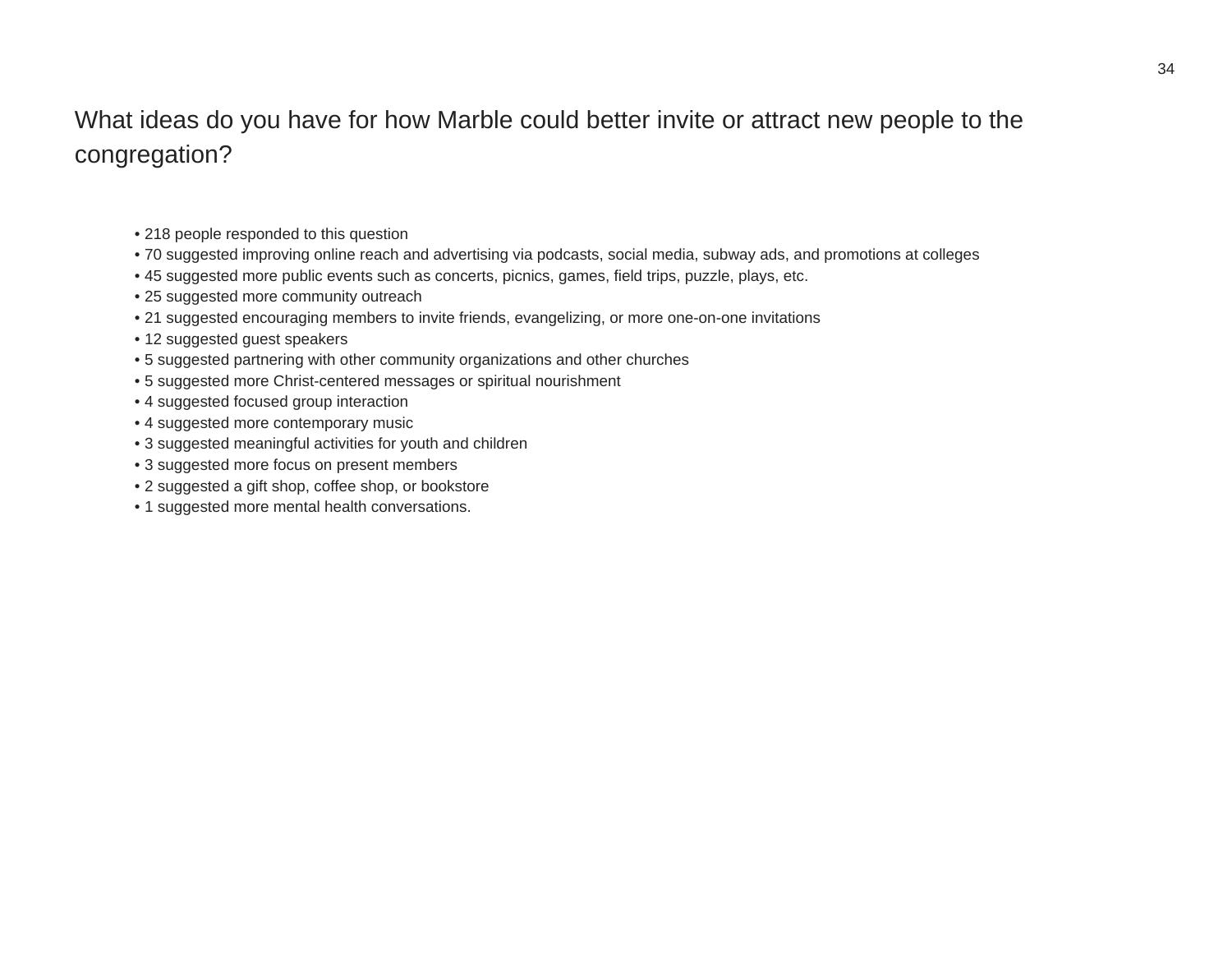## What aspects of Marble, if any, discourage people from first-time or continued attendance?

- 196 people responded to this question
- 20 noted the lack of casual events or difficultly meeting people
- 17 noted the entrance was not welcoming, the doors were not open on 5th Ave., or steep steps
- 14 noted traditionalism or formality
- 12 noted an impersonal, pre-scripted, fake, or elitist nature
- 11 noted general church apathy
- 10 noted lack of knowledge about the church
- 9 noted distance, travel, or location
- 8 noted Covid
- 8 noted lack of follow-up from church
- 7 noted the older congregation
- 6 noted the vaccine mandate or masking policy
- 5 noted the church was too political
- 4 noted the ministers (turnover, disgruntled, sloppy)
- 4 noted the lack of significant messages on Sundays
- 4 noted the lack of groups (new members group, activities, groups for young adults)
- 3 noted the overmentioning of financial giving
- 3 noted too much religious talk or the church feels too "churchy"
- 2 noted other church loyalty
- 1 noted the church doesn't reach deepest needs
- 1 noted non-diverse leadership
- 1 noted lack of transparency.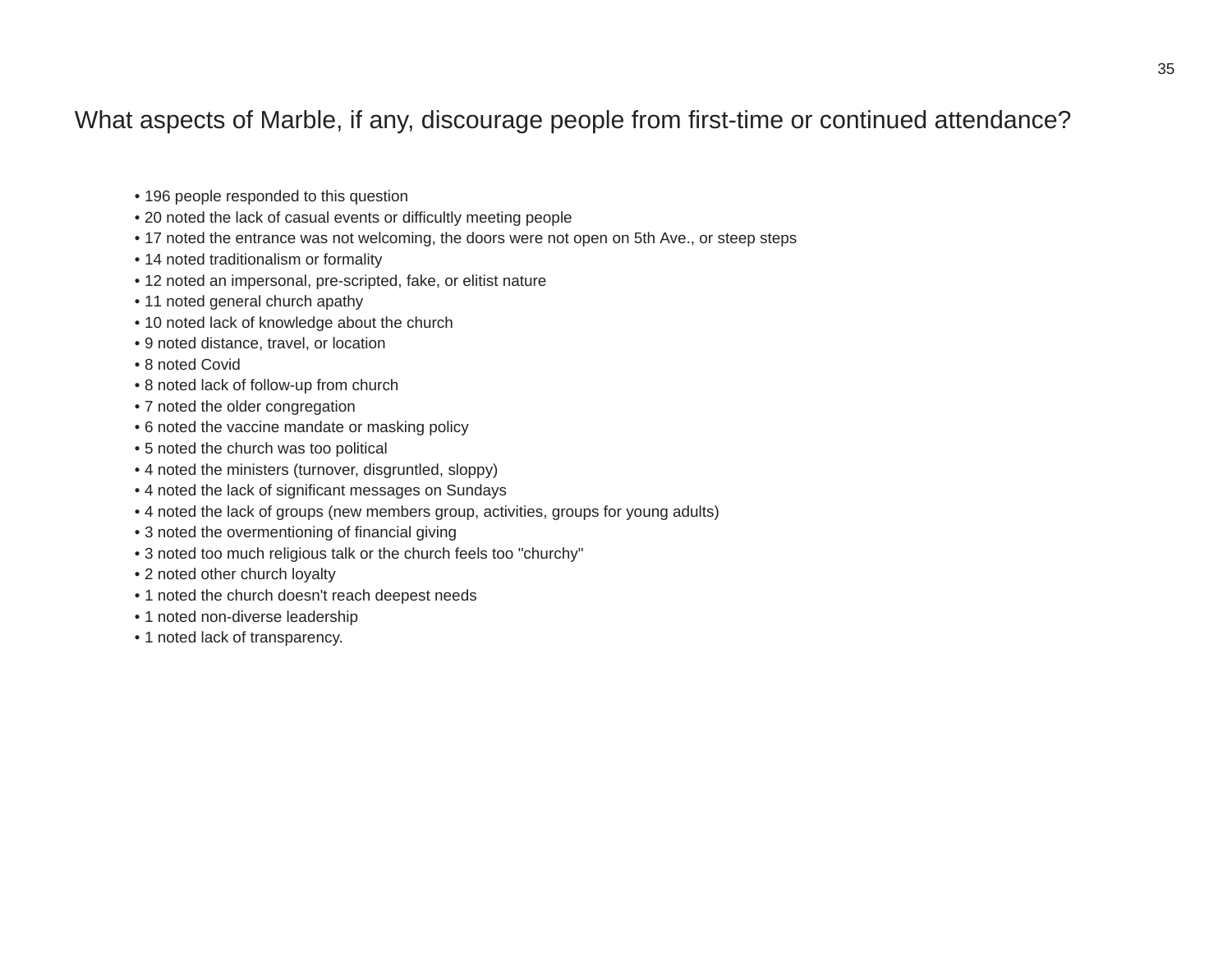## **Commitments and Capacity**

In which ministries, programs, or areas did you participate in the last year (January to December 2021)? Please check all that apply.

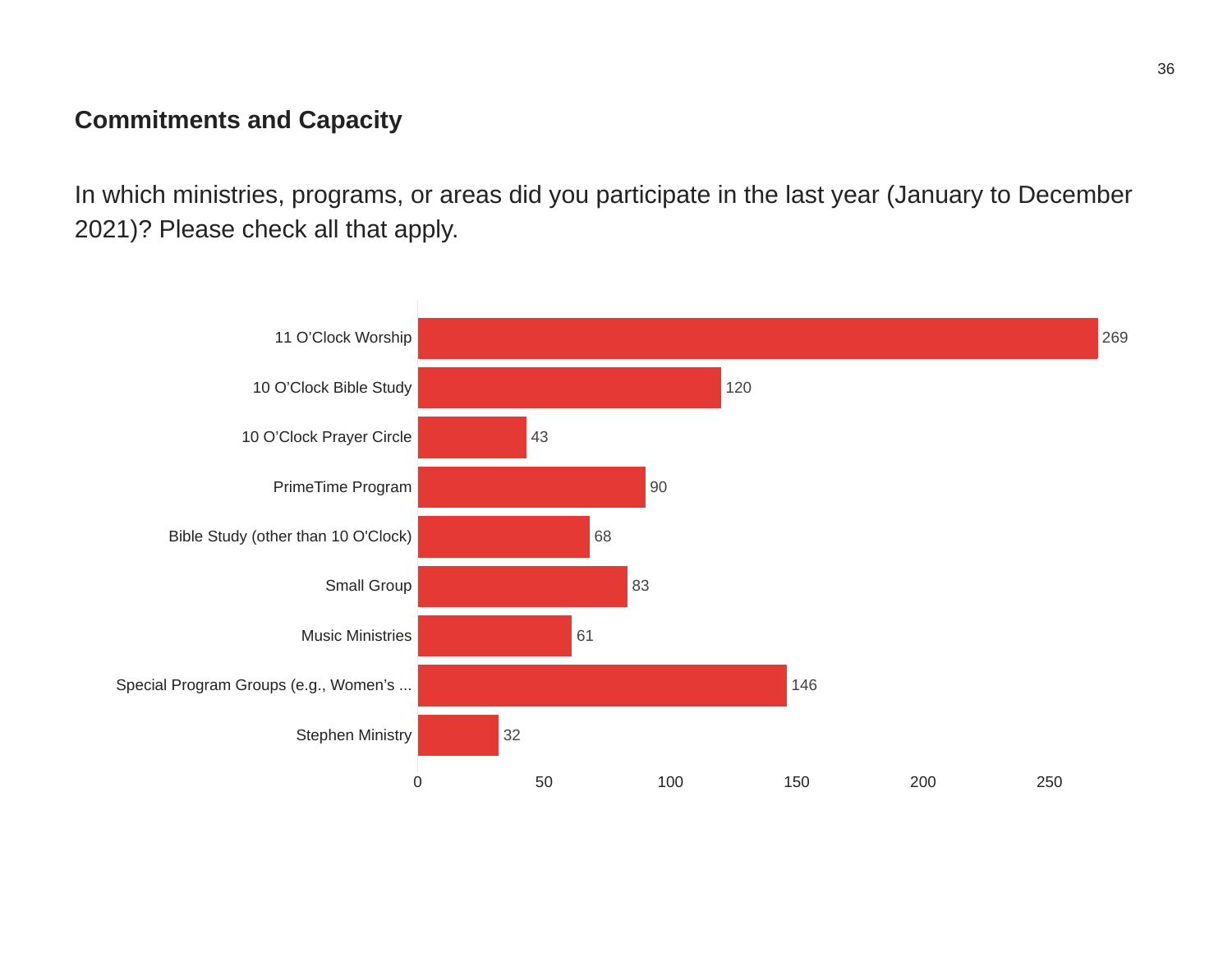## What are your plans for future financial giving to Marble?

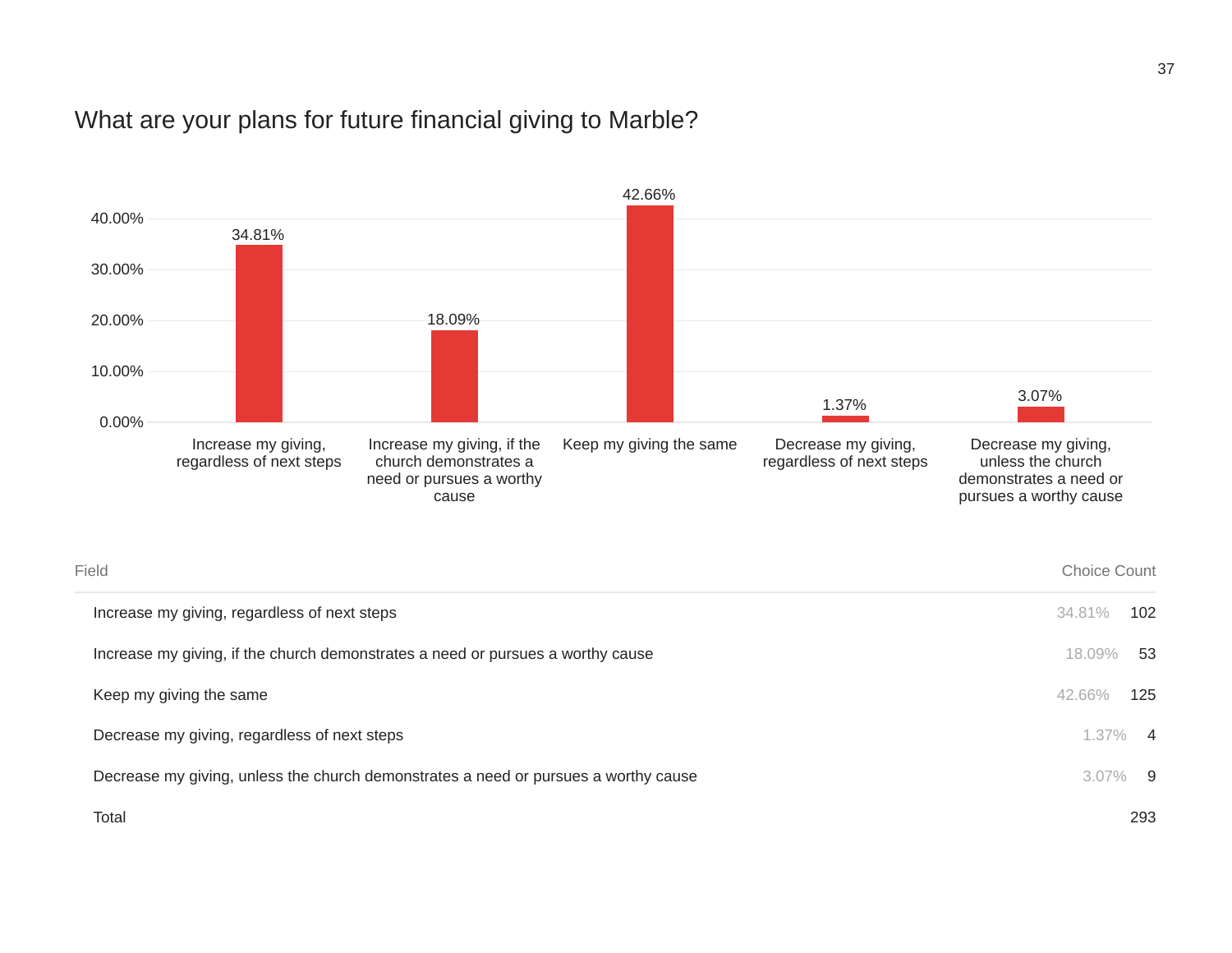## **Demographics**

Are you a church member at Marble?



## How far do you live from Marble Church?

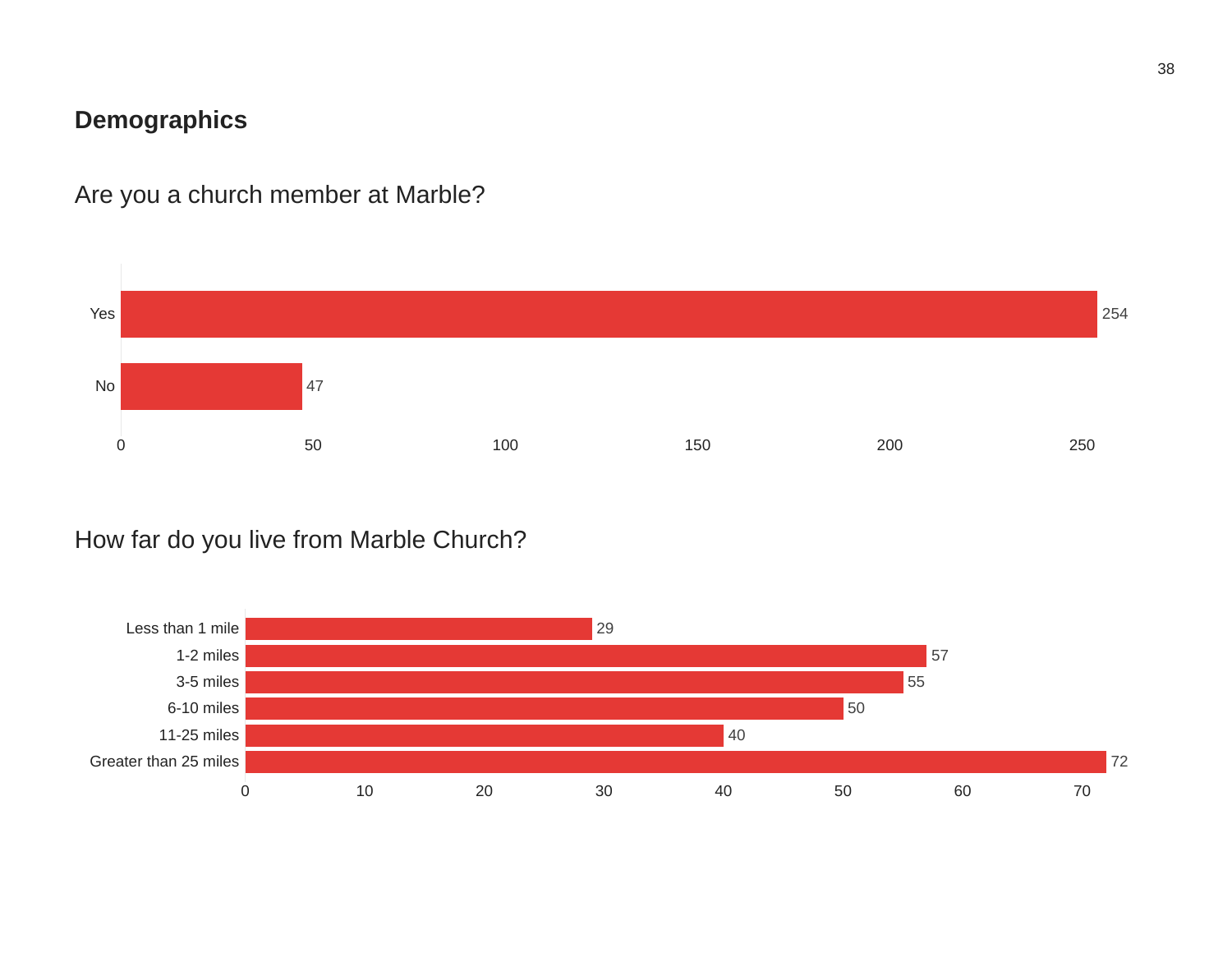## Where do you live?

Of the people who live more than 25 miles from Marble, 23 live somewhere else in NY; 9 live in PA; 7 live in FL; 7 live in NJ; 2 live in MA; 2 live in NC; 2 live in TN; 2 live in VA; 2 live in WI; 1 lives in CA; 1 lives in CT; 1 lives in HI; 1 lives in MD; 1 lives in MI; 1 lives somewhere in the Midwest; 1 lives in NH; 1 lives in OH; 1 lives in RI; 1 lives somewhere in the Tri State area; and 1 lives in WA.

## What is your primary mode of transportation when attending Marble services or programming?



**"Other" Responses:** 8 people noted the subway, 4 noted taxi or Access-A-Ride, 2 noted the ferry, 2 noted Long Island Railroad, 1 noted wheelchair, and 1 noted scooter.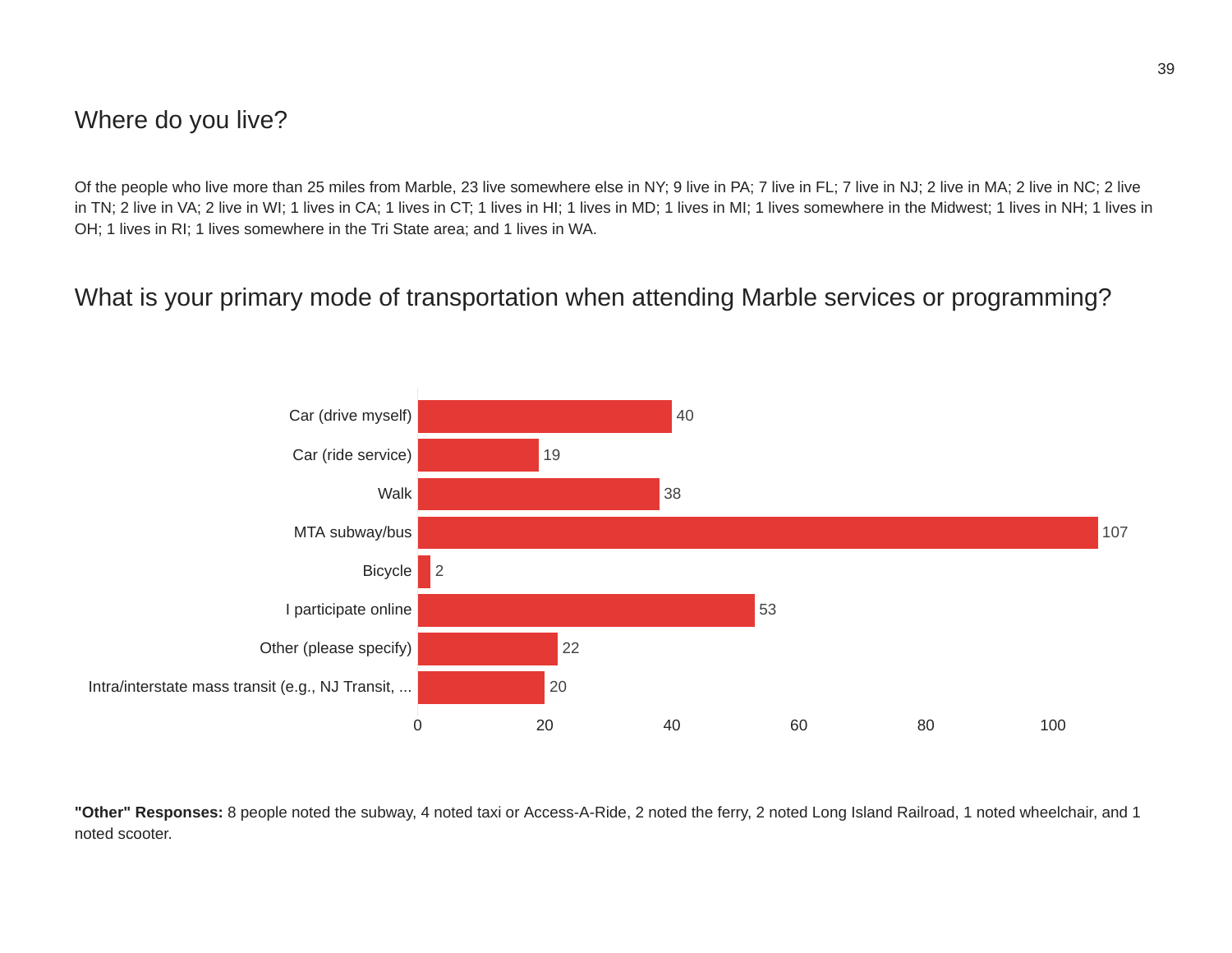## What is your gender?



## What is your sexual orientation?



**"Additional category/identity not listed" Responses:** 5 people wondered why the question was being asked, 1 noted a sexually fluid identity, 1 noted a pansexual identity, and 1 noted being mostly heterosexual.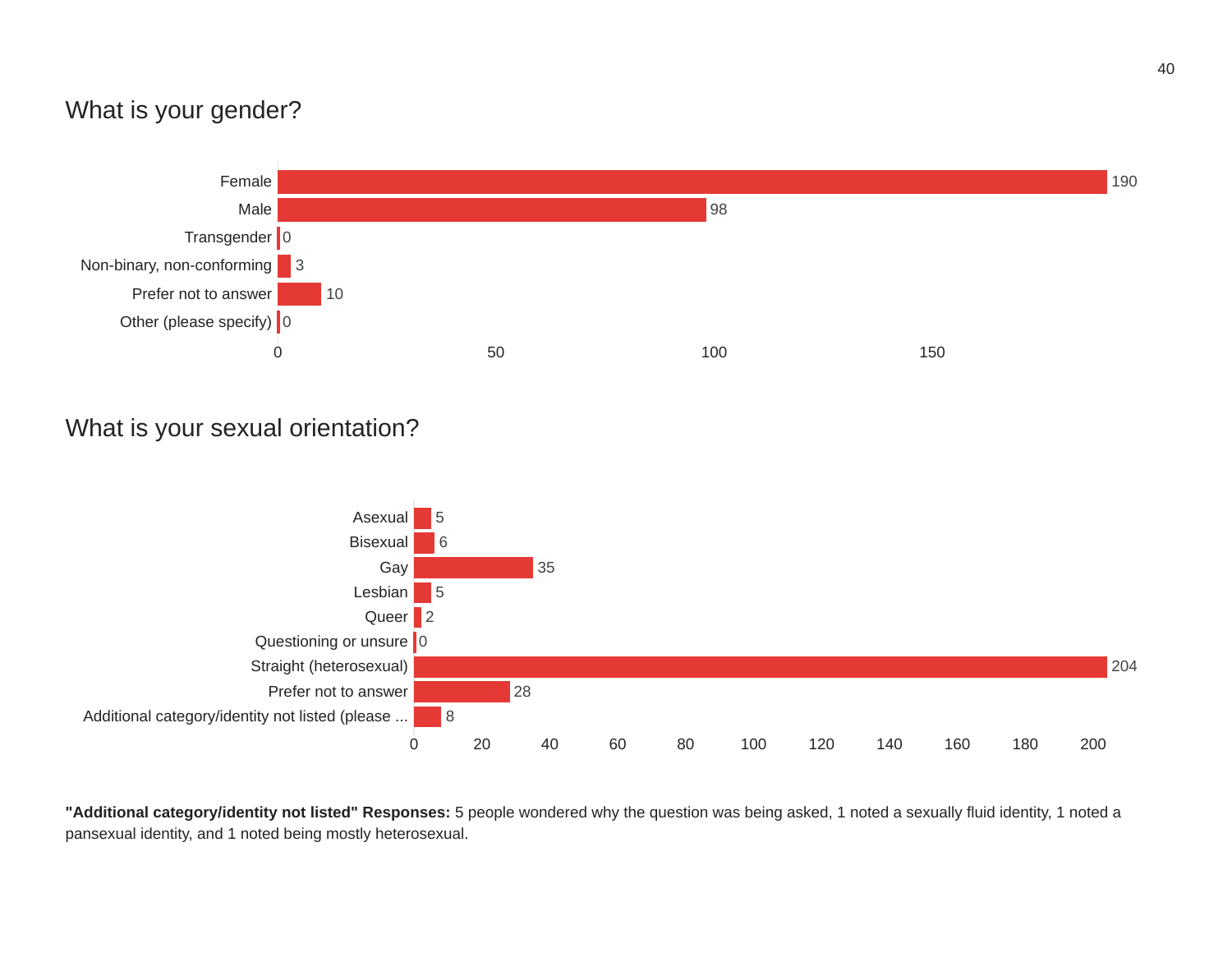## What is your age?



What is your race or ethnicity? Please check all that apply.



**"Other" Responses:** 1 person noted Italian American, 1 person noted Jewish, 1 person noted Chinese, 1 person noted Ecumenical, and 1 person noted Caribbean American.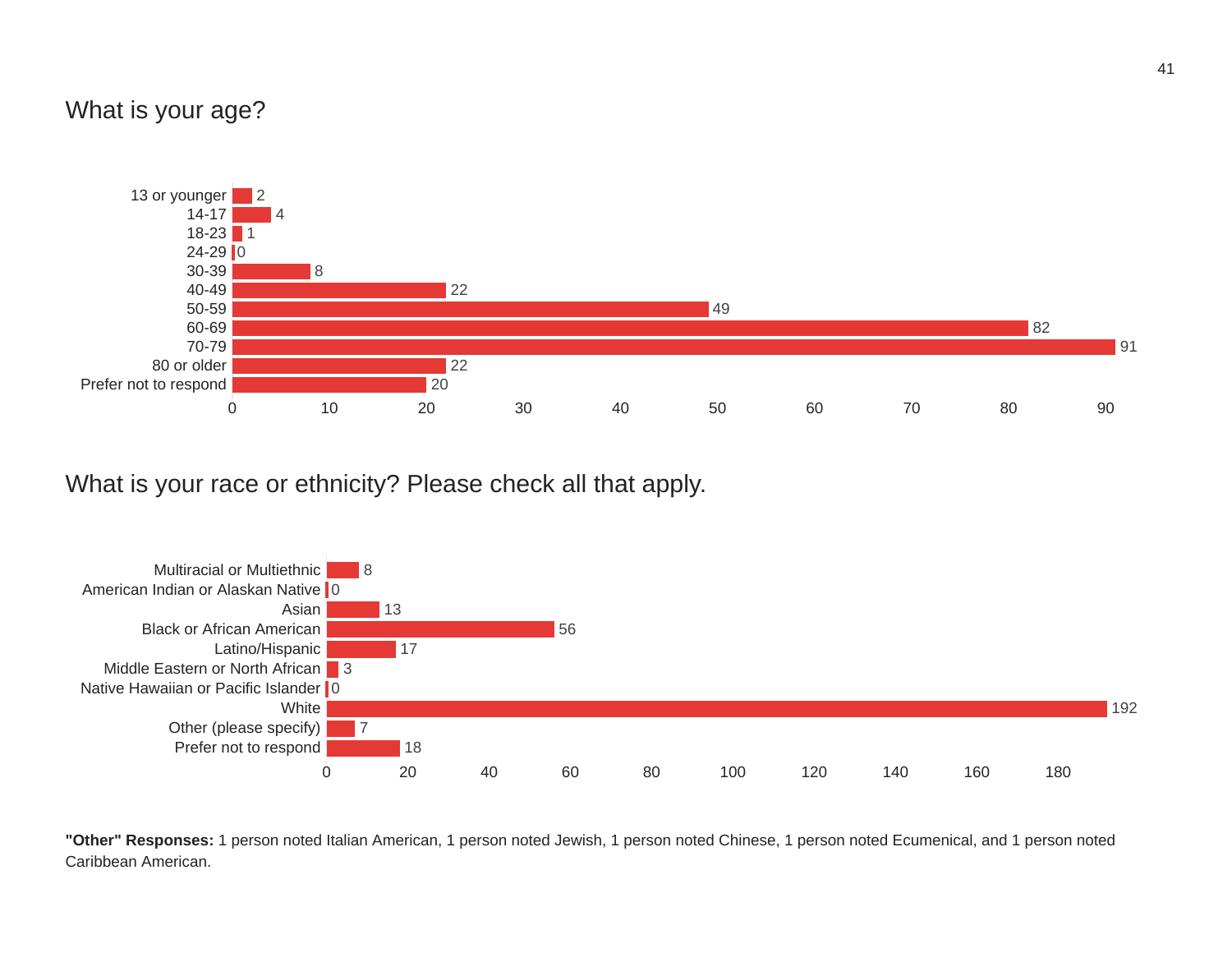## What is your marital status?



**"Other" Responses:** 3 people wondered why the question was being asked or preferred not to answer, 2 noted they have a partner, 1 noted they were legally betrothed, 1 noted they were single, 1 noted they were engaged, 1 noted things were complicated, and 1 noted a very committed relationship.

#### Are you currently...?



**"Other" Responses:** 6 people noted part-time work or small jobs, 3 noted being underemployed and looking for more work, 2 noted semi-retirement, 1 noted being fully engaged, 1 noted being a full-time volunteer, and 1 noted being a student and employed.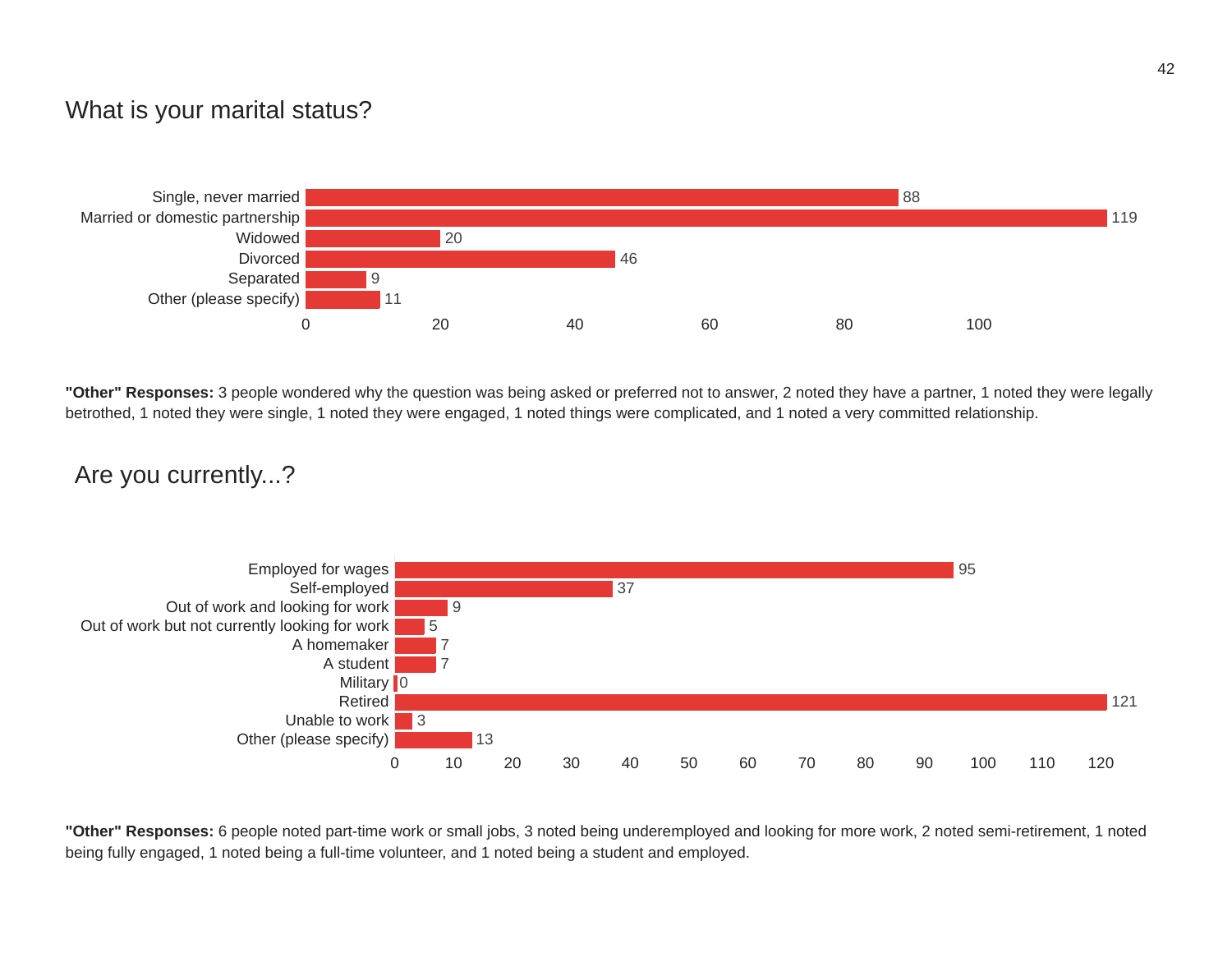#### How often do you attend Sunday worship services (in-person or online)?



#### How often do you attend a service other than Sunday morning (in-person or online)?



#### How often did you volunteer at Marble or a Marble-sponsored event in the past year?

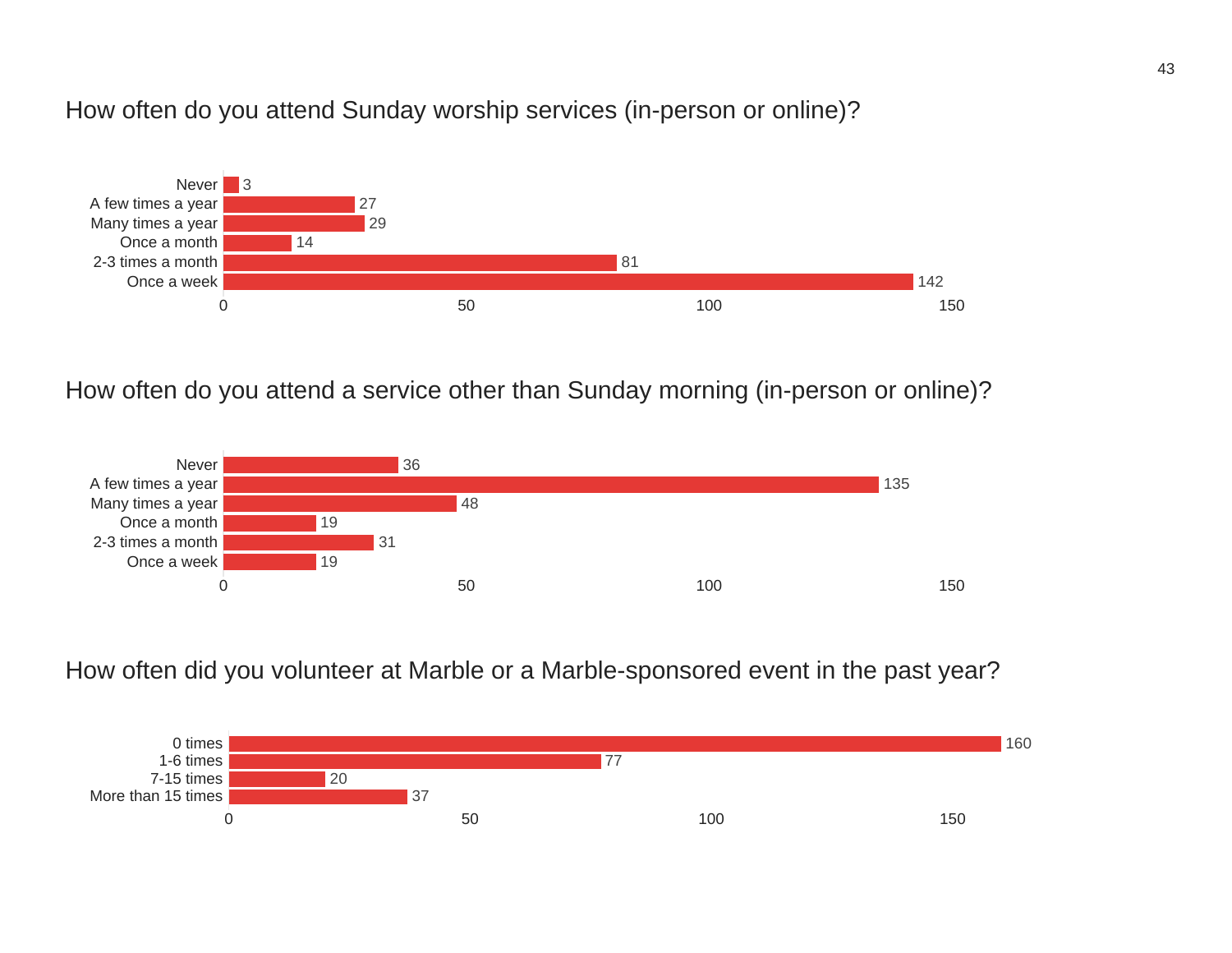## What was your primary mode of attendance in 2019 (before the Covid-19 pandemic)?



#### What is your current primary mode of attendance?



In the future (after the Covid-19 pandemic), what do you anticipate your primary mode of attendance will be?

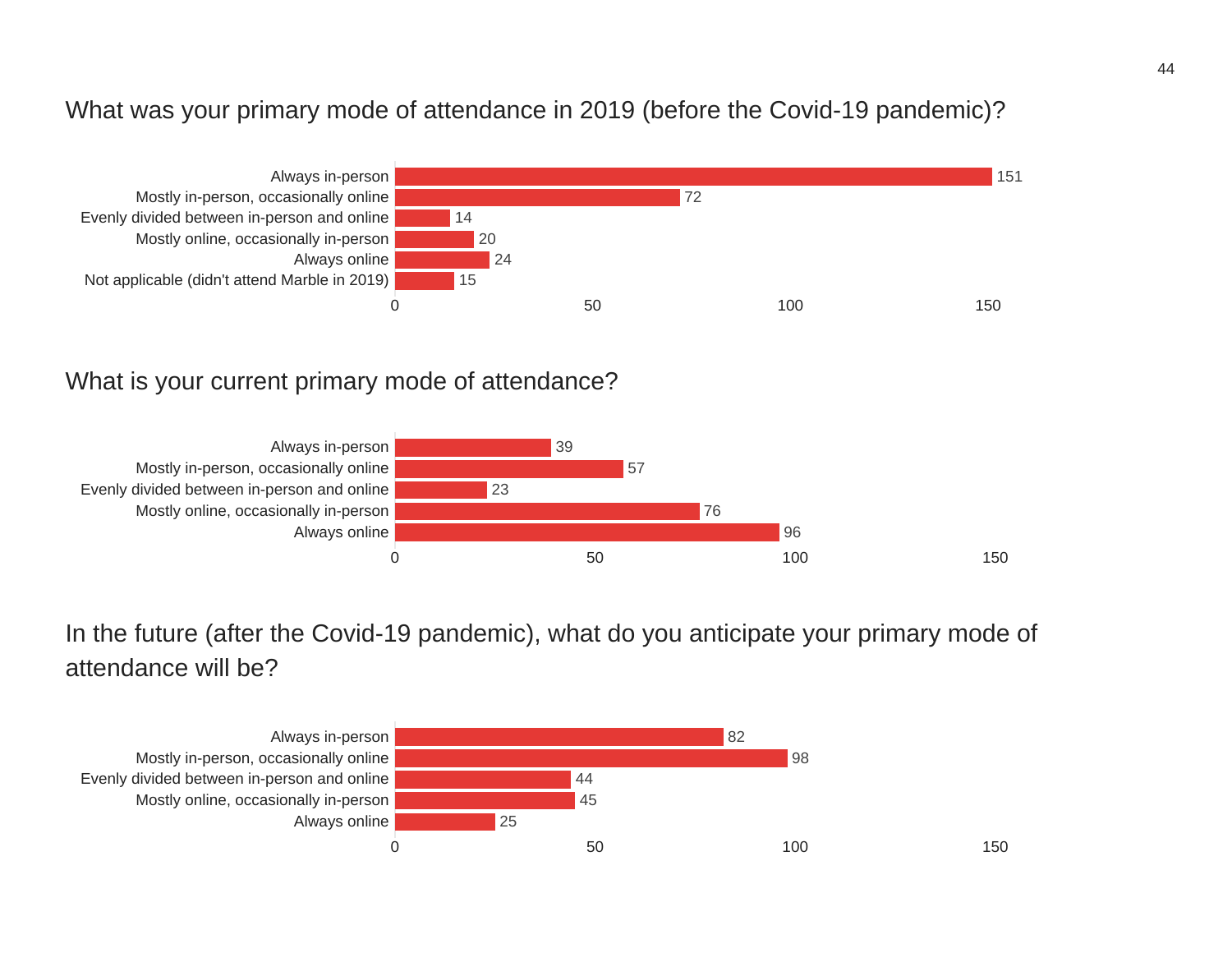#### What best describes your role at Marble? Please check all that apply.



**"Other" Responses:** 5 noted being an online attendee; 4 noted being a ministry leader; 4 noted having been in past leadership positions; 3 noted being members of other churches; 2 noted being disabled; 2 noted being congregation members; 1 noted being a parent; 1 noted being a volunteer; 1 noted being a prayer team member; 1 noted being a choir member; and 1 noted being a wedding coordinator.

## What is the current level of your annual household income?

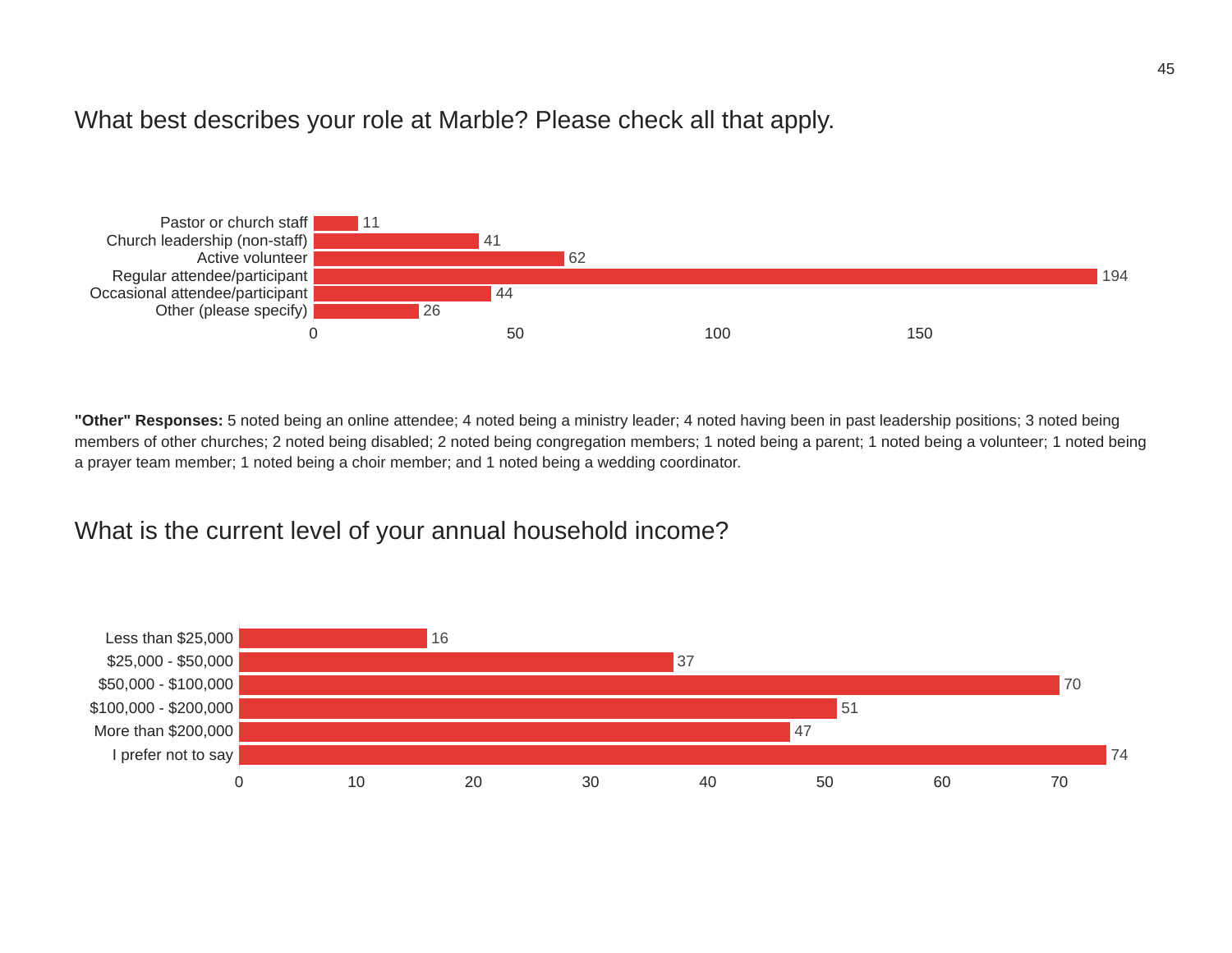#### What is the highest degree or level of school you have completed?



#### Were you born in the United States?



## [If not born in the US] In which country were you born?

Of the people who were born outside the United States, 8 people were born in the West Indies; 6 were born in the UK; 3 were born in Germany; 2 were born in Canada; 2 were born in Guyana; 2 were born in the Netherlands; 1 was born in China; 1 was born in Ethiopia ; 1 was born in Finland; 1 was born in Haiti; 1 was born in Korea; 1 was born in Panama; 1 was born in the Philippines ; 1 was born in South Africa; and 1 was born in Taiwan.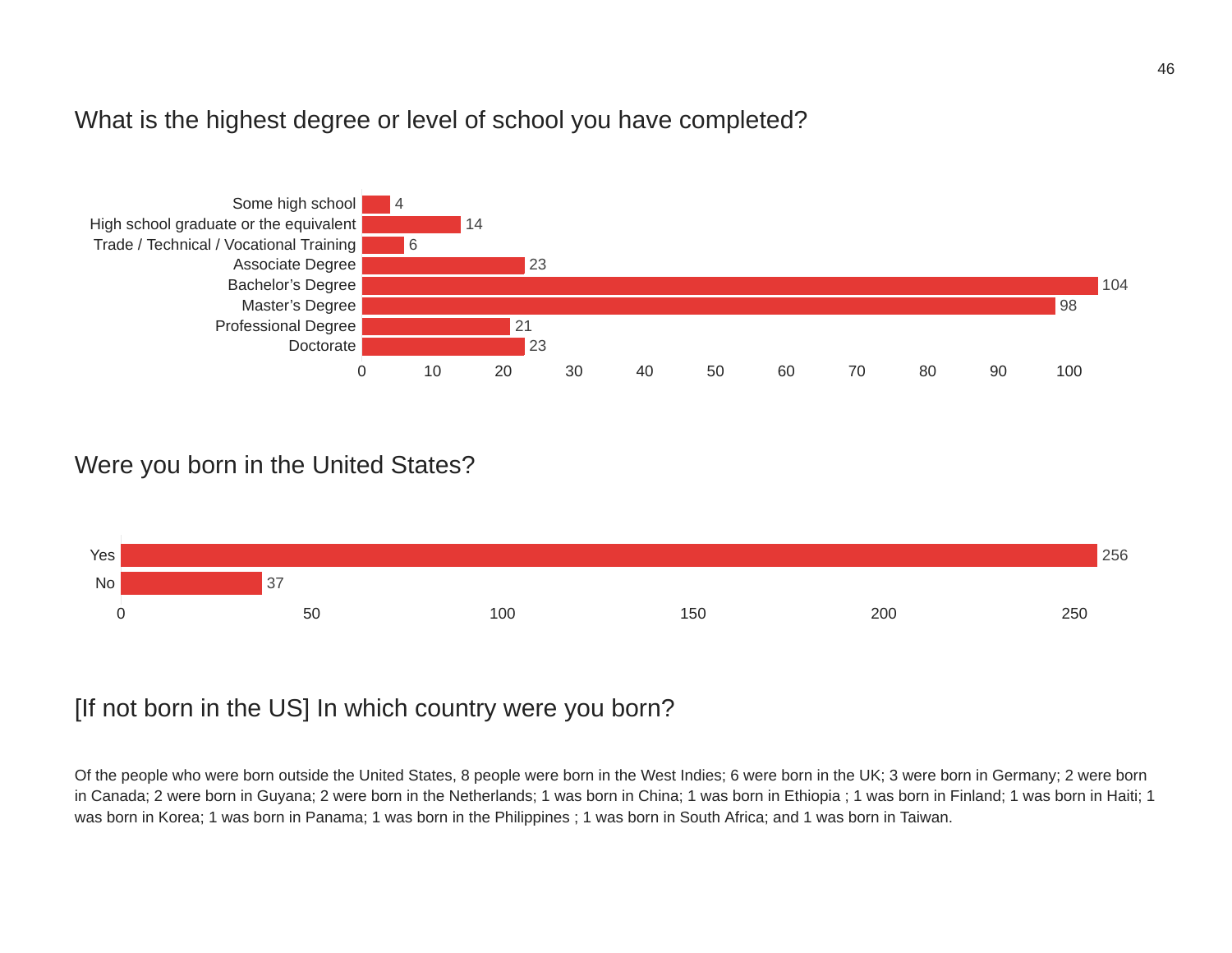## **Additional Questions**

Do you have 8-10 minutes to answer a few additional questions?



## How would you rate the formality of Marble's worship services?

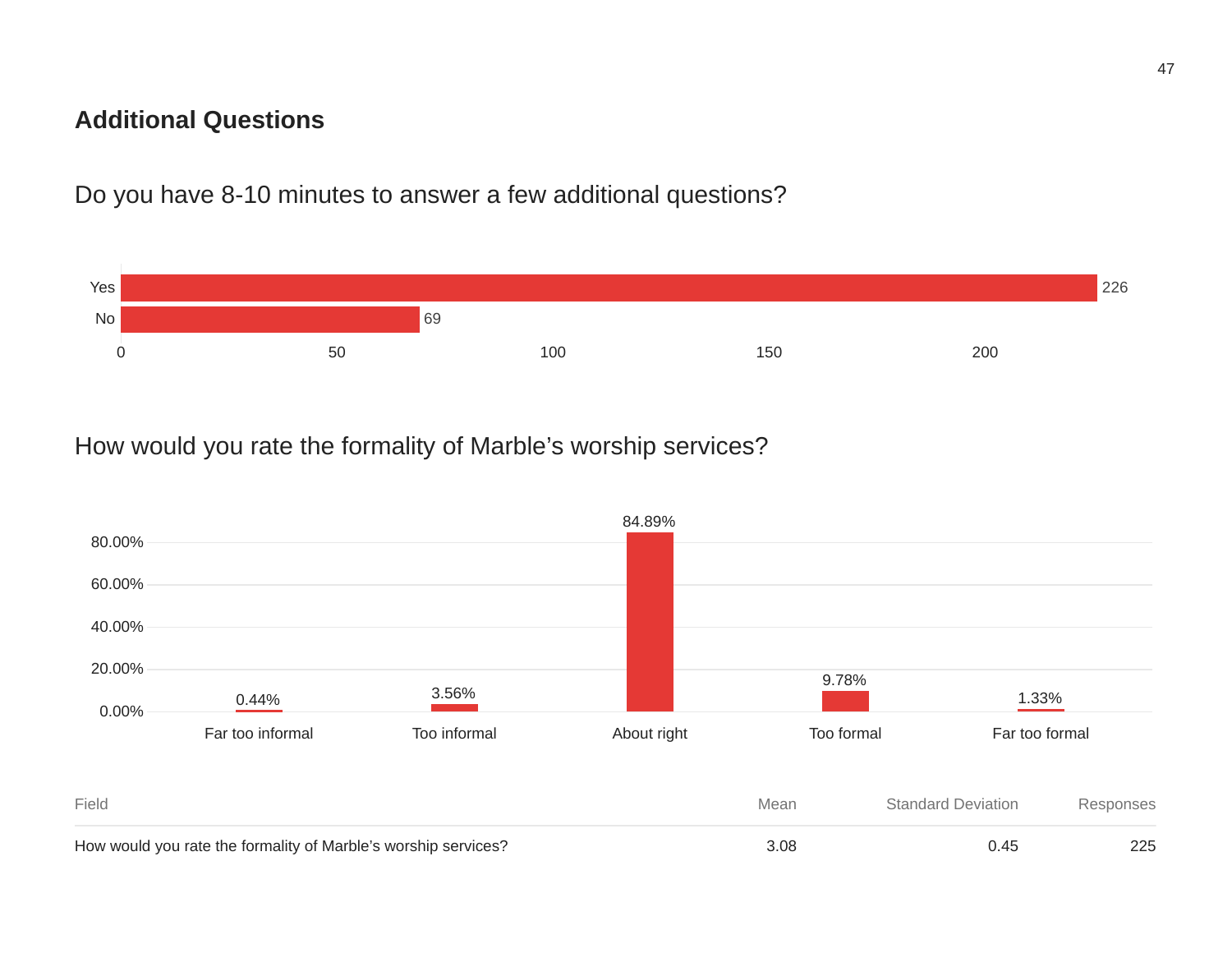## How supportive are you of Marble Church's overall mission?



## How well do you believe Marble Church is achieving its mission?

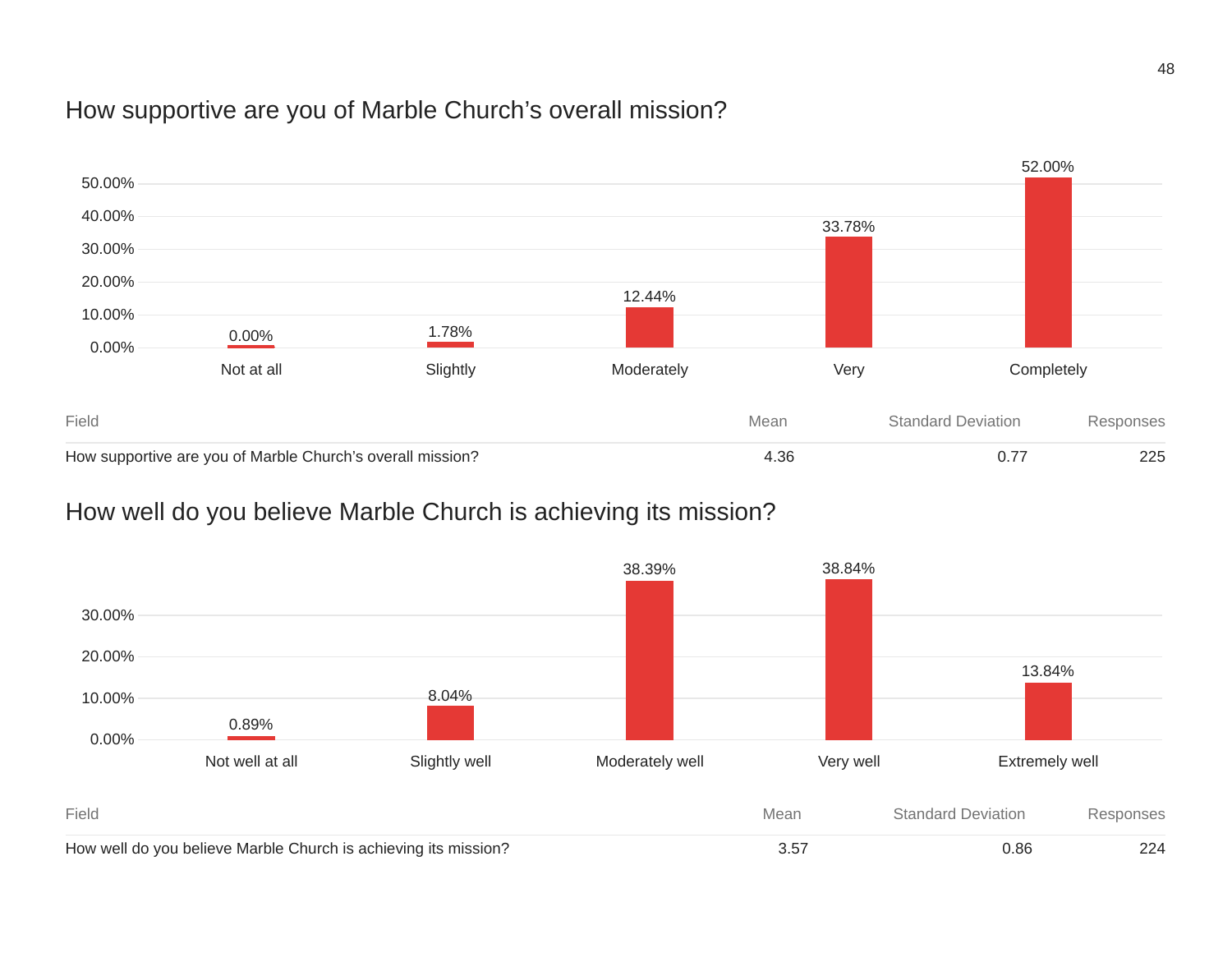## How supportive are you of Marble Church's Growing Deeper priority?



## How well do you believe Marble Church is achieving its Growing Deeper priority?

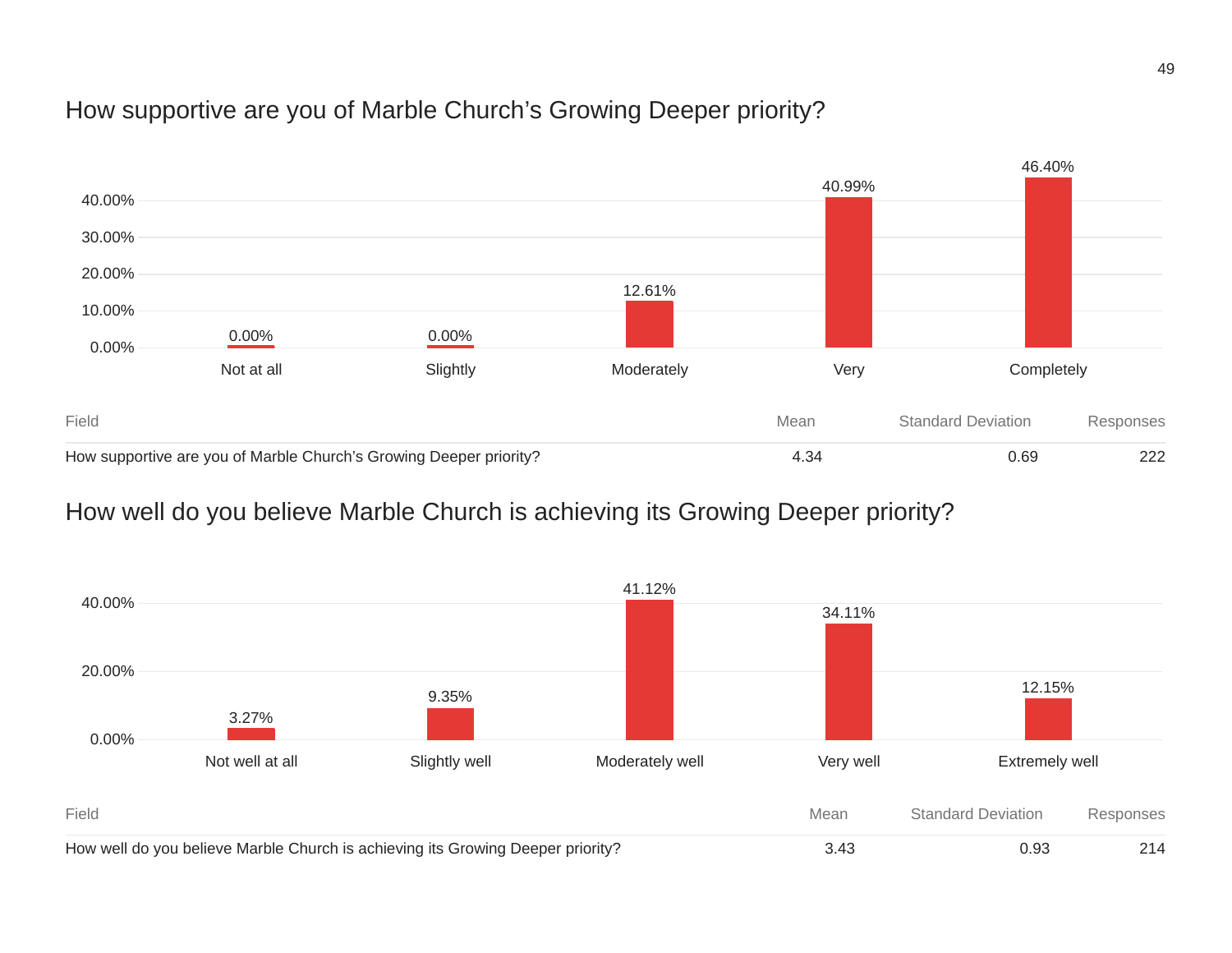## How supportive are you of Marble Church's Growing Relationally priority?



## How well do you believe Marble Church is achieving its Growing Relationally priority?

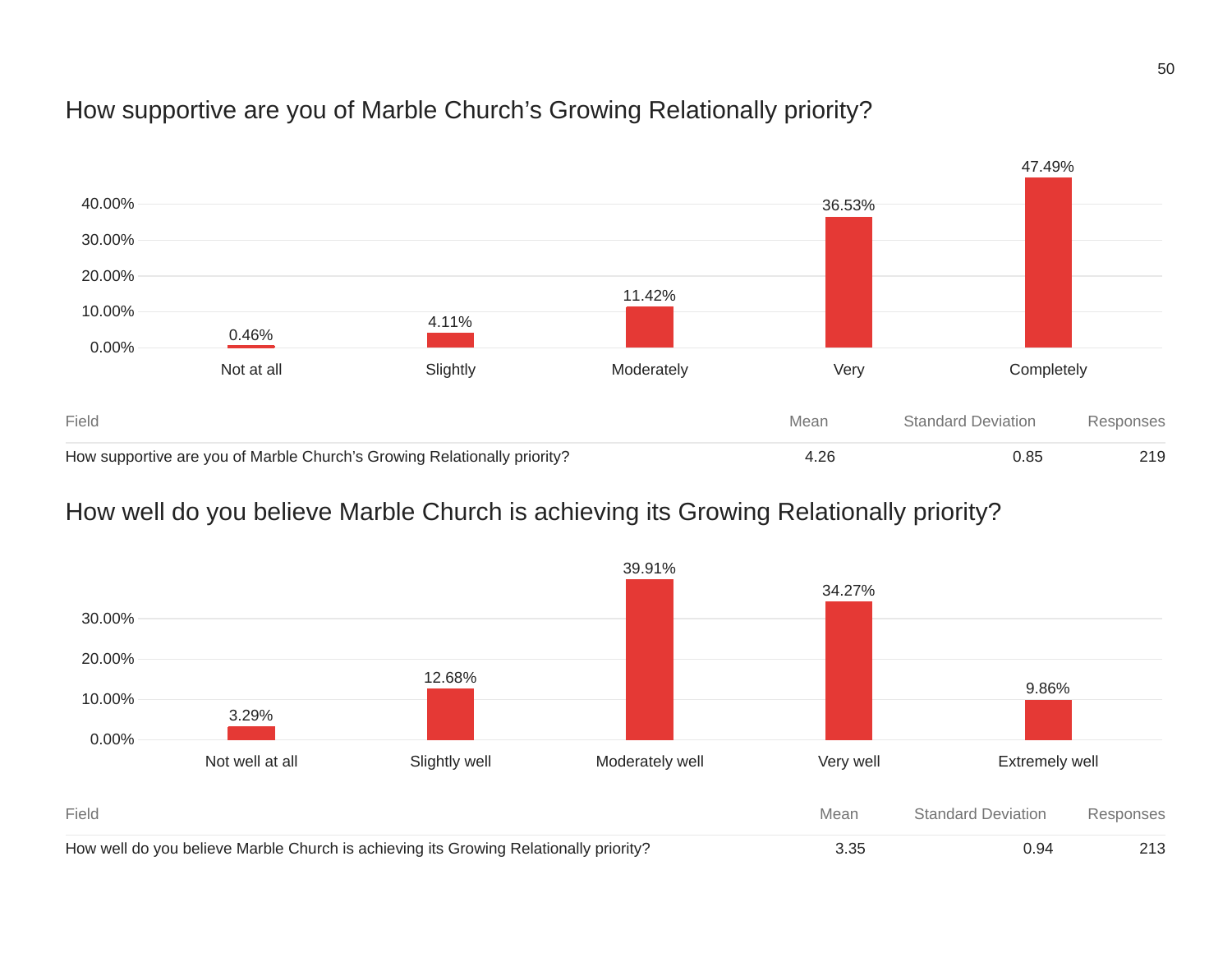## How supportive are you of Marble Church's Growing in Generosity priority?



## How well do you believe Marble Church is achieving its Growing in Generosity priority?

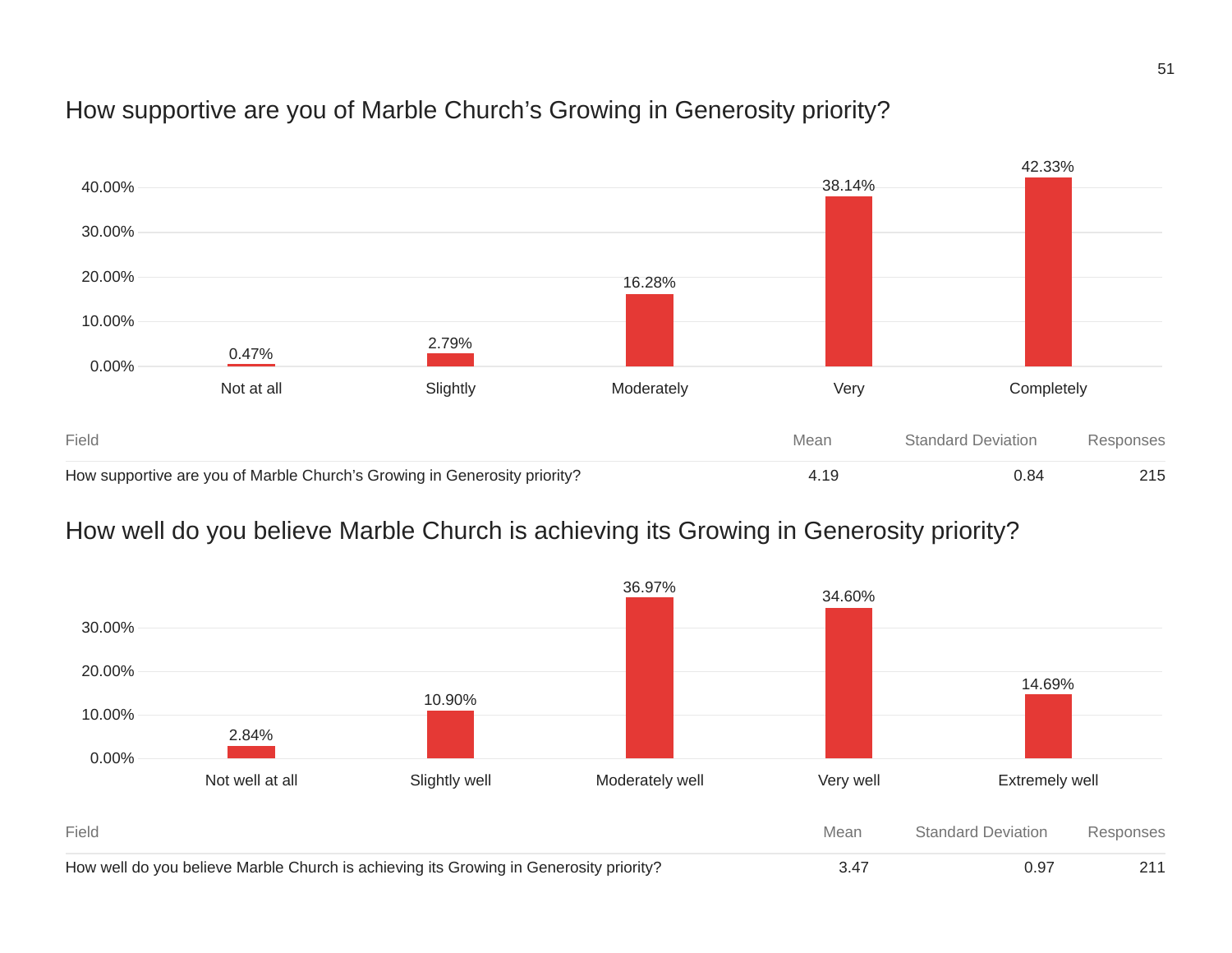## How supportive are you of Marble Church's Growing Young Across Generations priority?



## How well do you believe Marble Church is achieving its Growing Young Across Generations priority?

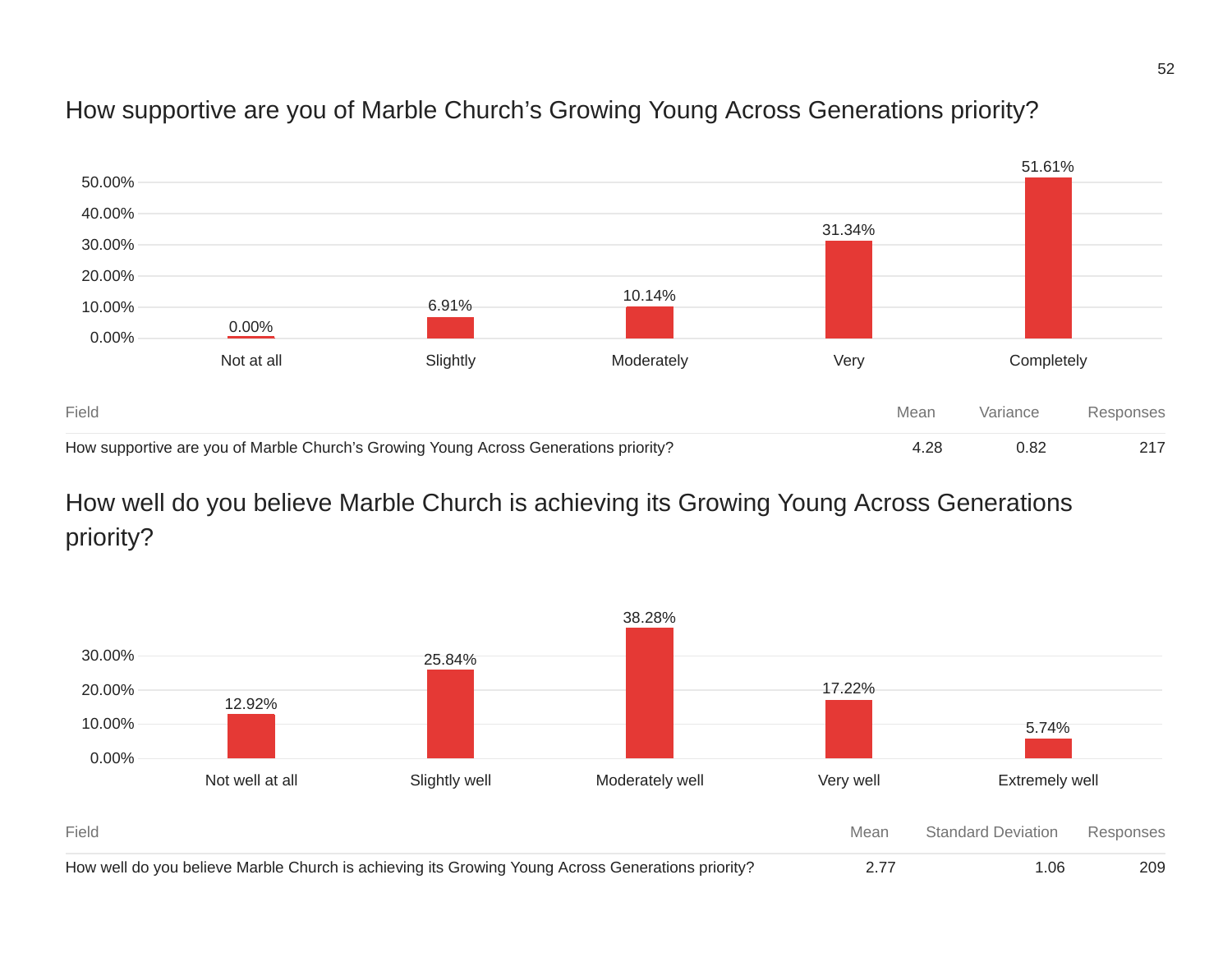## Combined Mission and Priority Questions

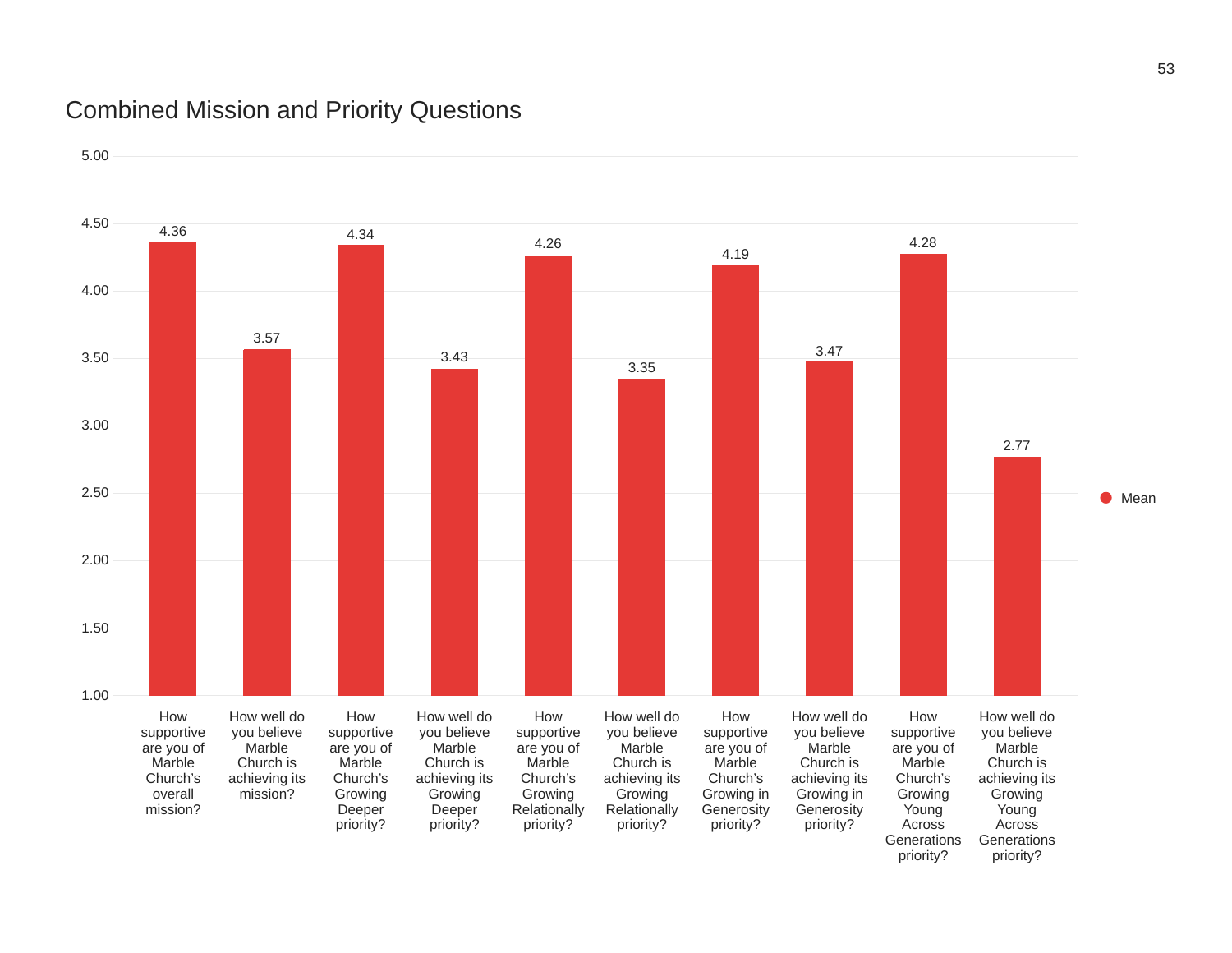

#### What first attracted you to Marble? Please select up to three options.

**"Other" Responses:** 12 people noted an advertisement (NYT, subway ad); 11 noted Norman Vincent Peale books; 8 noted Pride month outreach, LGBTQ+ friendliness, and diversity; 6 noted a family member or friend's invitation; 5 noted meeting others; 4 noted 20-30s ministry (in the 1970s); 4 noted ministerial staff; 3 noted power of positive thinking; 2 noted Sr. Carol's Bible study; 2 noted outreach opportunities; 1 noted the GIFTS ministry; 1 noted a recruiter; 1 noted curiosity; 1 noted proximity; 1 noted the arts ministry; 1 noted a dinner program; 1 noted a women's retreat; and 1 noted a prayer group.

#### What keeps you attending Marble? Please select up to three options.



**"Other" Responses:** 9 noted ministers/preaching; 9 noted programs; 4 noted history; 3 noted open-mindedness; 2 noted community warmth; 2 noted lay groups; 2 noted online options; 2 noted leadership involvment; 2 noted mental health emphasis; 2 noted inclusivity; 1 noted volunteers; and 1 noted worship.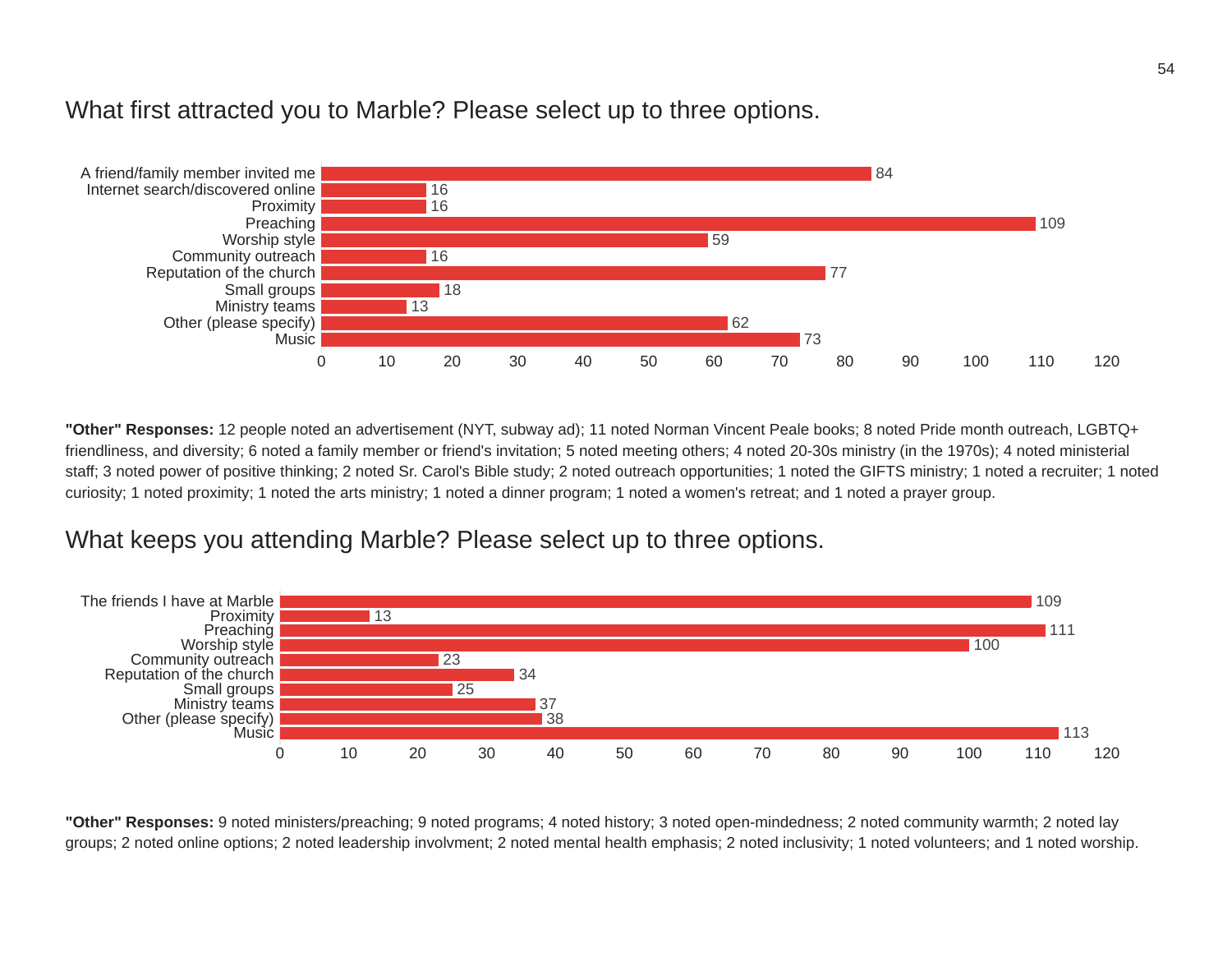Please select the ministries, programs, or areas in which you would like to become more involved or would be willing and able to contribute more of your time.



**"Other" Responses:** 2 noted tutoring; 2 noted they live too far away; 2 noted ushering; 1 noted the Stephen Ministry; 1 noted married couples group; 1 noted men's group; 1 noted adult sunday school; 1 noted reading scripture online; 1 noted group online worship; 1 noted health issues; 1 noted new members ministry; 1 noted intergenerational multi-diverse ministry; 1 noted interfaith events; 1 noted formation of a hiking group; and 1 noted Bible study.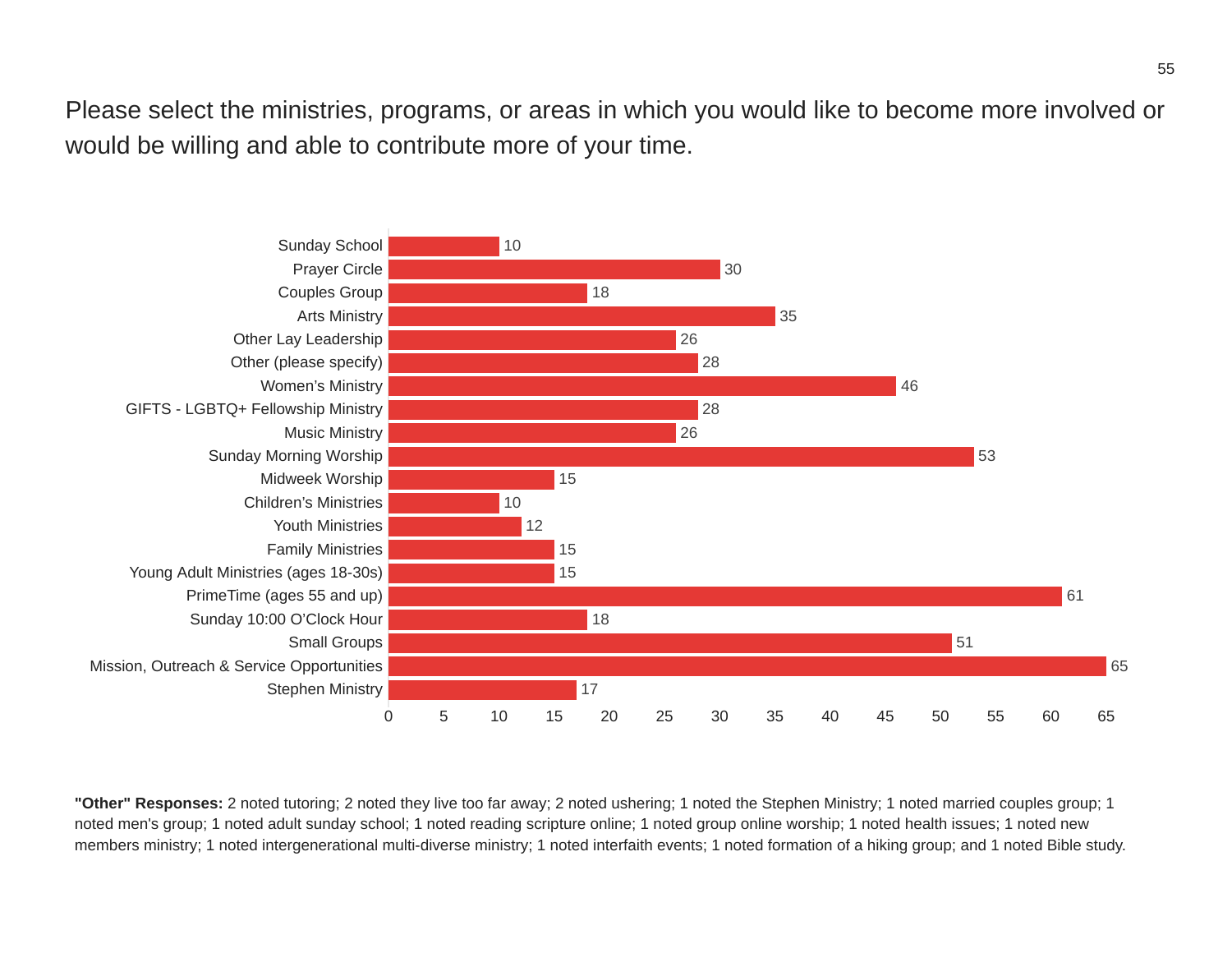If you were going to invite someone outside the Marble community to attend a ministry or activity, to which ministry or activity would you be most likely to invite them? Please select up to two options.



**"Special program sponsored by one of the program groups" Responses:** 4 people noted an interesting guest speaker; 3 noted social justice; 1 noted interfaith; 1 noted arts ministry event; 1 noted online programs midweek; 1 noted Primetime; 1 noted music programs; and 1 noted a retreat.

**"Other" Responses:** 2 people noted GIFTS ministry; 2 noted Pride activities; 2 noted women's ministry events or retreat; 2 noted Primetime; 1 noted Trifaith worship; 1 noted Sunday online service; 1 noted the arts ministry; and 1 noted Sr. Carol ministries.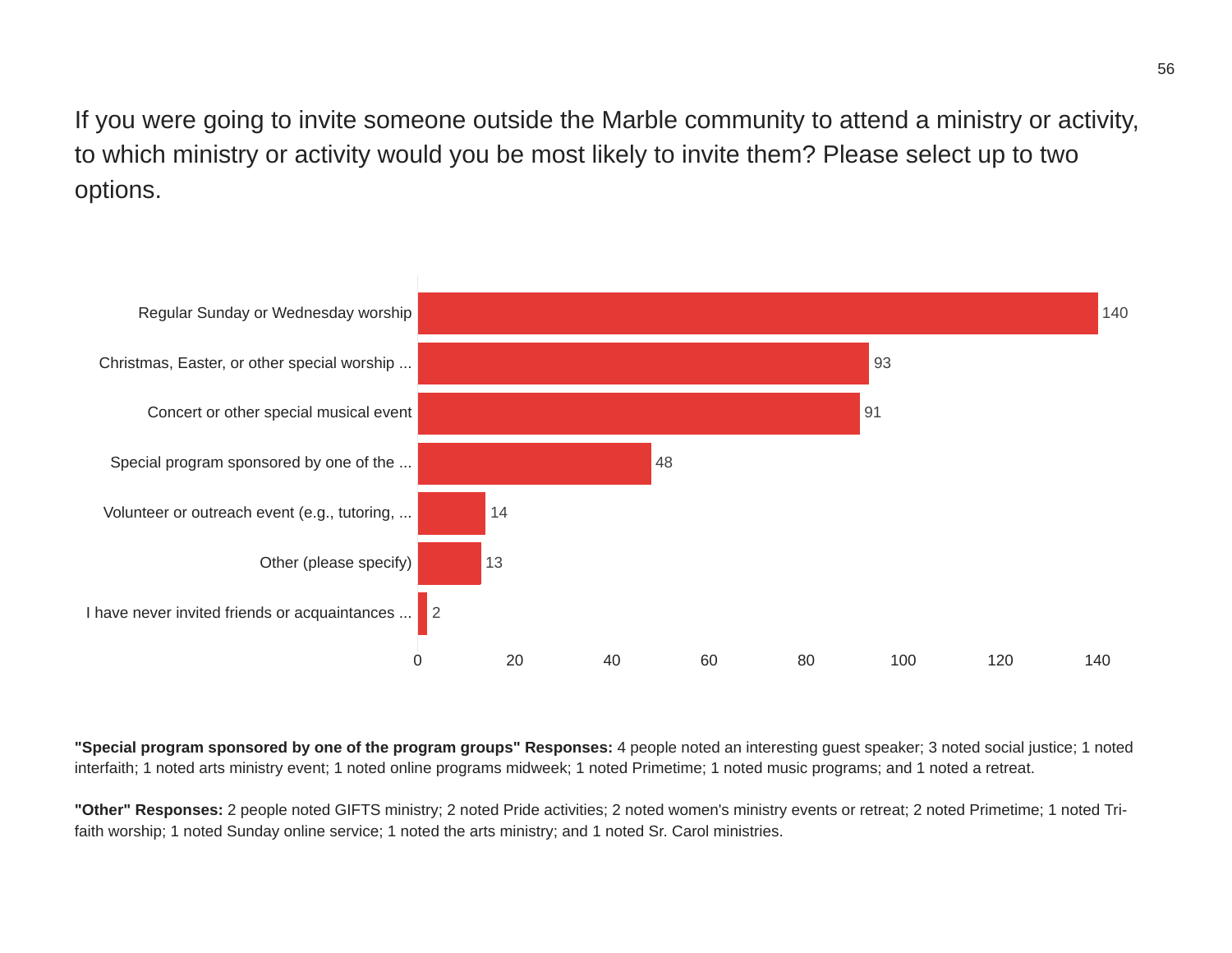## Do you have any concerns about Marble's approach to health and safety standards related to the Covid-19 pandemic?

- 164 people responded to this question
- 131 noted no concerns or that the church did a great job
- 21 noted they were ready to open up, the church took too long to be back in person, or a desire for no more masks
- 10 noted maintaining practices that keep people safe (masking, mandating vaccine)
- 7 noted they still do not attend in person
- 4 noted the church should not have mandated vaccine
- 1 noted too much formality

## If you attend Marble online but attended in-person before the Covid-19 pandemic, what changes would contribute to your return to in-person worship?

- 134 people responded to this question
- 34 noted more people in person, they were ready to return, or were attending in person already
- 12 noted secure masking
- 11 noted getting over the convenience of online worship
- 9 noted masks being optional
- 8 noted social events (coffee hour, brunch, membership tables, etc.)
- 8 noted lower case counts or infection rates
- 6 noted no more social distancing
- 6 noted they don't plan on returning due to personal health
- 4 noted assurance of double vaccination from everyone
- 3 noted warmer weather
- 3 noted they don't feel safe taking public transportation
- 2 noted upgraded ventilation
- 2 noted in person Sunday school for children
- 1 noted hand sanitizing stations